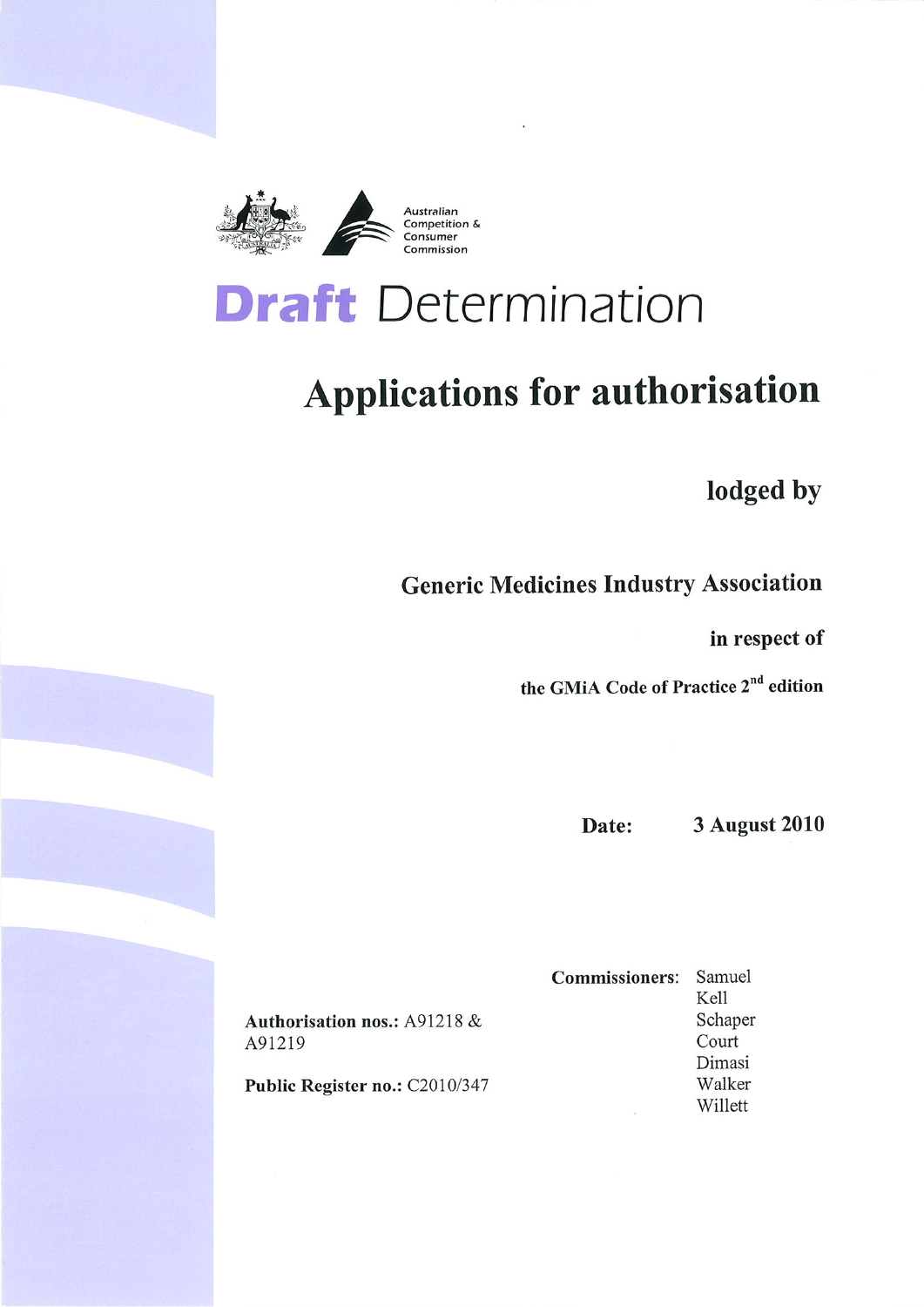# **Summary**

The ACCC proposes to grant authorisation to the giving effect of the provisions of the Generic Medicines Industry Association in respect of its Code of Practice 2<sup>nd</sup> edition.

The ACCC proposes to grant authorisation for a period of three years subject to the proposed conditions:

**C1: The GMiA must, on or before the date this authorisation comes into effect, amend the Code so that it extends the educational event reporting requirements in clause 10 of the Code to all Healthcare Professionals (as defined in the Code) regardless of whether a Healthcare Professional prescribes Prescription Medicines or not.** 

**C2: The GMiA will require each of its Members to report to GMiA on all hospitality, entertainment, gifts and other non-price benefits (howsoever described) provided to pharmacists (other than more favourable trading terms) by:** 

**a. completing the table below;** 

**b. providing a copy of completed table for the period 1 April to 30 September and 1 October to 31 March in each year within two months of the end of each six month period; and** 

Company name:

| General description<br>of the benefit                                                                                                                                                          | Number of<br>recipients | Value of benefit                                                               |
|------------------------------------------------------------------------------------------------------------------------------------------------------------------------------------------------|-------------------------|--------------------------------------------------------------------------------|
| Report under the<br>following general<br>descriptions:<br>a) hospitality<br>entertainment<br>b).<br>c) gifts<br>d) other non-<br>price<br>incentives<br>loyalty<br>e) -<br>rewards<br>programs | XX                      | \$xx<br>Lump sum figure<br>of the total benefit<br>provided to<br>pharmacists. |

#### **c. The GMiA must place the tables provided by each Member on the GMiA website within three months of the applicable period end.**

The ACCC has also decided to grant interim authorisation so that the Code Complaints Committee can convene to consider a complaint made under the Code. Interim authorisation will remain in place until the date the ACCC's final determination comes into effect or until the ACCC decides to revoke interim authorisation.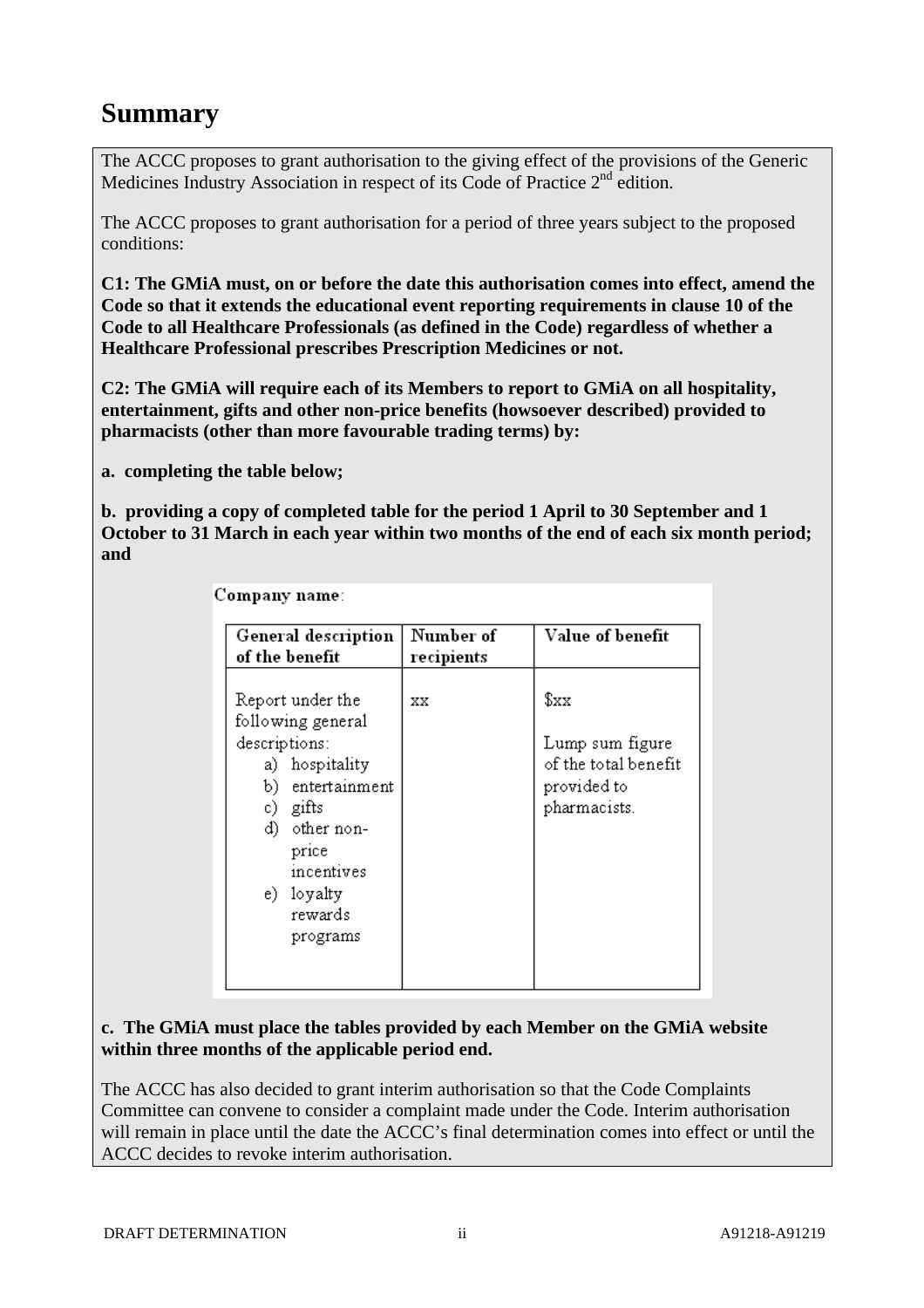On 31 March 2010 the Generic Medicines Industry Association (GMiA) lodged applications A91218 and A91219 with the Australian Competition and Consumer Commission (ACCC) seeking authorisation of its Code of Practice  $2<sup>nd</sup>$  edition.

The GMiA Code is a newly developed Code which seeks to formalise the commitment of GMiA members to a system of best practice self-regulation and ethical supply of generic medicines to the Australian community in compliance with applicable laws and standards. Members formally adopted the Code in March 2010.

The GMiA currently has 5 members that supply 90% of generic prescriptions dispensed in Australia.

The ACCC considers that the Code is likely to result in a public benefit. In particular, the Code provides a framework for managing potential conflicts of interest in the relationship between healthcare professionals and generic pharmaceutical companies. One way it achieves this is to provide transparency through the public reporting of hospitality and entertainment provided to prescribers of medicines at educational events. The Code does not extend this transparency to hospitality and entertainment provided at educational events for dispensers of medicines.

While the ACCC accepts that there are differences in the roles of the medical practitioner in prescribing medicines and pharmacists in dispensing medicines, nevertheless, where the pharmacist is able to provide some influence is through the advice he/she provides the patient about purchasing a generic brand and by way of the generic brand the patient receives by stocking it in the pharmacy.

The ACCC considers that transparency around the relationship between pharmacists and generic drugs manufacturers is desirable to enhance public confidence in the generic medicines sector and maintain faith in the co-regulatory system. Therefore, the ACCC proposes to impose two conditions.

The first condition extends educational event reporting to include events held for pharmacists as well as medical practitioners. This means that GMiA member companies will be required to complete a table every 6 months that requires information about the costs of hospitality such as food and beverages, entertainment, accommodation and travel associated with educational events held for medical practitioners and pharmacists.

The ACCC also proposes to impose a second condition requiring high level disclosure of the value of non-price incentives offered by members to pharmacists as a means of generating loyalty. The ACCC considers that the value of the benefits to pharmacists provided as hospitality, entertainment, gifts and other non-price incentives are less likely to be passed through to the retail level than price discounts. The ACCC considers that increasing transparency around the value of such non-price incentives offered by GMiA members to pharmacists is likely to provide greater incentives for manufacturers to offer price competition and discounting, which may then be passed through to individual consumers. Discounting is also required to be reported to government through the price disclosure requirements which may reduce the cost to government through the PBS.

This proposed condition may also address concerns by some interested parties that the offer of loyalty programs or other non-price incentives to pharmacists may undermine public confidence in the generic medicines industry. The ACCC considers that transparency around the provision of such benefits will assist in ensuring that the relationship between pharmaceutical companies and the pharmacist can withstand public and professional scrutiny. Making public the nature and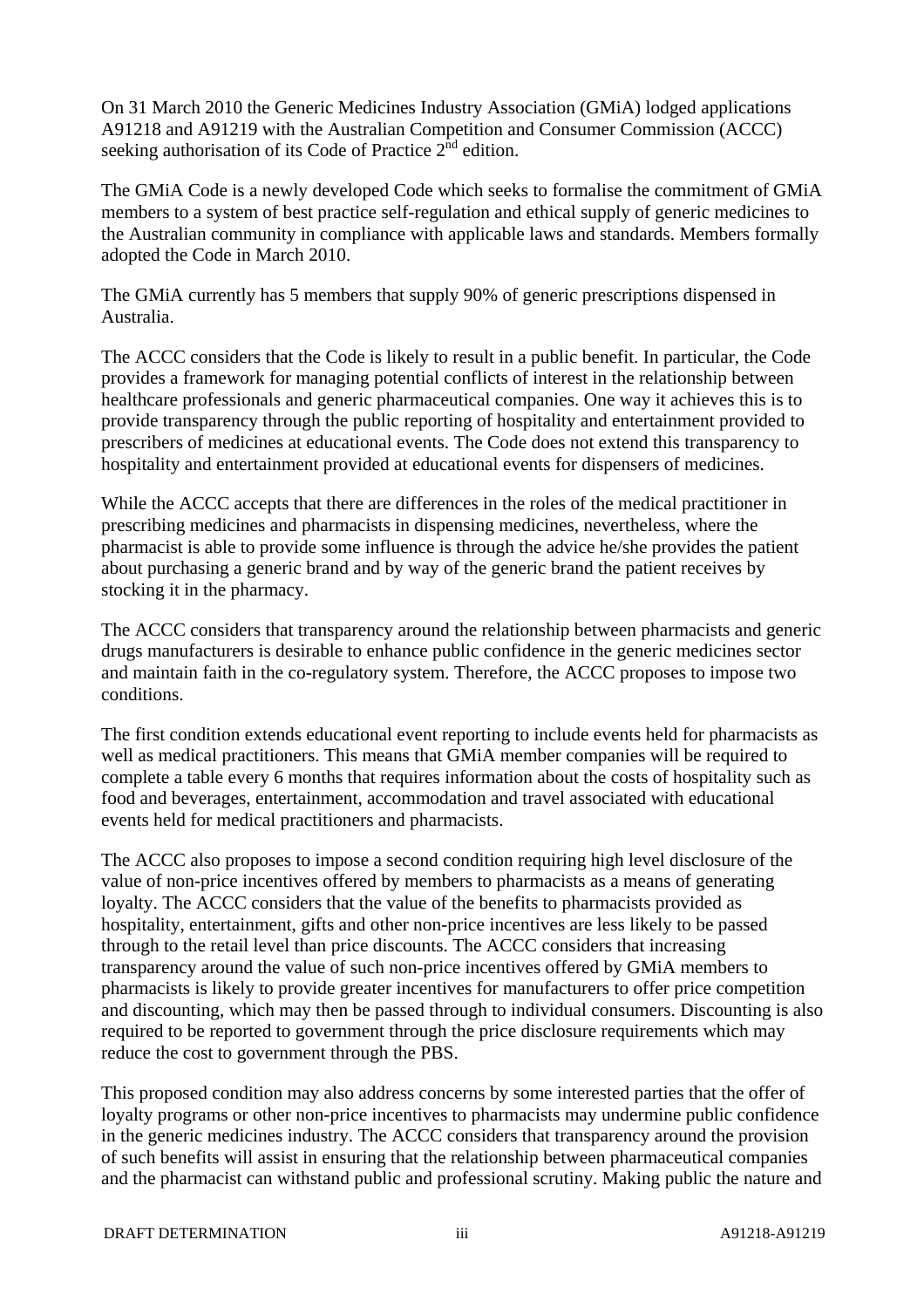scale of such benefits conferred imposes its own constraint and the companies conferring such benefits will have to be in a position to publicly explain them.

The ACCC considers that the proposed conditions will increase the public benefits resulting from the Code.

Ultimately, the extent to which the likely public benefits from the Code are realised depends upon the extent to which the Code is complied with and effectively enforced. The ACCC considers that the Code contains a number of features which are likely to encourage compliance and go to its effective enforcement.

However, the ACCC considers the operation of the following areas are important for ensuring that the Code achieves its aims:

- close scrutiny of the provision of entertainment at educational events, especially in instances where it may undermine public confidence in the healthcare sector
- ensuring GMiA members' internal complaint processes are timely, efficient and accessible to complainants and do not create an obstacle to accessing the external complaints handling system
- the level of sanctions and whether they are sufficient in deterring breaches of the Code
- administration and enforcement of some clauses in the Code which may be open to broad interpretation, for example clauses that require members to 'not bring discredit to the industry'.

Should the GMiA wish to seek re-authorisation of its Code, the ACCC would seek further information as to how the Code has been enforced and whether the GMiA has been effective in encouraging compliance with the Code.

Concerns have also been raised that there are inconsistencies between various industry codes in the therapeutics sector. The ACCC notes that it cannot, through the authorisation process, require different sectors of the therapeutic goods industry to conform to a single code.

However the ACCC also notes the government has issued a position paper on the promotion of therapeutic goods which supports stronger self-regulation in the sector. The government's position is that the sector can seek to address inconsistencies between codes through the development of an industry framework for universal adherence to consistent industry-wide codes based on a common set of high level principles.

The ACCC proposes to grant authorisation for a period of three years. Given that the Code is newly developed, and there is currently a process to develop high level principles to be reflected in industry codes following the release of the government's position paper, the ACCC considers it appropriate to review the authorisation of the GMiA's Code after three years of operation.

#### **Next steps**

The ACCC is now seeking further submissions in relation to this draft determination, including on the proposed conditions of authorisation and the proposed duration of authorisation, prior to making its final decision. The GMiA and any interested parties may also request that a conference be held to make oral submissions on the draft determination.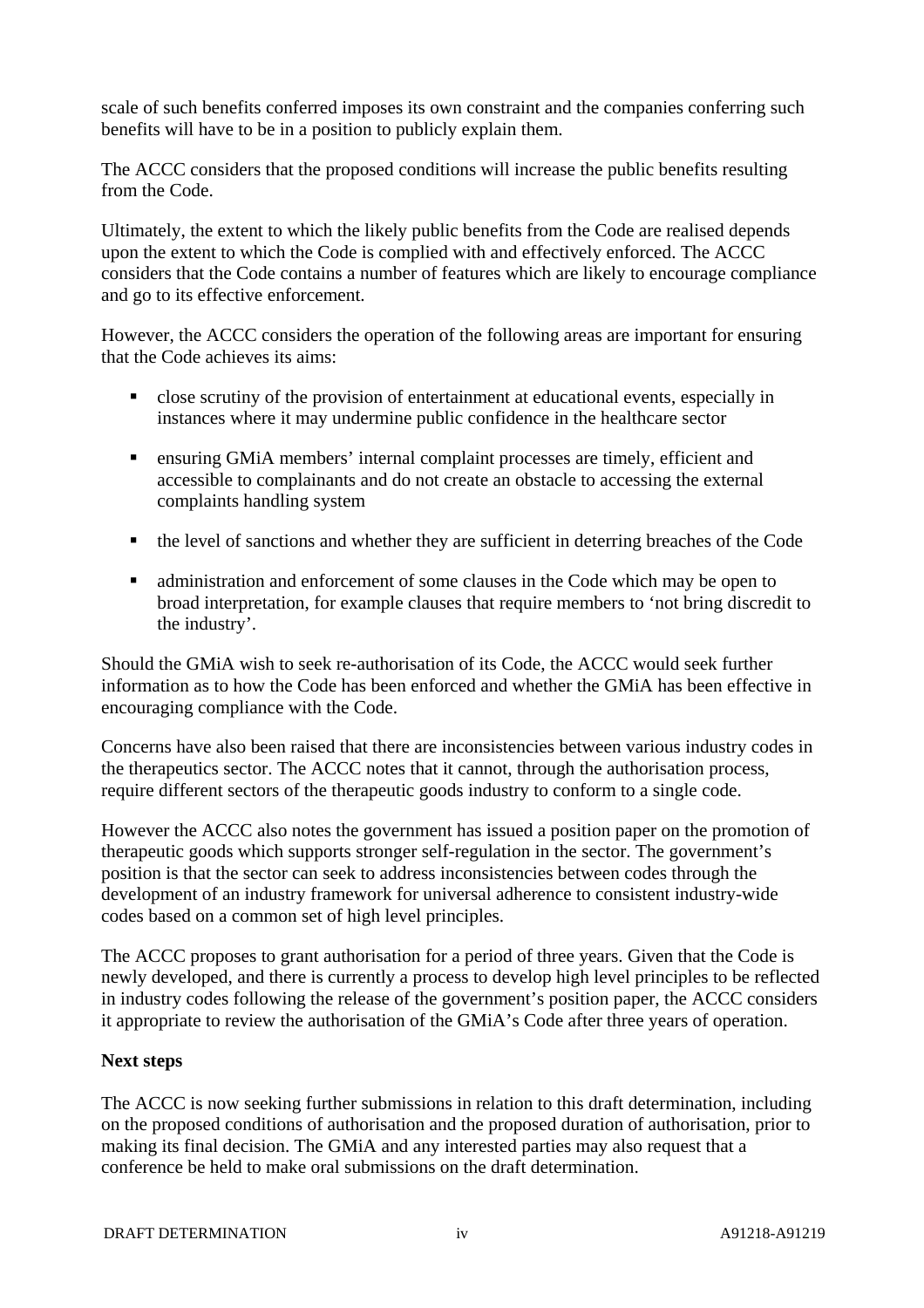# **Contents**

| 2. |                                                                                                                                                   |  |
|----|---------------------------------------------------------------------------------------------------------------------------------------------------|--|
|    |                                                                                                                                                   |  |
|    |                                                                                                                                                   |  |
|    |                                                                                                                                                   |  |
|    |                                                                                                                                                   |  |
|    |                                                                                                                                                   |  |
|    | ATTACHMENT B - CHRONOLOGY OF ACCC ASSESSMENT FOR APPLICATIONS A91218-<br>ATTACHMENT C - THE TESTS FOR AUTHORISATION AND OTHER RELEVANT PROVISIONS |  |
|    |                                                                                                                                                   |  |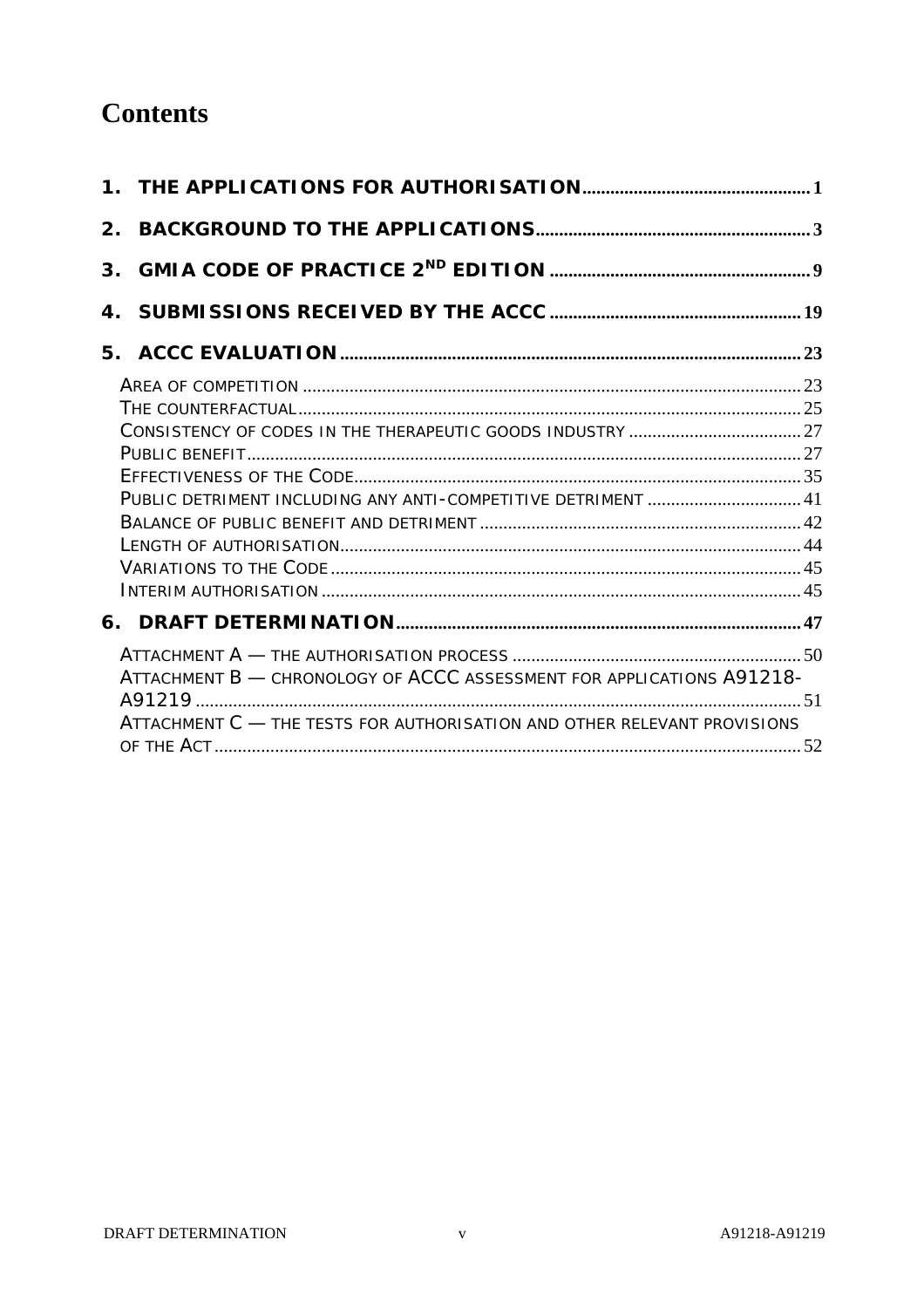# **List of abbreviations**

| <b>ACCC</b>             | <b>Australian Competition and Consumer Commission</b> |
|-------------------------|-------------------------------------------------------|
| <b>AMA</b>              | <b>Australian Medical Association</b>                 |
| <b>ARTG</b>             | <b>Australian Register of Therapeutic Goods</b>       |
| <b>ASMI</b>             | <b>Australian Self-Medication Industry</b>            |
| <b>CHF</b>              | <b>Consumers Health Forum of Australia</b>            |
| the Code                | Code of Practice $2nd$ edition                        |
| Complaints<br>Committee | <b>Code Complaints Committee</b>                      |
| the Guild               | Pharmacy Guild of Australia                           |
| <b>GMiA</b>             | Generic Medicines Industry Association                |
| <b>NMP</b>              | <b>National Medicines Policy</b>                      |
| <b>PBAC</b>             | <b>Pharmaceutical Benefits Advisory Committee</b>     |
| <b>PBPA</b>             | <b>Pharmaceutical Benefits Pricing Authority</b>      |
| <b>PBS</b>              | <b>Pharmaceutical Benefits Scheme</b>                 |
| <b>PSA</b>              | Pharmaceutical Society of Australia                   |
| <b>RACP</b>             | Royal Australasian College of Physicians              |
| <b>TG Act</b>           | Therapeutic Goods Act 1989 (Cth)                      |
| <b>TGA</b>              | Therapeutic Goods Administration                      |
| <b>TPA</b>              | Trade Practices Act 1974 (Cth)                        |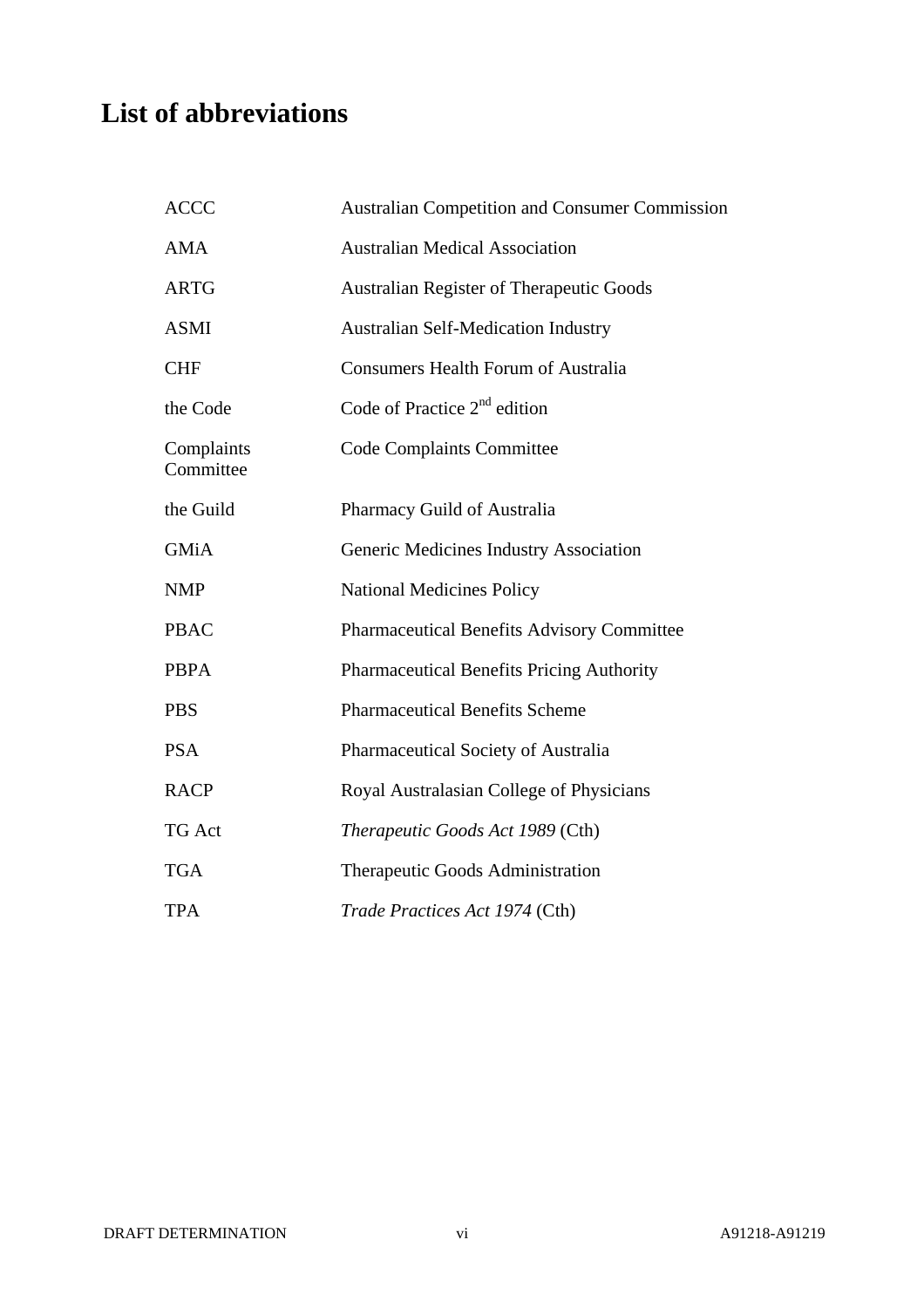# **1. The applications for authorisation**

- 1.1. On 31 March 2010 the Generic Medicines Industry Association (GMiA) lodged applications A91218 and A91219 with the ACCC seeking authorisation of its Code of Practice  $2<sup>nd</sup>$  edition (the Code). On 31 May 2010 the GMIA provided an amended version of its Code.
- 1.2. Authorisation is a transparent process where the ACCC may grant immunity from legal action for conduct that might otherwise breach the *Trade Practices Act* 1974 (TPA). The ACCC may 'authorise' businesses to engage in anti-competitive conduct where it is satisfied that the public benefit from the conduct outweighs any public detriment. The ACCC conducts a public consultation process when it receives an application for authorisation, inviting interested parties to lodge submissions outlining whether they support the application or not. Further information about the authorisation process is contained in Attachment A. A chronology of the significant dates in the ACCC's consideration of these applications is contained in Attachment B.
- 1.3. Applications A91218 and A91219 were made under sections 88(1) and 88(1A) of the  $TPA$ 
	- to make and give effect to a contract, arrangement or understanding, a provision of which is or may be an exclusionary provision within the meaning of section 45 of the TPA
	- to make and give effect to a contract or arrangement, or arrive at an understanding, a provision of which would have the purpose, or would have or might have the effect, of substantially lessening competition within the meaning of section 45 of the TPA.
	- to make and give effect to a provision of a contract, arrangement or understanding, a provision of which is, or may be, a cartel provision and which is also, or may also be, an exclusionary provision within the meaning of section 45 of that TPA.
	- to make and give effect to a contract or arrangement, or arrive at an understanding a provision of which would be, or might be, a cartel provision (other than a provision which would also be, or might also be, an exclusionary provision within the meaning of section 45 of the TPA).
- 1.4. The GMiA seeks authorisation of its Code for five years. The GMiA advises that the  $2<sup>nd</sup>$  edition of the Code was formally adopted by GMiA members in March 2010. GMiA members agree to be bound by the Code which includes provisions for taking disciplinary action against GMiA members who breach the Code.
- 1.5. The GMiA advises that the Code seeks to formalise the commitment of GMiA members to a system of best practice self-regulation and ethical supply of generic medicines to the Australian community in compliance with applicable laws and standards.
- 1.6. The Code introduces an internal and external complaints handling system, educational event guidelines, public reporting requirements for educational events and the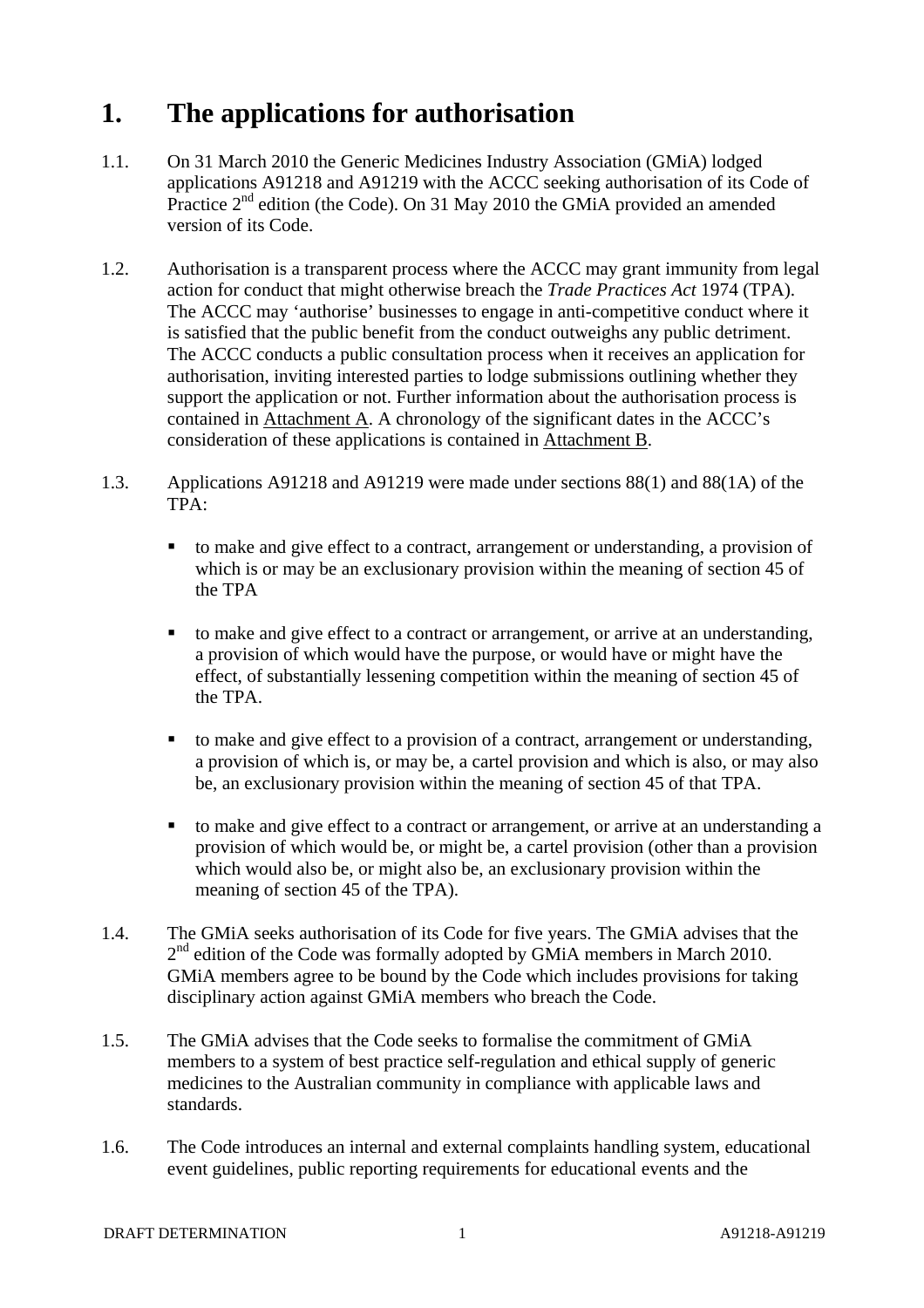establishment of a disciplinary Code Complaints Committee (Complaints Committee). A summary of the main provisions of the Code can be found at paragraphs 3.1 to 3.50.

#### **Other parties**

1.7. The GMiA seeks authorisation to extend to current and future member companies of the GMiA. Under section 88(6) of the TPA, any authorisation granted by the ACCC is automatically extended to cover any person named in the authorisation as being a party or proposed party to the conduct.

#### **Interim authorisation**

- 1.8. On 25 June 2010 the GMiA requested that the ACCC grant interim authorisation. Interim authorisation protects the arrangements for which authorisation is sought from legal action under the relevant provisions of the TPA while the ACCC considers and evaluates the merits of the application.
- 1.9. The GMiA advises it has received a complaint about the conduct of a member company under the Code. Under the Code, complaints are dealt with initially through an internal complaints handling system and then may be referred to the Complaints Committee for consideration. The GMiA advises that it is reluctant to request the Complaints Committee to convene to review the complaint without authorisation.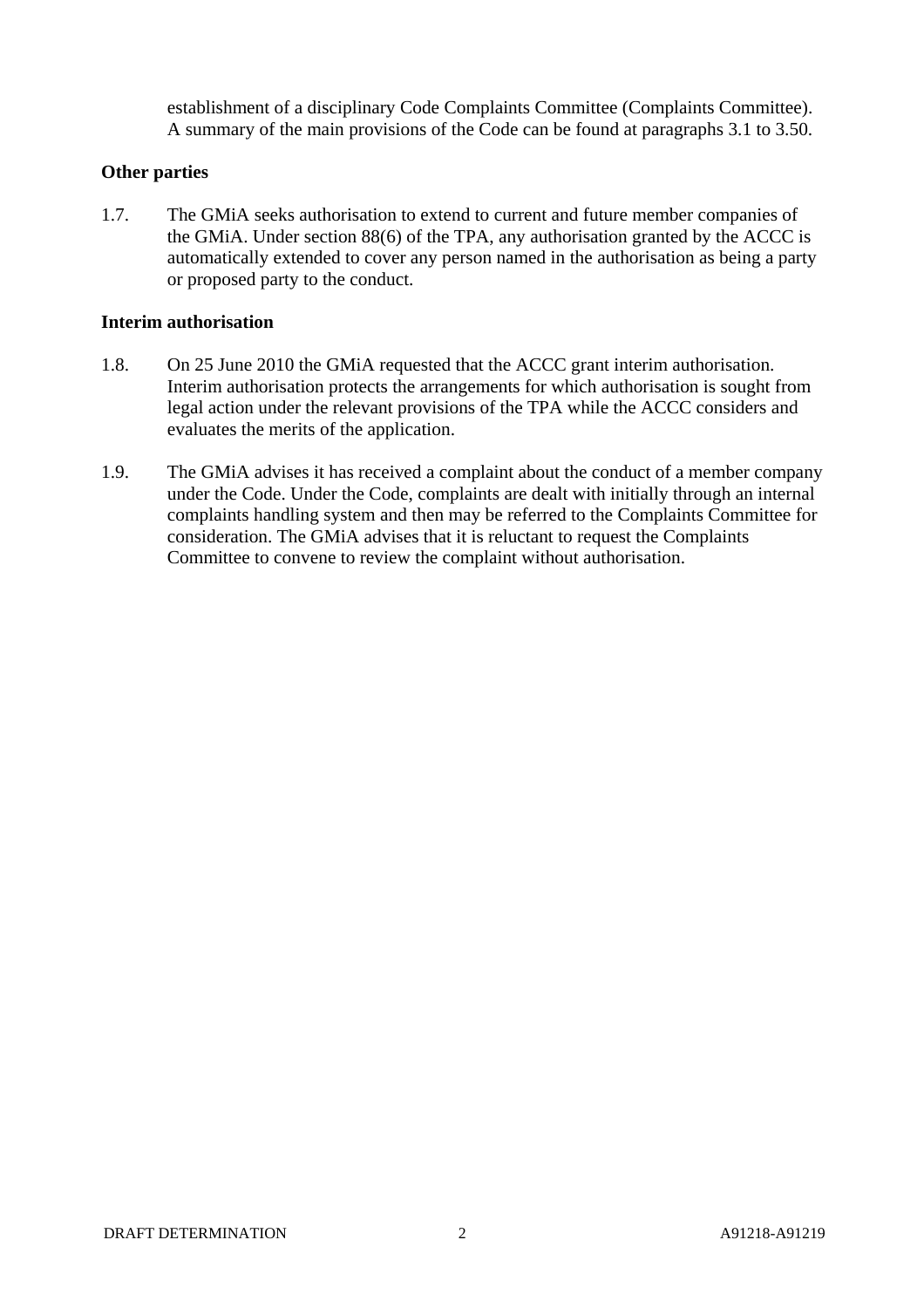# **2. Background to the applications**

# **The Generics Medicines Industry Association**

- 2.1. The GMiA was established in 2001 to represent the interests of suppliers of generic medicines in Australia.
- 2.2. A generic medicine is a copy of a branded medicine. It is chemically equivalent to its branded counterpart meaning it contains the same active ingredient which makes the medicine work. However it may differ from the originator brand in colour, shape, size and/or taste. Before a generic drug is able to be sold in Australia the Therapeutic Goods Administration (TGA) evaluates its bioequivalence with the originator brand.
- 2.3. Newly developed medicines (often referred to as branded or originator medicines) are protected by a patent (which can be for a period of up to 20 years) and only when this expires can generic versions be produced.
- 2.4. The GMiA advises that it seeks to develop good relationships with all constituencies involved in the continued delivery of pharmaceutical care to the Australian community and to contribute to the long-term sustainability of the Pharmaceutical Benefits Scheme (PBS) through support of the principles of the National Medicines Policy (NMP).<sup>1</sup>
- 2.5. In the context of the NMP, the GMiA considers that generic medicines have a particular and important role in ensuring Australians have timely access to affordable medicines and that the PBS remains sustainable.
- 2.6. The GMiA currently has five members that supply over 90% of generic prescriptions dispensed. This represents approximately 33% of prescriptions on the PBS.
- 2.7. The table below shows the value and volume of generic medicines supplied in Australia. Sandoz and other smaller manufacturers not reflected in the table are not currently GMiA members.

- timely access to the medicines that Australians need, at a cost individuals and the community can afford;
- medicines meeting appropriate standards of quality, safety and efficacy;
- quality use of medicines; and
- maintaining a responsible and viable medicines industry.

<sup>&</sup>lt;sup>1</sup> National Medicines Policy (NMP) has as an the overall aim to meet medication and related service needs, so that both optimal health outcomes and economic objectives are achieved. The NMP has four central objectives: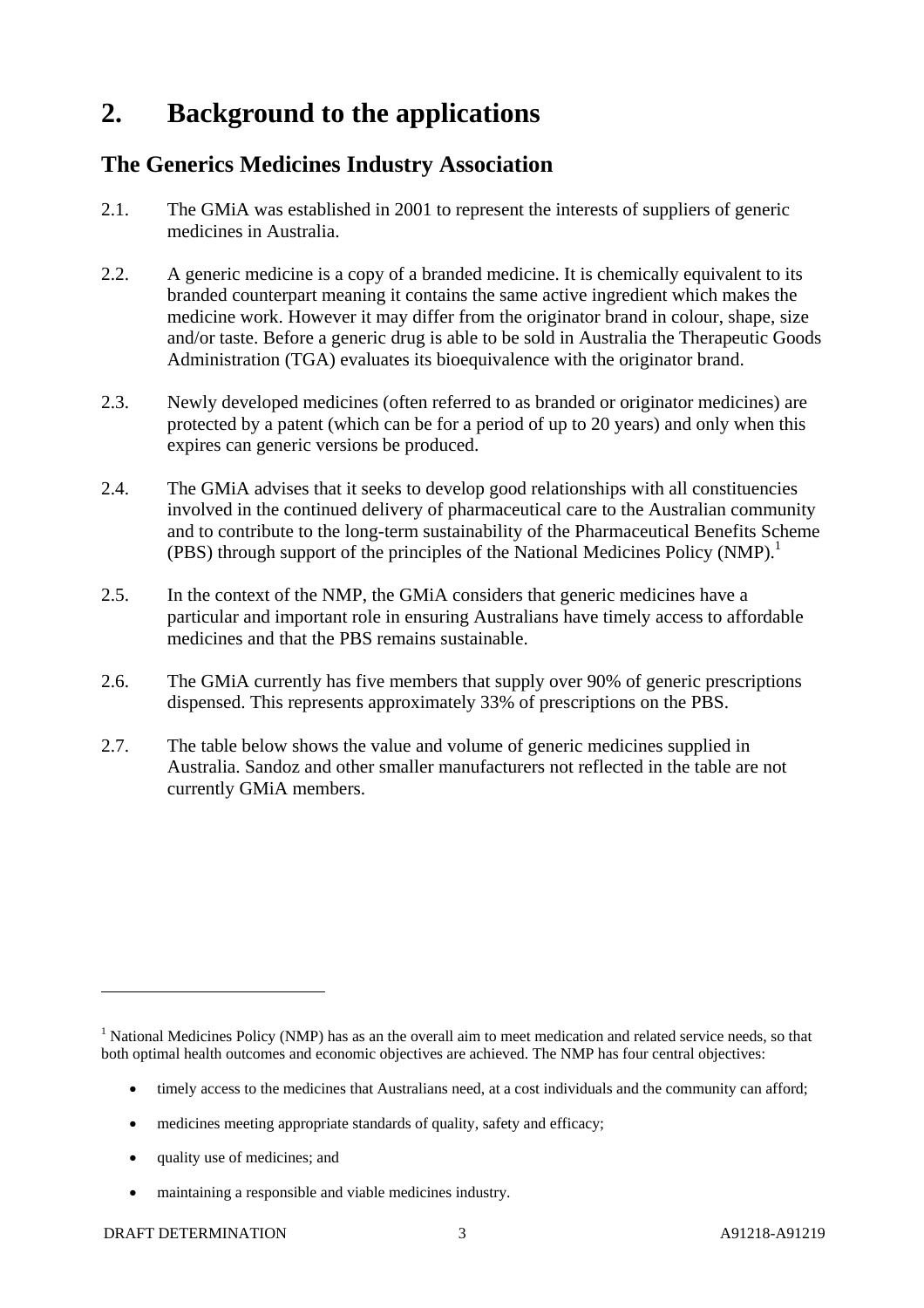| Manufacturer/           | PBS script volume | sales ex-manufacturer |
|-------------------------|-------------------|-----------------------|
| GMiA member             | (million)         | $$$ million)          |
| Alphapharm <sup>*</sup> | 26.3              | 270.0                 |
| Sigma*                  | 17.3              | 186.6                 |
| $A$ potex $*$           | 6.8               | 95.5                  |
| Sandoz                  | 4.1               | 60.3                  |
| Hospira*                | 2.2               | 66.9                  |
| Ascent*                 | ${<}2$            |                       |

#### **Table: Supply of generic medicines in Australia year ended 30 June 2009**

Source: GMiA submission dated 31 May 2010

\*GMiA member

# **Prescription medicines**

#### **Regulatory overview**

- 2.8. Prescription medicines are those medicines which require a medical practitioner's prescription in order to access them. The supply and marketing of prescription medicines in Australia is subject to regulation designed to maintain public health and safety, and affordable access to medicines for consumers.
- 2.9. Any prescription medicine intended to be supplied in Australia must be approved and registered by the TGA in accordance with the *Therapeutic Goods Act 1989* (TG Act). The TG Act provides a national framework for the regulation of therapeutic goods in Australia to ensure the quality, safety and efficacy of medicines and medical devices.<sup>2</sup> It also sets out the legal requirements for the import, export, manufacture and supply of medicines in Australia, and includes details regarding product advertising, labelling and product appearance.
- 2.10. The TGA will test the quality, safety and efficacy of a medicine and approve it before it can be supplied in Australia.<sup>3</sup> The TGA carries out a range of assessment and monitoring activities to ensure that all therapeutic goods available in Australia are of an acceptable standard.<sup>4</sup>
- 2.11. All prescription medicines must be registered or listed in the Australian Register of Therapeutic Goods (ARTG) before they can be supplied in Australia. The TGA issues a marketing approval letter<sup>5</sup> to a pharmaceutical company when the company's application for a particular prescription medicine to be listed or registered on the ARTG has been approved.

<sup>2</sup> Department of Health and Ageing Therapeutic Goods Administration website, *Regulation of therapeutic goods in Australia,* April 2005, http://www.tga.gov.au/DOCS/HTML/tga/tgaginfo.htm. Accessed 19 May 2010. 3

Department of Health and Ageing Therapeutic Goods Administration website, *Medicines regulation and the TGA,*  April 2005, http://www.tga.gov.au/docs/html/medregs.htm. TG Act, Chapter 2.

<sup>&</sup>lt;sup>4</sup> TG Act, Chapter 2.

<sup>5</sup> The TGA's marketing approval letter requires the *promotion* of all prescription medicines (whether a member or non-member of Medicines Australia) to comply with the requirements set out in Medicines Australia's code of conduct. Department of Health and Ageing Therapeutic Goods Administration website, *Regulation of advertising of therapeutic goods in Australia*, www.tga.gov.au/docs/pdf/advreg.pdf. Accessed 19 May 2010.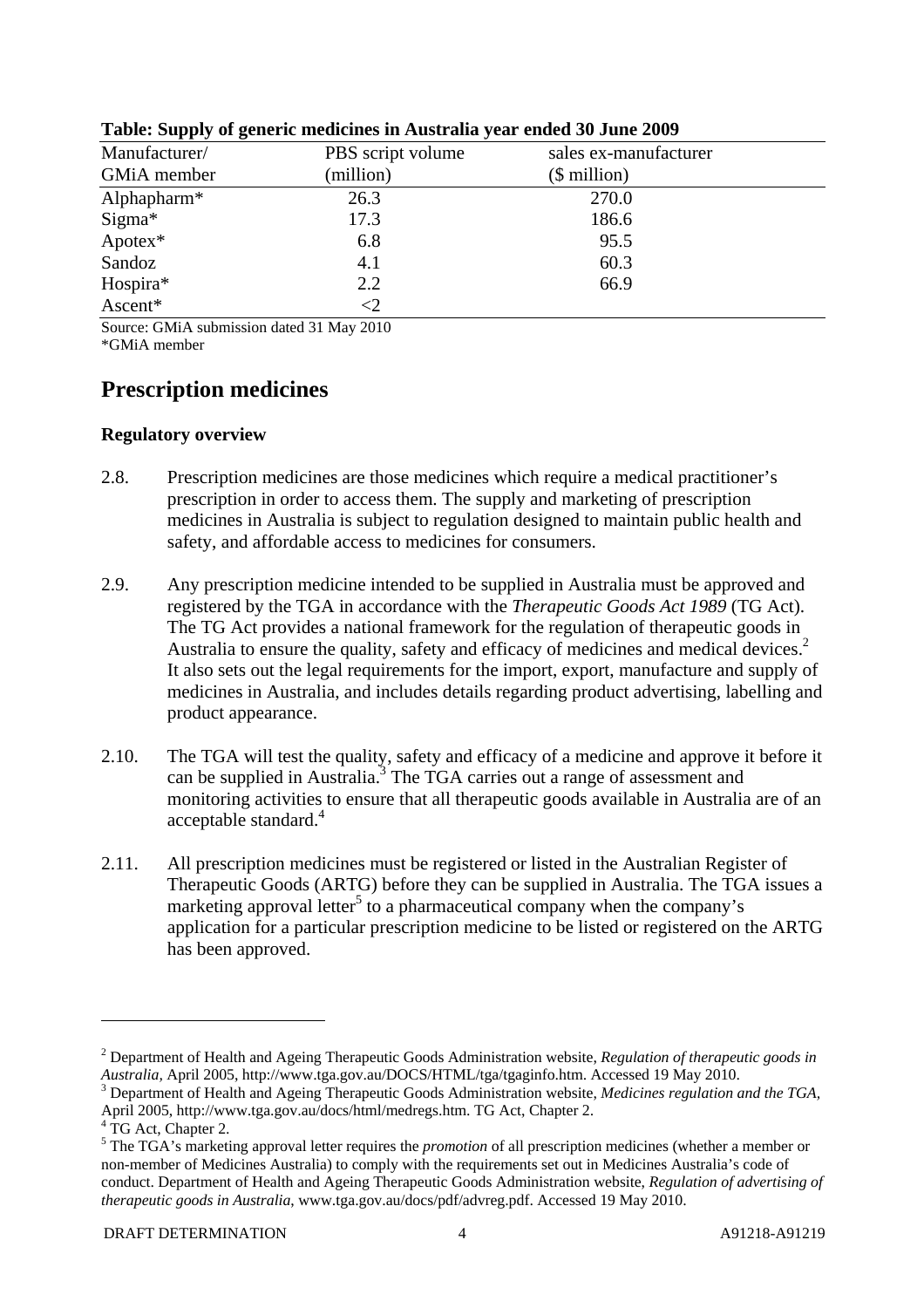- 2.12. Following TGA approval drug manufacturers generally apply for listing on the Pharmaceutical Benefits Scheme (PBS). The Pharmaceutical Benefits Advisory Committee (PBAC) will consider an application for listing on the PBS and recommend whether the drug should be listed and consequently subsidised by the Australian government.
- 2.13. The Australian government subsidises the price of prescription medicines through the PBS. The government is responsible for approximately 85% of the total cost of the PBS with the remainder funded through patient co-payments.<sup>6</sup>
- 2.14. Once a drug has been approved to be listed on the PBS, a price is negotiated by the government with the manufacturer of the drug through the Pharmaceutical Benefits Pricing Authority (PBPA). Products that, in the judgement of the PBPA, produce similar health benefits are subsidised at the same level and each of the available brands is subsidised to the level of the lowest priced brand in the reference group. The reimbursement price set by the government includes the manufacturer price, retail mark-ups (to wholesaler and pharmacist) and dispensing fees.
- 2.15. Where a manufacturer applies to list the first new generic brand of a medicine already listed on the PBS, they must offer at least a 12.5% price reduction to the negotiated price listed on the PBS. This price reduction flows on to all drugs in the same reference pricing group. In this way the availability of high quality, low cost, generic medicines is important for addressing the increasing costs of the PBS.
- 2.16. To further reduce the pressure on the PBS, in 2007, the government introduced a price disclosure regime. Under the price disclosure regime, manufacturers are required to report to government the prices which the pharmacy pays for the products over the year. The government may then make price adjustments in the PBS schedule to reflect discounted prices paid by the pharmacy. Prices of all brands of the medicine subject to price disclosure will be reduced to the calculated Weighted Average Disclosed Price if the difference between the current PBS and the weighted average price is 10% or more. The GMiA advises that currently 119 brands are subject to the price disclosure requirements. The recently announced Commonwealth Budget includes proposals to extend the policy of price disclosure to over 1600 brands.<sup>7</sup>
- 2.17. When a PBS-listed pharmaceutical is dispensed, the patient pays a co-payment to the pharmacist (currently a maximum of \$33.30 for general patients and a maximum of \$5.40 for concessional patients) and any delivery and after hours fee, brand or therapeutic premium, or special patient contribution that may be applicable. The pharmacist in turn is reimbursed by the government for any difference between the patient co-payment and the reimbursement price of the pharmaceutical set by the PBPA.
- 2.18. The advertising of prescription medicines is subject to a number of requirements in the TG Act, as well as the TPA and other relevant laws. The TG Act prohibits the

<sup>6</sup> Hans Lofren, *Generic medicines in Australia: business dynamics and recent policy reform*, Southern Med Review  $(2009)$  2; 2:24-28.

GMiA, *Applicants response to issues raised in the public consultation process concerning applications for authorisation of the GMiA Code of Practice*, 31 May 2010, p. 15; Commonwealth of Australia, Budget Paper No 2: *Budget Measures 2010-11*, 11 May 2010, pp. 248-249.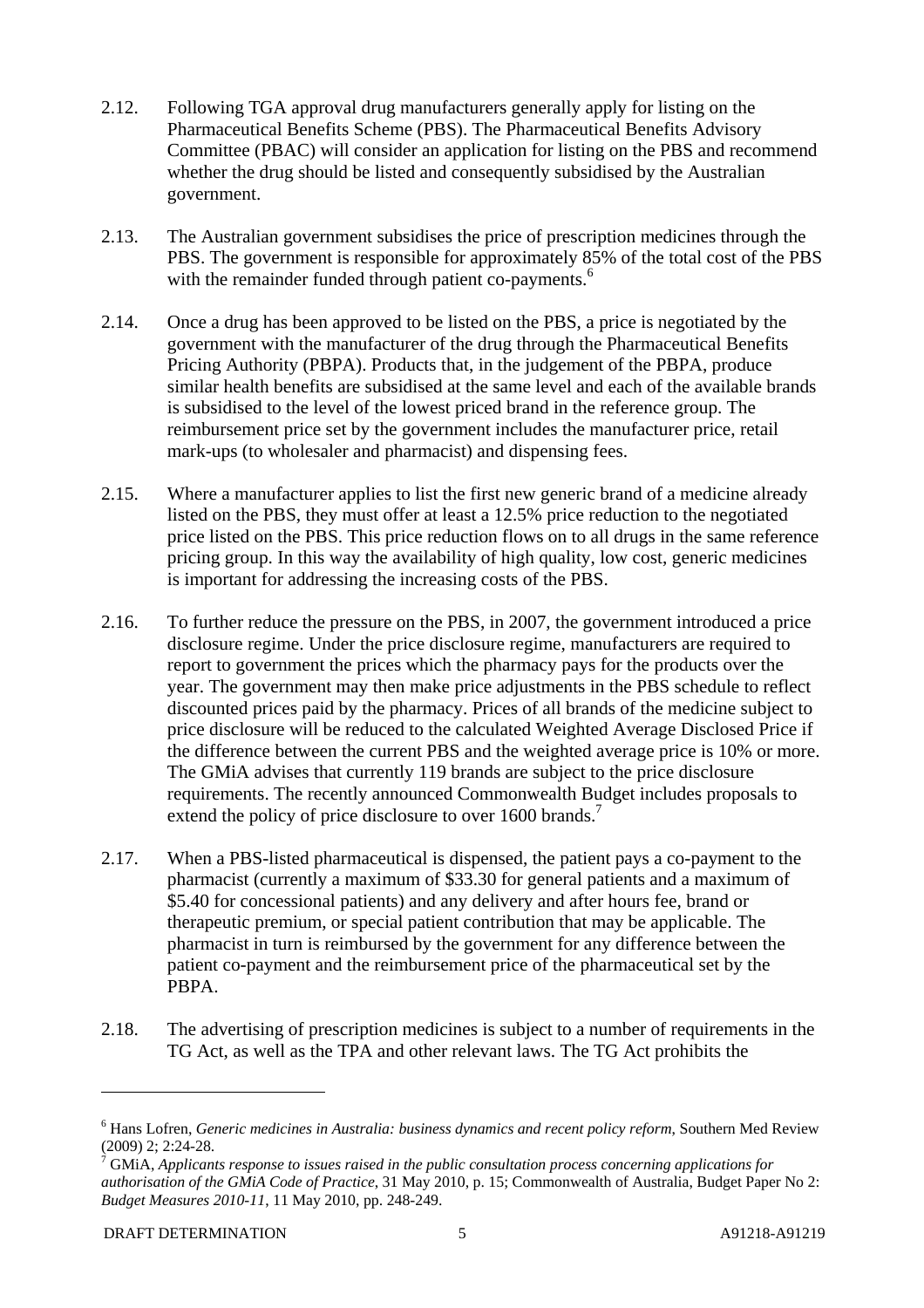promotion of prescription medicines to the general public. Advertising of prescription only medicines to healthcare professionals is permitted by the TG Act provided that the advertising only refers to the approved uses of the product. In addition, the TPA includes general prohibitions against a variety of false or misleading representations.

#### **Role of medical practitioners in prescribing medicines**

- 2.19. Prescription medicines are those which require a prescription from a medical practitioner in order to access them.
- 2.20. The practice of pharmaceutical companies providing benefits to medical practitioners creates a risk that factors not relevant to patient welfare will be considered in the treatment options recommended. For example, medical practitioners may be influenced in terms of:
	- deciding whether a prescription medicine is needed to treat the patient's condition
	- where a prescription medicine is deemed necessary, deciding which particular drug is the most appropriate to treat the patient's condition.
- 2.21. In either case the medical practitioner is acting as the agent for the patient. The patient is reliant on the expertise of the healthcare professional to have the knowledge to diagnose and order the necessary treatment for the patient's condition. To address the concern that the medical practitioner's prescribing practices may be inappropriately influenced by the provision of benefits by pharmaceutical companies, a framework around the pharmaceutical company and medical practitioner relationship is important.
- 2.22. In this regard, Medicines Australia has developed a code which aims to reduce the potential for conflicts of interest by providing a self-regulatory framework for relationships between pharmaceutical companies and medical practitioners. It does so by regulating the conferral of benefits provided to medical practitioners and transparently reporting on such benefits.
- 2.23. Medicines Australia represents the interests of the originator medicines industry. Its members comprise more than 80% of the prescription pharmaceuticals market and are engaged in the research, development, manufacture, supply and export of prescription medicines.
- 2.24. In 2009 the ACCC granted authorisation to Medicines Australia for its code of conduct edition 16 for a period of five years. Edition 15 of Medicines Australia's code was previously authorised in 2006 subject to a reporting condition requiring public disclosure of hospitality provided by pharmaceutical companies to healthcare professionals at educational events. The authorisation was subject to a review by the Australian Competition Tribunal (application by Medicines Australia Inc for review of a determination by the ACCC granting authorisation to edition 15 of Medicines Australia's Code of Conduct (Medicines Australia Inc [2007] ACompT)). On 27 June 2007 the Tribunal granted conditional authorisation to Medicines Australia. The condition imposed by the Tribunal was similar to that imposed by the ACCC.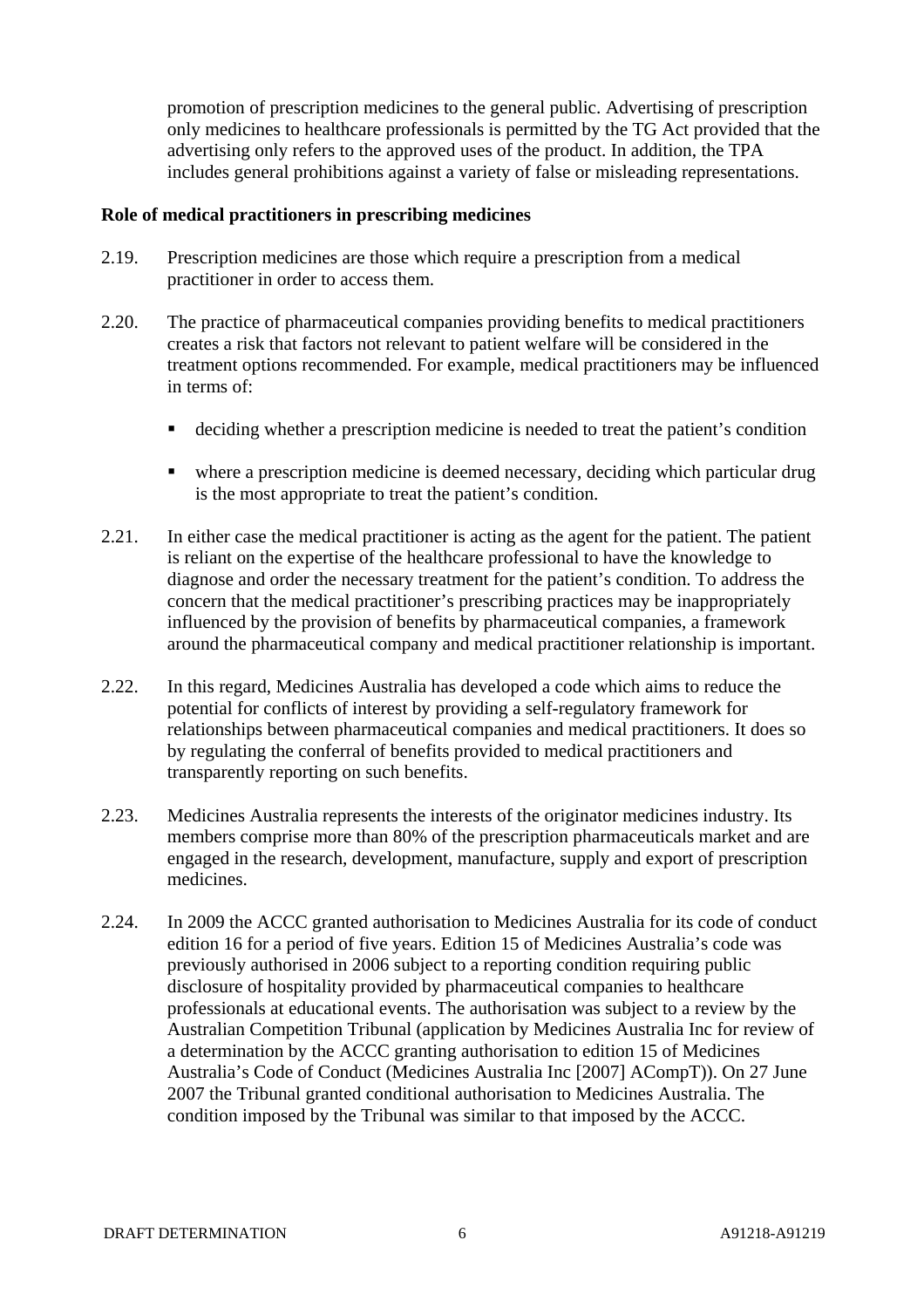2.25. In granting authorisation to Medicines Australia in 2009, the ACCC did not impose a similar reporting condition because the reporting requirement was fully incorporated into edition 16 of the code.

#### **Role of pharmacists in dispensing medicines**

- 2.26. Pharmacists act as an intermediary between medical practitioners and patients to ensure the safe and effective use of prescription medicines.
- 2.27. Pharmacists are the dispensers of prescription medicines. At the time of dispensing a prescription and provided the prescriber has not indicated on the prescription that it cannot be substituted, a pharmacist is obliged under the Community Pharmacy Agreement to discuss with the patient substitution of a generic mediciation for the prescribed branded medicine. The pharmacist has no influence on the decision by a medical practitioner to prescribe a particular medicine.
- 2.28. Pharmacists provide advice about brand substitution in accordance with the Pharmaceutical Society of Australia's (PSA) Guidelines on Pharmaceutical Benefits Scheme Brand Substitution. The Guidelines provide general advice to support and assist pharmacists in their discussions with consumers about whether to substitute a branded product with a bioequivalent generic product. Under the Guidelines a patient's health should always be the prime consideration by the pharmacist in any discussion about brand substitution. Pharmacists are advised to endeavour to be consistent in the selection of brands for patients on long term therapy to avoid patient confusion. The final decision about whether to substitute brands is the patient's decision.
- 2.29. In this regard, the same conflict of interest issues which arise in the context of medical practitioners' prescribing practices referred to in paragraph 2.20, do not arise with respect to the pharmacist and its role in dispensing medicines. Nevertheless, where the pharmacist is able to provide some influence is through the advice he/she provides the patient about purchasing a generic brand in substitution of an originator brand, and by way of the generic brand the patient receives by stocking it in the pharmacy. The ACCC understands that typically an individual pharmacy will stock the originator brand and only one generic brand (if available) of most prescription medicines.
- 2.30. The GMiA advises that a pharmacy will consider many factors when determining the brand of generic medicine that is stocked, including corporate and brand awareness, product quality, certainty of supply, returns policy, trading terms, product packaging and labelling, possibility of patient confusion, substitutability, price benefit to patient, the availability of complimentary programs, and the services provided by the supplier which support the business or professional activities of the pharmacy.
- 2.31. Volume discounting and loyalty programs are a common way for wholesalers and manufacturers to compete in order to have their products stocked by the pharmacist.
- 2.32. The patient will pay up to the maximum co-payment patient price for PBS pharmaceuticals. In some cases the pharmacist will pass on volume discounts from the wholesaler to the patient and charge less than the co-payment. As noted, discounting to pharmacists on a range of products is, and will be, captured by the price disclosure regime (see paragraph 2.16).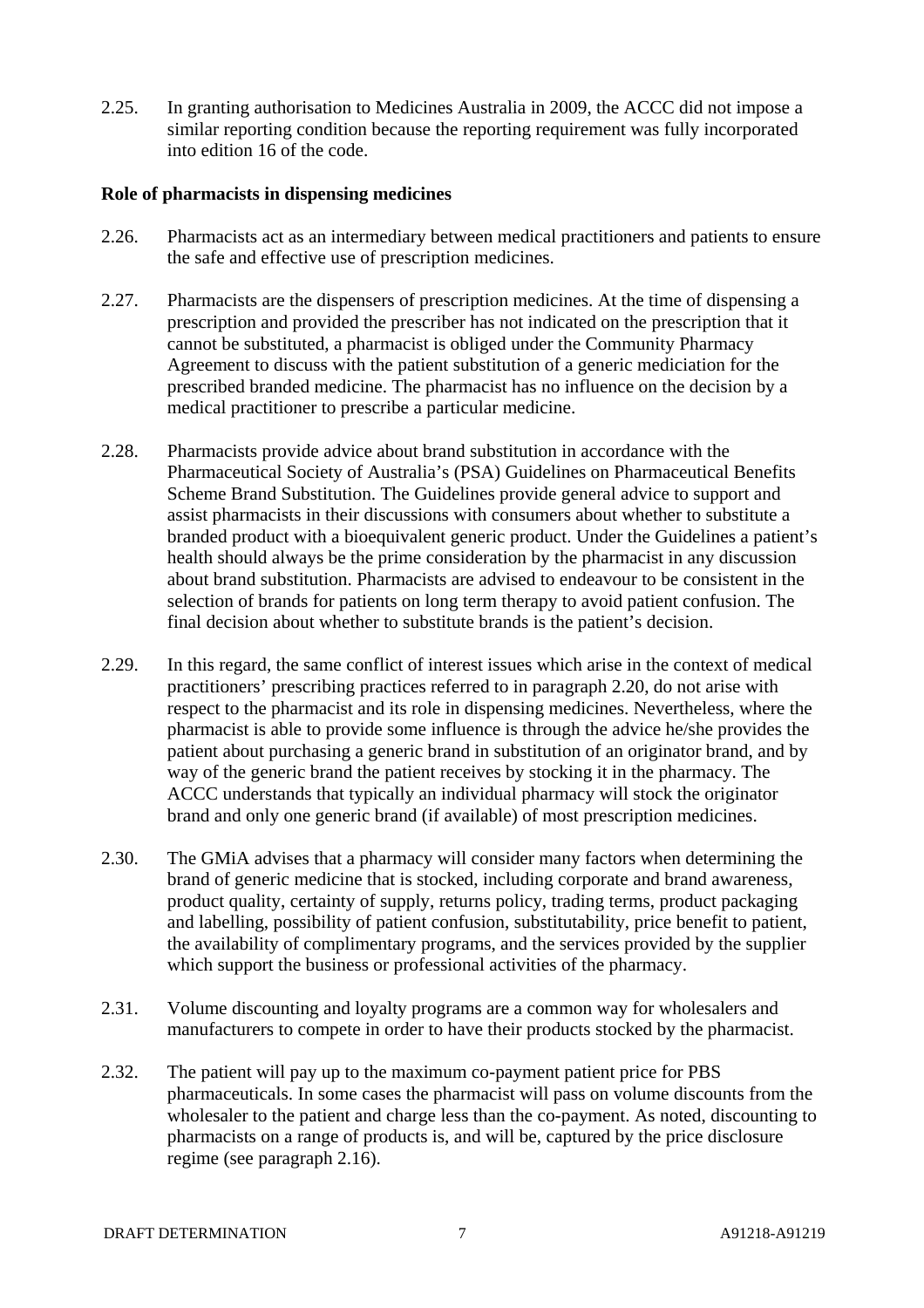2.33. When a pharmacist dispenses a medicine under the PBS, he/she will receive a dispensing fee and a pharmacy mark-up payment from the Australian government to cover the cost of the medicine, a retail mark-up to cover the pharmacist's costs in storing and handling medicines and a fee for the pharmacist's professional advice and services in dispensing the medicine. In addition, a \$1.53 generic dispensing incentive fee is subsidised by the government to pharmacies when a PBS generic prescription is dispensed and the cost to the patient is less than the co-payment price.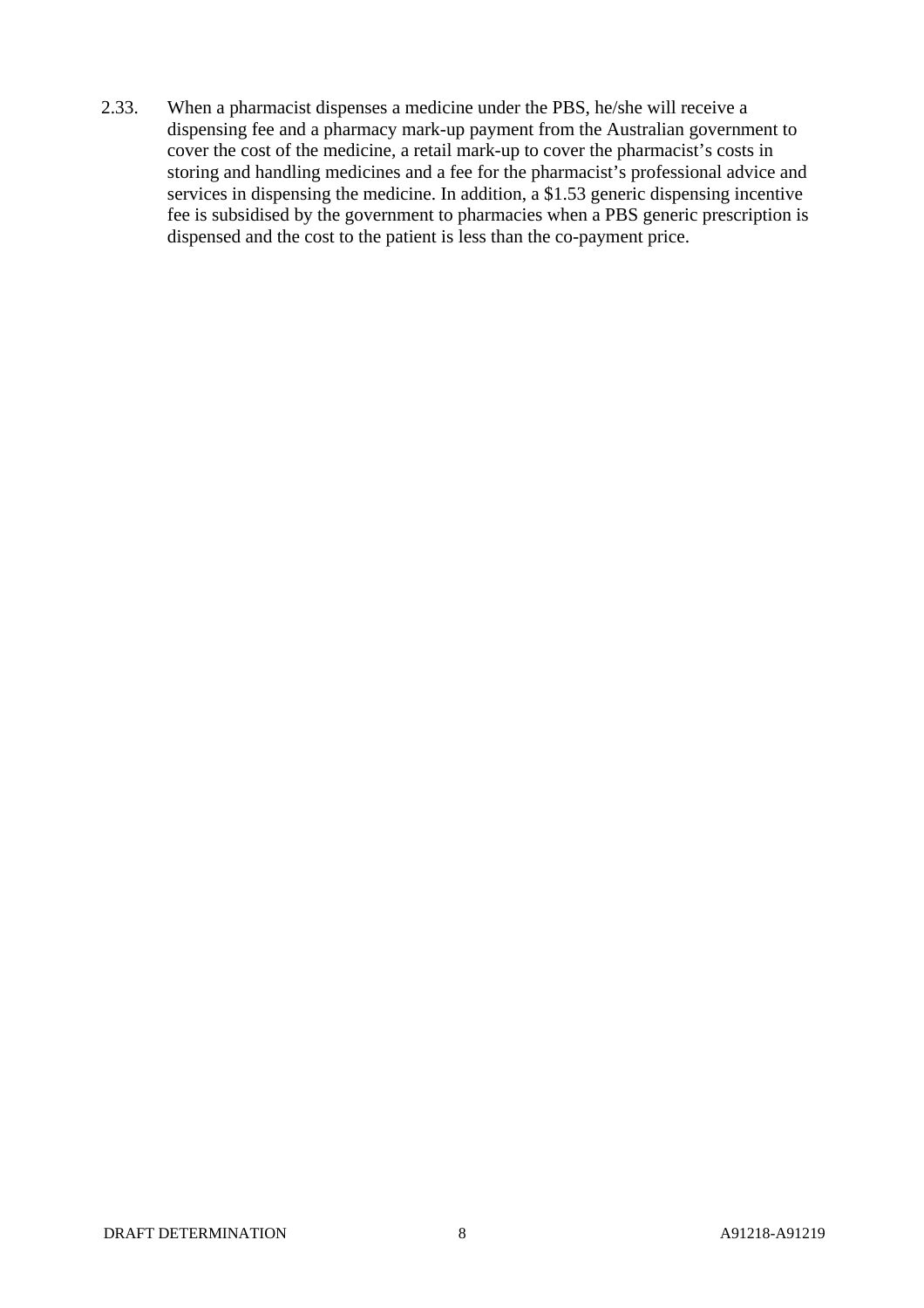# **3. GMiA Code of Practice 2nd edition**

- 3.1. The GMiA seeks authorisation of its Code  $2<sup>nd</sup>$  edition. The Code introduces new obligations upon GMiA members including the establishment of an accessible and transparent complaints handling mechanism, the establishment of a Code Complaints Committee (Complaints Committee) to consider complaints about members' conduct and impose sanctions, and the establishment of an educational event guideline and reporting system on educational events held for healthcare professionals responsible for prescribing prescription medicines.<sup>8</sup>
- 3.2. The GMiA advises that the Code is intended to be principle based providing guidance in a single document on the different legislation, regulation and guidelines with which sponsors of generic medicines listed on the ARTG must comply.<sup>9</sup>
- 3.3. Compliance with the Code is a condition of membership of the GMiA.<sup>10</sup> Some key provisions of the Code are set out below.

#### **Clause 4 - Principles**

3.4. The Code formalises the guiding principles which members of the GMiA comply with. The principles include, among others, supporting the long term sustainability of the PBS by ensuring the timely and cost effective provision of generic medicines to consumers, supporting the quality use of medicines, encouraging a high level of awareness and general knowledge of the safety, efficacy and appropriate interchangeability of generic medicines, enhancing accountability of members through the new complaints handling mechanism and reducing actual and potential conflicts of interest between members and healthcare professionals through educational event reporting. $^{11}$ 

#### **Clause 5 – Coverage**

- 3.5. Members of the GMiA are bound by the Code.<sup>12</sup>
- 3.6. The Code may serve as guidance for the suppliers of generic medicines who are not members of the GMiA. Suppliers who choose to adopt and comply with the Code, without becoming a full member of the GMiA will be known as affiliate members.<sup>13</sup> The GMiA advises that, at present, there are no affiliate members.

#### **Clause 6 – The GMiA Code of Practice**

3.7. Members are required to comply with the Code in respect of all therapeutic goods, in addition to generic medicines, manufactured or sold by members.<sup>14</sup>

<sup>&</sup>lt;sup>8</sup> Generic Medicines Industry Association, *Code of Practice March 2010 2<sup>nd</sup> edition*, clause 3.1.<br><sup>9</sup> ibid. aloves 2.4.

 $<sup>9</sup>$  ibid., clause 2.4.</sup>

 $10$  ibid., clause 2.2.

 $11$  ibid., clause 4.1.

 $12$  ibid., clause 5.1.

<sup>&</sup>lt;sup>13</sup> ibid., clause 5.2. The GMiA advises it has approached six companies to become affiliate members of the Code.  $14$  ibid., clause 6.1.2.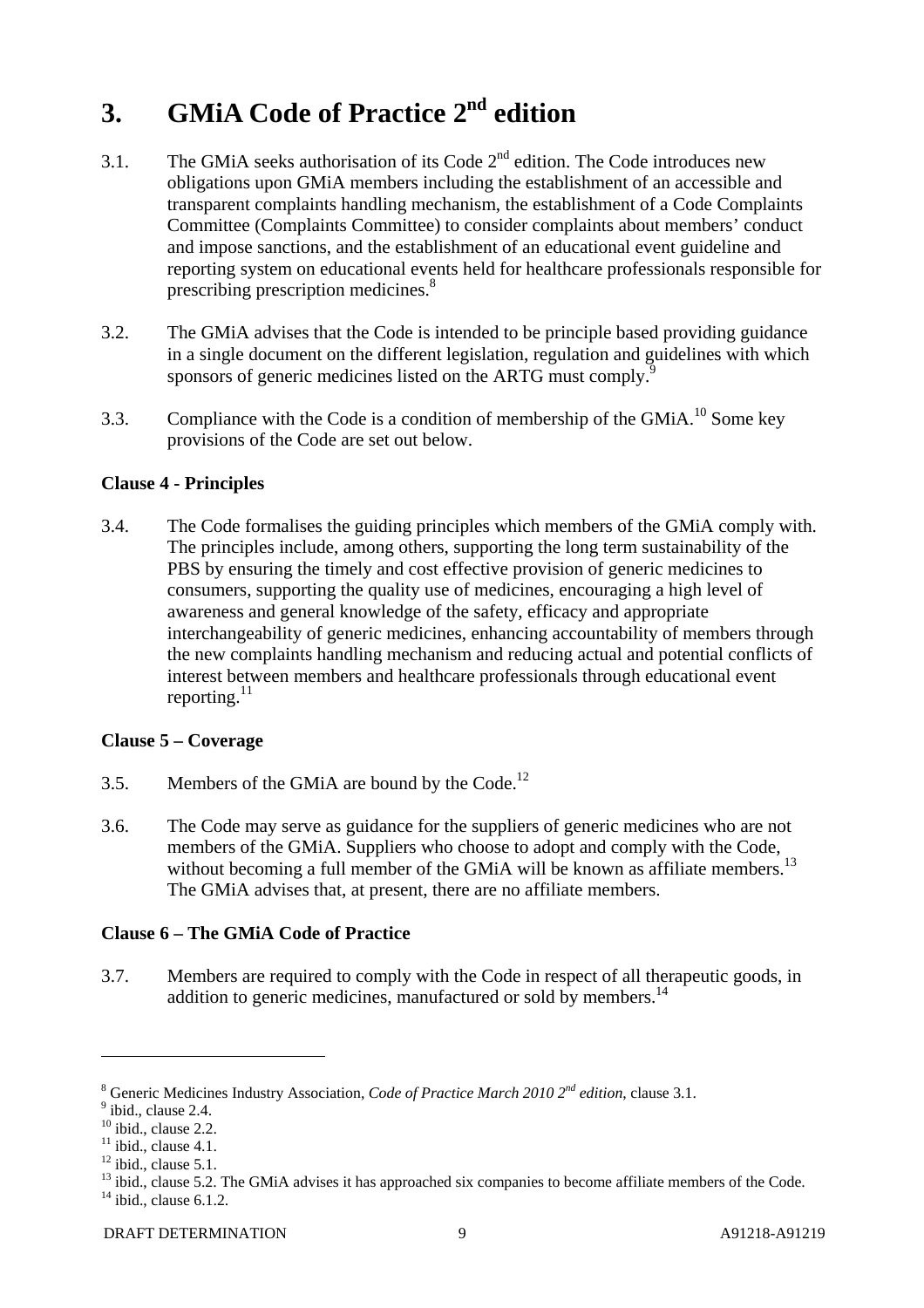- 3.8. The Code requires members to support the:
	- National Medicines Policy which aims to meet medication and related service needs so that both optimal health outcomes and economic objectives are achieved for Australians.15
	- Quality Use of Medicines by selecting management options wisely, choosing suitable medicines if a medicine is considered necessary so that the best available option is selected, and using medicines safely and effectively to get the best possible results.16
	- Australian Code of Good Manufacturing Practice for Medicinal Products and applicable occupational health and safety, and environmental laws, outlining standards for the production and testing of medicinal products.<sup>17</sup>
	- Guidelines for the Reporting of Adverse Drug Reactions by Drug Sponsors and related pharmacovigilance documents issued by the TGA for registered prescription and registered or listed non-prescription medicines for which they are the sponsor. The Guidelines outline the administrative procedures to be followed by drug sponsors in submitting Australian reports of adverse drug reactions to the TGA.<sup>18</sup>
	- Uniform Recall Procedures for Therapeutic Goods which define the action to be taken by health authorities and sponsors when therapeutic goods for use in humans, for reasons relating to their quality, safety or efficacy, are to be removed from supply or use, or subject to corrective action.<sup>19</sup>
	- Guidelines for Pharmacists on PBS Brand Substitution which provide advice to support and assist pharmacists in relation to brand substitution.<sup>20</sup>
- 3.9. Further, members are required to ensure they supply, distribute and market their products according to all applicable legislative requirements including the TG Act and the TPA  $^{21}$

#### *Relationship with stakeholders*

3.10. Members are to take all reasonable steps to ensure that they avoid actual and potential conflicts of interest with healthcare professionals. Their behaviour and relationships with stakeholders must not bring discredit to the generic medicines industry sector, must be able to successfully withstand public and professional scrutiny, and conform to professional and community standards of ethics and good taste.<sup>22</sup>

<sup>&</sup>lt;sup>15</sup> Generic Medicines Industry Association, *Code of Practice March 2010*  $2^{nd}$  *edition*, clause 6.2. <sup>16</sup> ibid., clause 6.3.

 $17$  ibid., clause 6.4.

 $18$  ibid., clause 6.6.1.

 $19$  ibid., clause 6.6.3.

 $20$  ibid., clause 6.7.

 $^{21}$  ibid., clause 6.5.1.

 $22$  ibid., clause 6.8.3.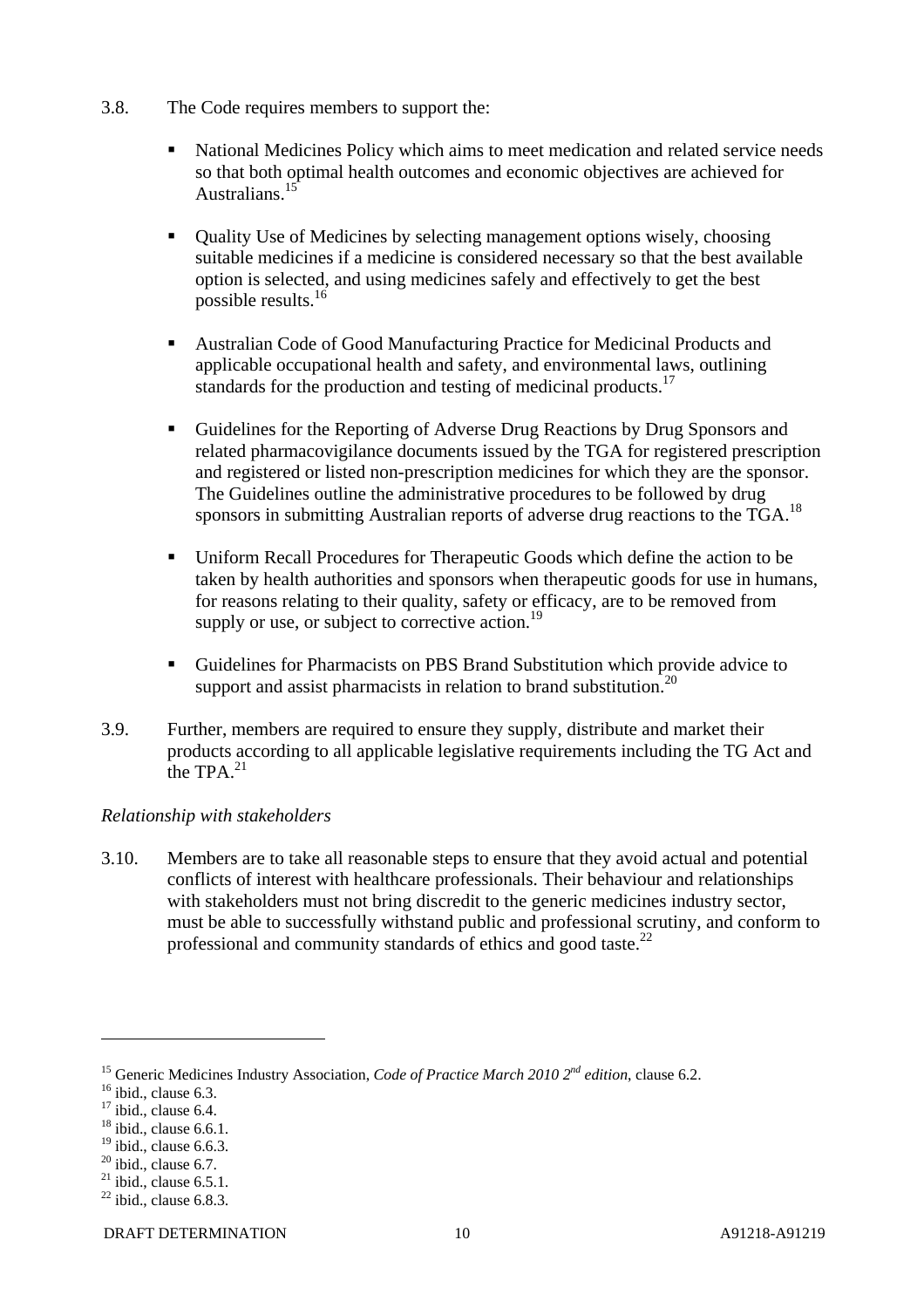#### *Promotional and marketing activities*

- 3.11. Members must comply with Medicines Australia's Code of Conduct to the extent that it applies to promotional material of prescription medicines as a condition of registration on the ART $G<sup>23</sup>$
- 3.12. Members will also consider other relevant codes such as the Australian Self-Medication Industry, Ausbiotech Code of Conduct, the Medical Technology Association of Australia Code of Practice, to the extent that they relate to promotional material with respect to a product.<sup>24</sup> To the extent that there is an inconsistency between codes, the GMiA's Code is to have priority.<sup>25</sup>
- 3.13. All claims made in promotional and marketing materials must be balanced, not misleading, and substantiated. Complaints about a member's promotional and marketing material may be made to the Complaints Committee for consideration.<sup>26</sup>
- 3.14. Members may host or sponsor educational events held with the purpose of expanding the knowledge of healthcare professionals. Such events must not bring the sector into disrepute or reduce public confidence in the industry. Members are required to report on educational events provided to healthcare professionals responsible for prescribing medicines.<sup>27</sup>
- 3.15. Members will ensure that their employees involved in promotional or marketing activities are fully trained and informed of their responsibilities under the Code and all relevant laws, guidelines and codes.<sup>28</sup>

#### *Research and regulatory activities*

3.16. Members will conduct all research and development activities in compliance with the TG Act, established medical guidelines, scientific principles and ethical requirements for clinical and pre-clinical experimentation and in accordance with the principles of Good Clinical Research Practice.<sup>29</sup>

#### **Clause 7 – Stakeholder awareness**

3.17. The GMiA and members shall raise awareness and understanding of the Code amongst stakeholders and the general public,  $30$  and encourage the appropriate use of generic medicines.<sup>31</sup>

<sup>&</sup>lt;sup>23</sup> Generic Medicines Industry Association, *Code of Practice March 2010*  $2^{nd}$  *edition*, clause 6.9.2. <sup>24</sup> ibid., clause 6.9.3.

 $25$  ibid., clause 12.1.18.

 $26$  ibid., clause 6.9.5.

 $27$  ibid., clause 6.9.6.

 $28$  ibid., clause 6.9.8.

 $^{29}$  ibid., clause 6.11.1.

 $30$  ibid., clause 7.1.

 $31$  ibid., clause 7.2.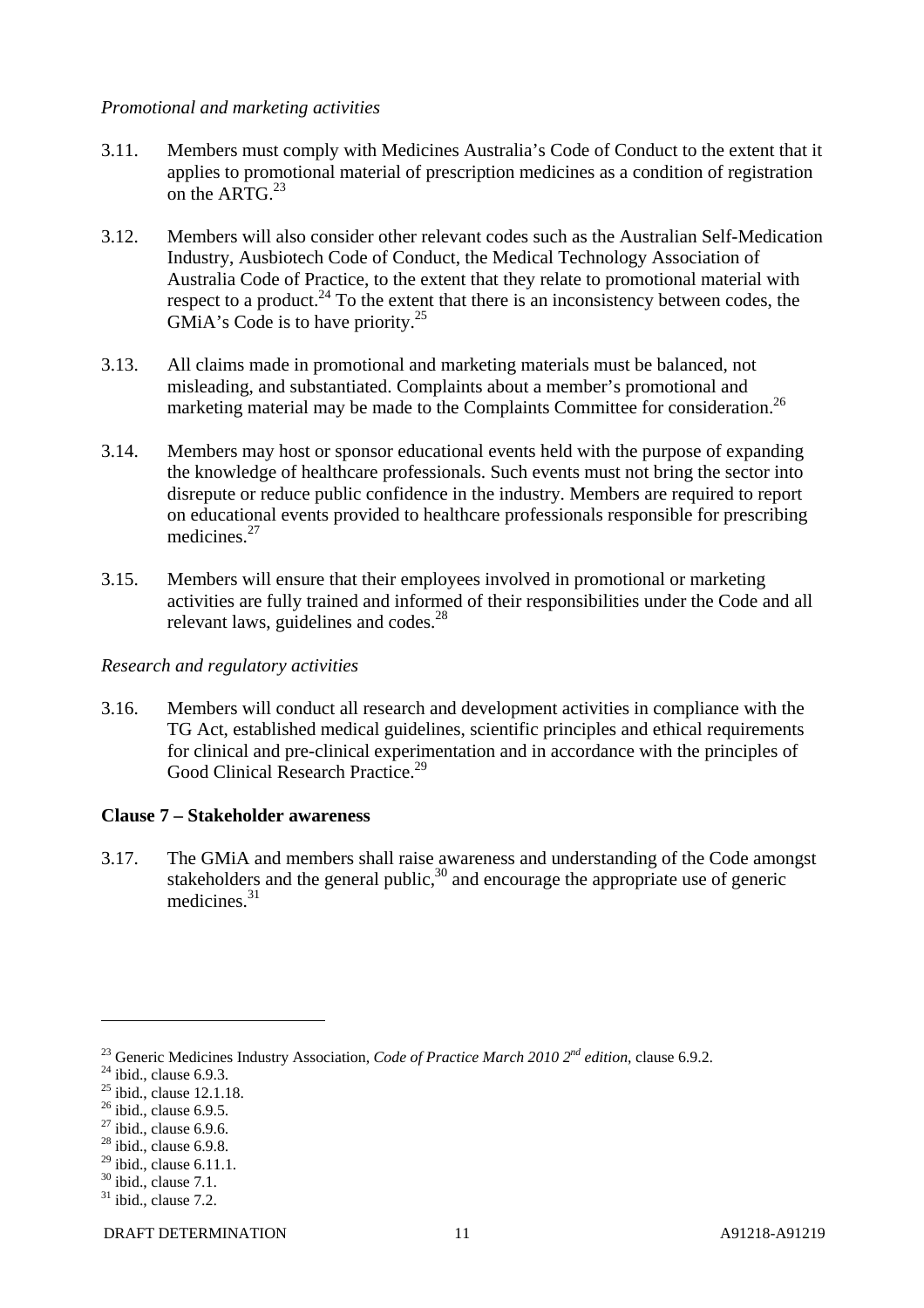#### **Clause 8 – Code awareness by members**

3.18. Members are to ensure that their employees, contractors and agents fully understand their obligations under the Code and comply with the Code. Members must provide ongoing training and ensure that their employees, contractors and agents avoid actual or potential conflicts of interest in their dealings with healthcare professionals.<sup>32</sup>

#### **Clause 10 – Educational event reporting**

- 3.19. Members recognise that the promotional activities of pharmaceutical companies can affect the way healthcare professionals make decisions in relation to the prescribing and dispensing of generic medicines.<sup>33</sup>
- 3.20. In the context of generic medicines, it is the prescriber who, on behalf of the patient, selects the appropriate treatment which may be a generic medicine.<sup>34</sup>
- 3.21. In relation to any educational events provided to healthcare professionals members must observe the following principles:
	- The purpose of all educational events must be to provide current and relevant medical information to healthcare professionals.
	- The member must be satisfied there is a genuine need for the event.
	- The name of the member which is funding the event must be clearly disclosed to all potential participants in any marketing material prior to the event being held.
	- The cost of the event must not be disproportionate to the value to be gained by participants from the educational content of the event.
	- At least 75% of the scheduled conference time must be devoted to the provision of educational content.
	- Members must not pay for meals, accommodation or travel for any relative or associate of a participant at an educational event.
	- Members must take all reasonable steps to minimise the cost of educational events, for example by charging participants a registration fee, by selecting less expensive conference facilities or by conducting events in major cities rather than in remote areas.
	- Delegates at educational events must not be paid for their attendance unless they have an additional role at the event such as presenting a paper or acting as  $MC$ <sup>35</sup>
- 3.22. Members will provide a report to the GMiA on all educational events for healthcare professionals who prescribe prescription medicines which are held or sponsored by the

<sup>&</sup>lt;sup>32</sup> Generic Medicines Industry Association, *Code of Practice March 2010*  $2^{nd}$  *edition*, clause 8.1. <sup>33</sup> ibid., clause 10.1.

 $34$  ibid., clause 10.2.

 $35$  ibid., clause 10.2.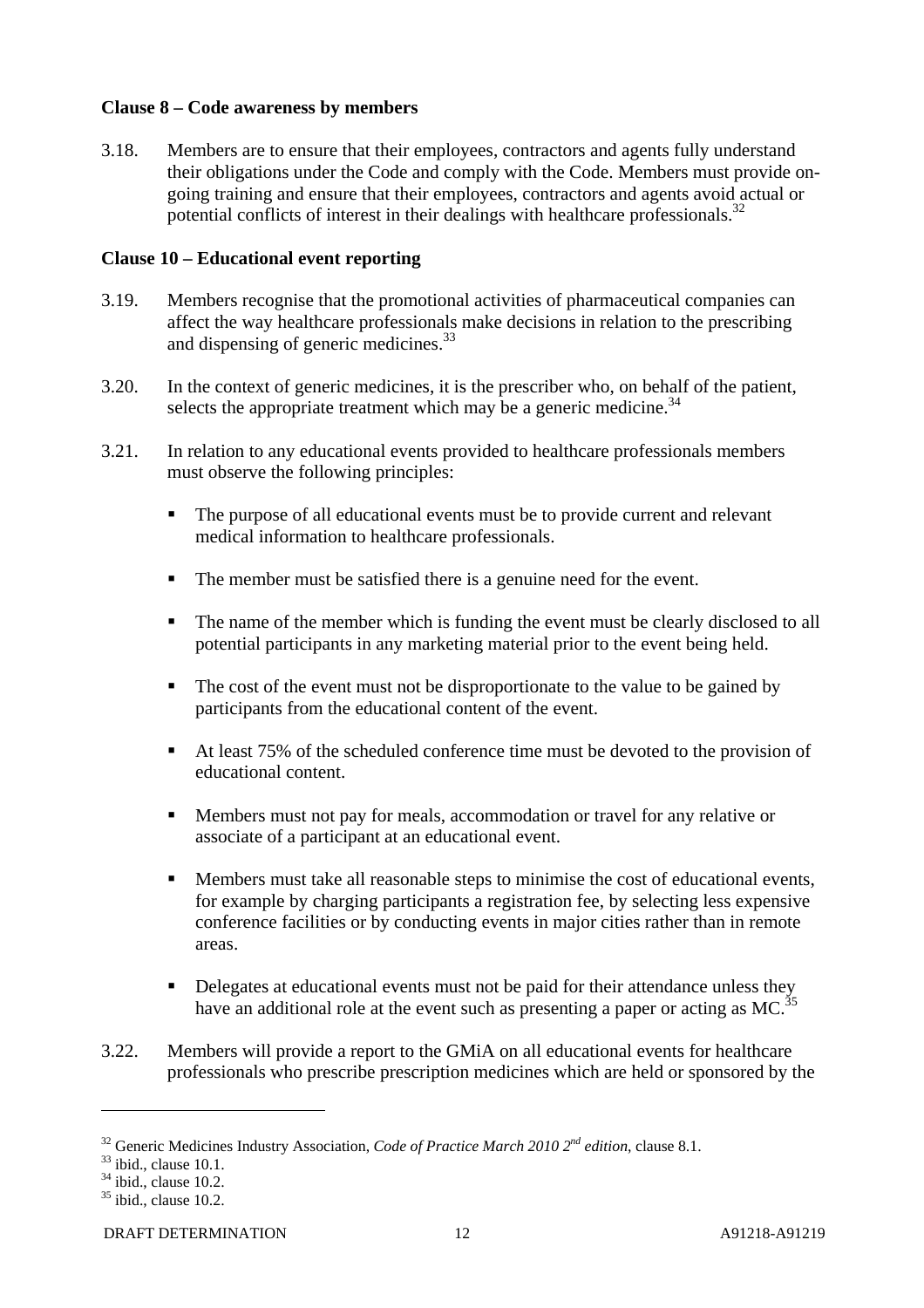members by completing the table below. The table requires the costs associated with any hospitality such as food, beverages and entertainment, to be reported.

#### **Reporting of Educational Events template**

Summary of events sponsored by [insert Member name]

Reporting Period: [insert reporting period]

| Description<br>of event | Venue               | Description<br>of attendees                          | Hospitality<br>provided                                                       | Total cost of<br>hospitality | Number of<br>attendees | Total cost of<br>event |
|-------------------------|---------------------|------------------------------------------------------|-------------------------------------------------------------------------------|------------------------------|------------------------|------------------------|
|                         | Specify<br>location | Specify<br>professional<br>expertise of<br>attendees | include food,<br>beverages,<br>accommodation,<br>entertainment,<br>travel etc |                              |                        |                        |
| One row<br>per event    |                     |                                                      |                                                                               |                              |                        |                        |

- 3.23. Each member will be required to report twice a year for time periods 1 April to 30 September and 1 October to 31 March in each year within two months of the end of each six-month period.<sup>36</sup>
- 3.24. Reports will be forwarded to the independent reviewer who will assess each report for compliance with the Code. The independent reviewer will refer any particular event which does not comply with the guidelines to the Complaints Committee.<sup>37</sup>
- 3.25. The GMiA will publish the educational event reports on its website within four months of each period.<sup>38</sup>

#### **Clause 11 – Internal complaints handling**

- 3.26. Each member will implement an internal complaints handling system to deal with complaints from consumers and healthcare professionals which is consistent with the relevant Australian Standard<sup>39</sup> and which adopt the following guiding principles:
	- visibility
	- accessibility
	- responsiveness

<sup>&</sup>lt;sup>36</sup> Generic Medicines Industry Association, *Code of Practice March 2010 2<sup>nd</sup> edition*, clause 10.3. <sup>37</sup> ibid., clause 10.4.

 $38$  ibid., clause 10.5.

<sup>39</sup> *Consumer Satisfaction – Guidelines for complaints handling in organisations* – AS ISO 10002 -2006.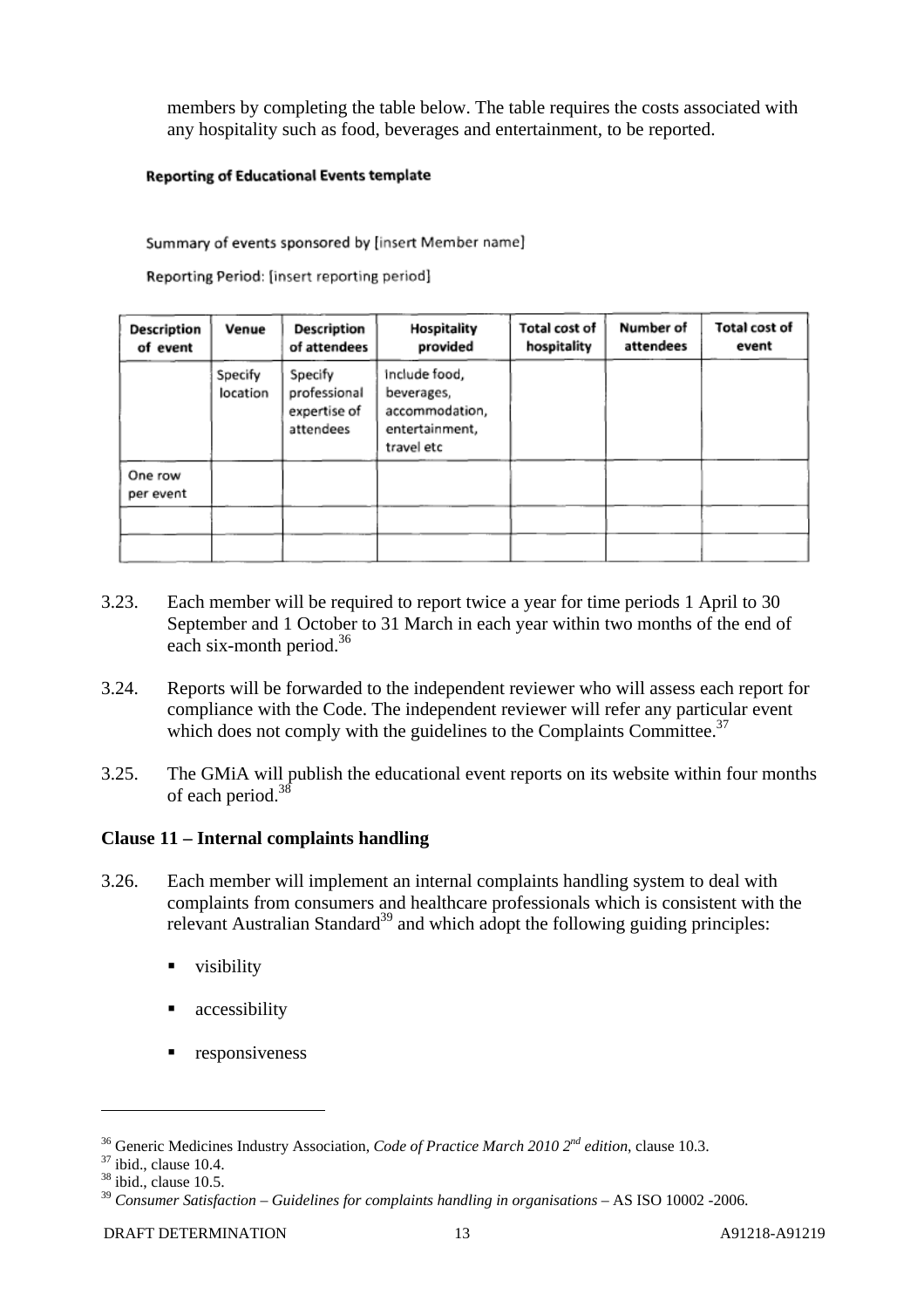- objectivity
- cost
- confidentiality
- consumer focused approach
- accountability and
- $\blacksquare$  continual improvement.<sup>40</sup>
- 3.27. If a complaint cannot be resolved through the internal complaints handling system, the member will advise the complainant of their right to complain to the Complaints Committee.<sup>41</sup>
- 3.28. The members' internal complaints handling system is intended to be the first option available to stakeholders who have a complaint. If the Complaints Committee receives a complaint which has not initially been referred to the relevant member, the GMiA will recommend to the stakeholder to utilise this system in the first instance.<sup>42</sup>

#### **Clause 12 – External complaints handling system**

- 3.29. The primary mechanism for complaints handling is through the Complaints Committee. Complaints are to be made in writing to the GMiA.43 The name and contact details of the complainant must be provided in order to avoid frivolous complaints and to ensure that complaints are not being made on behalf of another group without the identity of that other group being disclosed. The Complaints Committee is not required to consider complaints which do not provide this information.<sup>44</sup>
- 3.30. Complaints made by consumers, healthcare professionals and government are free of charge. Complaints made by industry representatives are subject to a \$5000 fee.<sup>45</sup>
- 3.31. Complaints are dealt with as follows:
	- Upon receipt of a complaint, the CEO of the GMiA or delegate shall acknowledge the complaint in writing within ten business days of receipt.  $46$
	- The member company the subject of the complaint will be given full details of the complaint and will have 15 business days to state whether the information supporting the complaint is correct and provide a response if deemed necessary to the GMiA secretariat. The secretariat will forward the response to the complainant within ten days. $47$

<sup>&</sup>lt;sup>40</sup> Generic Medicines Industry Association, *Code of Practice March 2010*  $2^{nd}$  *edition*, clause 11.1.3. <sup>41</sup> ibid., clause 11.1.4.

 $42$  ibid., clause 12.1.2.

 $43$  ibid., clause 12.1.4.

 $44$  ibid., clause 12.1.5.

 $45$  ibid., clause 12.1.6.

<sup>46</sup> ibid., clause 12.1.7.

 $47$  ibid., clause 12.1.8.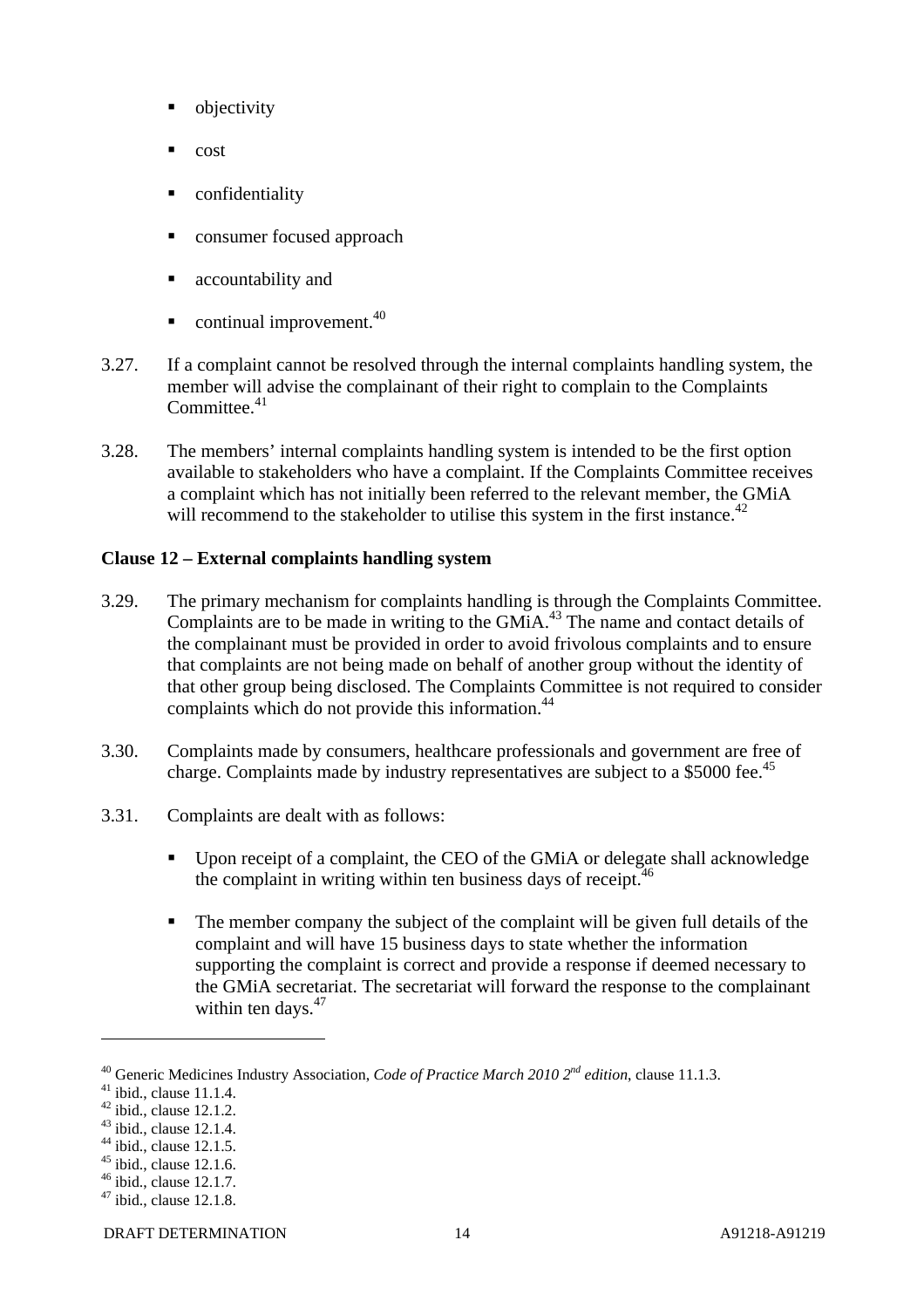- The respondent and complainant will provide the GMiA with all information necessary for the Complaints Committee to consider the complaint.<sup>48</sup> The Complaints Committee will be provided all information within 15 business days from the member's response to the complaint.<sup>49</sup>
- The Complaints Committee will endeavour to convene within 40 business days of receiving information about a complaint from the GMiA Secretariat.<sup>50</sup>
- The Complaints Committee will prepare a short summary of the decision reached, including reasons, and any proposed sanctions to be imposed.<sup>51</sup> The decision will be provided to the complainant and respondent will be notified of the decision within five business days of the Complaints Committee making its decision.<sup>52</sup>
- Further submissions may be made within ten business days of the decision.<sup>53</sup> A Final Decision will be made taking into account any further submissions.<sup>54</sup> The decisions made by the Complaints Committee will be forwarded to complainant, respondent and the Board of the GMiA within 15 business days.<sup>55</sup>
- The respondent and complainant have a right to appeal the Complaints Committee's Final Decision.<sup>56</sup> Any appeal will be heard by a newly formed Complaints Committee to be known as the Appeal Complaints Committee.<sup>57</sup> The Appeal Complaints Committee is to convene within 40 business days of the date of lodgement of the appeal and will consider the matter on a de novo basis.<sup>58</sup>
- 3.32. All information pertaining to the complaint is required to be kept confidential until the complaint is deemed finalised.<sup>59</sup> Decisions by the Complaints Committee to uphold a complaint will remain confidential until all appeal procedures and outcomes are exhausted.<sup>60</sup>
- 3.33. Final Decisions will be published on the GMiA website within 30 business days following the resolution of any Complaints Committee proceeding or appeal.<sup>61</sup>
- 3.34. The Complaints Committee is comprised of 8 members as follows:
	- an independent chairperson who must be legally trained and have experience in trade practices law

 $\overline{a}$ 

<sup>55</sup> ibid., clause 12.1.23.

<sup>48</sup> Generic Medicines Industry Association, *Code of Practice March 2010 2nd edition*, clause 12.1.10.

 $49$  ibid., clause 12.1.11.

<sup>50</sup> ibid., clause 12.1.17.

<sup>51</sup> ibid., clause 12.1.19.

<sup>52</sup> ibid., clause 12.1.20.

<sup>53</sup> ibid., clause 12.1.20.

<sup>54</sup> ibid., clause 12.1.21.

<sup>56</sup> ibid., clause 12.1.24.

<sup>57</sup> ibid., clause 12.1.25.

<sup>58</sup> ibid., clause 12.1.26.

<sup>59</sup> ibid., clause 12.1.9.

<sup>&</sup>lt;sup>60</sup> ibid., clause 12.1.28.

 $61$  ibid., clause 12.1.29.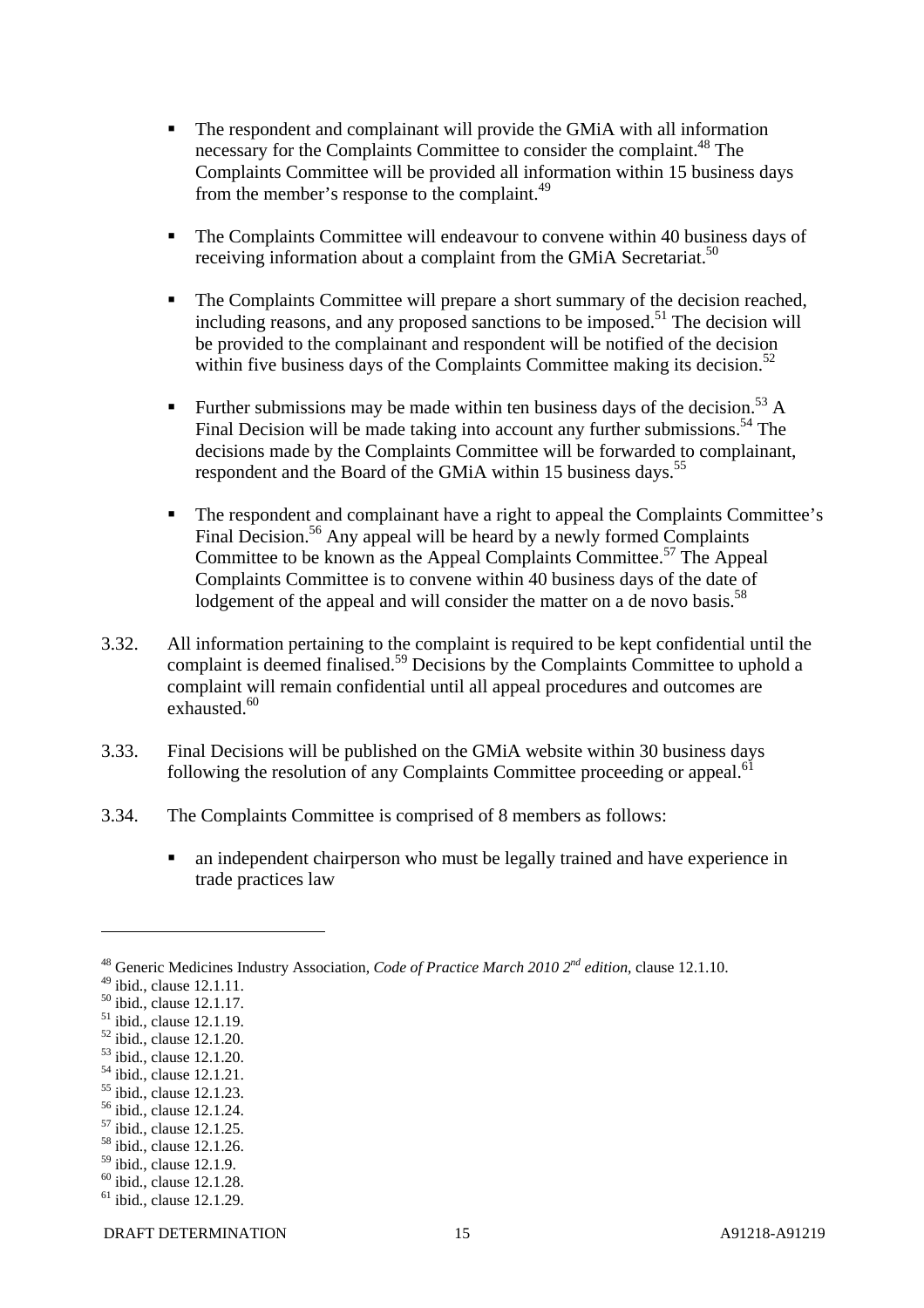- a consumer representative
- a pharmacy representative
- a medical representative
- three representatives from member companies including a representative from the GMiA Board and wherever possible including individuals providing expertise in the disciplines of marketing, science and law. Company representatives are appointed on an ad hoc basis at such times that the Complaints Committee is required to convene. Company representatives must declare any conflict of interest before their ad hoc appointment to the Complaints Committee by means of reviewing the agenda for the meeting prior to accepting the position. The GMiA will endeavour to appoint company representatives from different companies as far as possible
- an observer nominated by the TGA. $^{62}$
- 3.35. A quorum of six members of the Complaints Committee or Appeals Complaints Committee is required of which at least four members have to be independent representatives.<sup>63</sup>
- 3.36. There will be alternative representatives nominated for the Complaints Committee in the event that a member of the Complaints Committee has a conflict of interest. The power to identify alternate members only applies to independent representatives and not company representatives.<sup>64</sup>
- 3.37. Members are appointed for a period of three years.<sup>65</sup>
- 3.38. In assessing a complaint, the Complaints Committee will have due regard to other industry codes. Where there is an inconsistency between codes, the GMiA's Code is to have priority.<sup>66</sup>

#### **Clause 13 – Independent reviewer**

- 3.39. The independent reviewer will be appointed by the GMiA Board to review the educational event reports submitted by each member to determine whether any events potentially breach the Code.67 The independent reviewer must be legally trained and have experience in trade practices law.<sup>68</sup>
- 3.40. The independent reviewer will also conduct spot audits of member's marketing and promotional material to determine compliance with the Code. The independent

<sup>&</sup>lt;sup>62</sup> Generic Medicines Industry Association, *Code of Practice March 2010*  $2^{nd}$  *edition*, clause 12.1.13. <sup>63</sup> ibid., clause 12.1.14.

 $64$  ibid., clause 12.1.15.

 $65$  ibid., clause 12.1.16.

<sup>&</sup>lt;sup>66</sup> ibid., clause 12.1.18.

 $67$  ibid., clause 13.2.

 $68$  ibid., clause 13.7.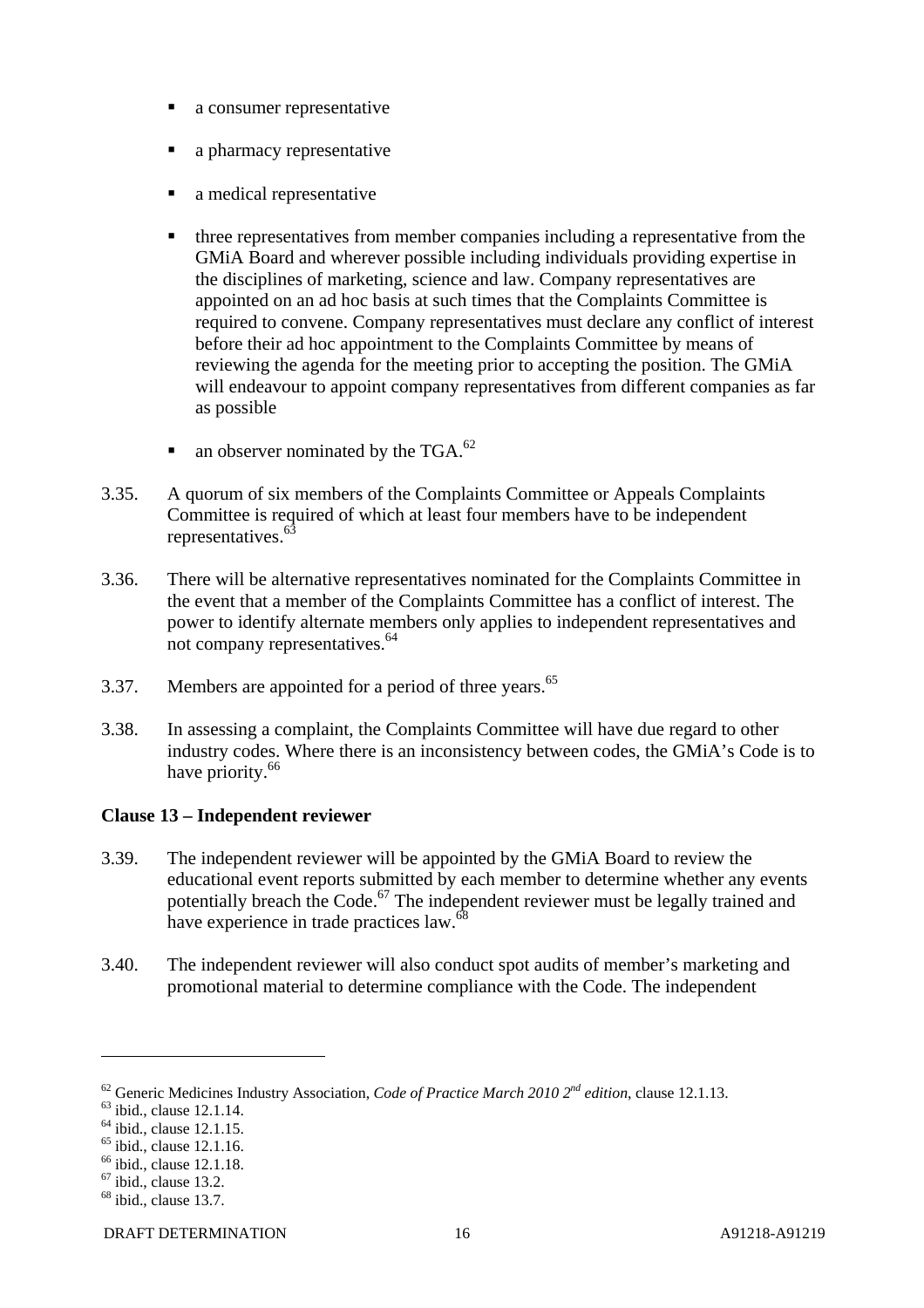reviewer will request copies of marketing and promotional material from members in relation to particular products on two separate occasions each year.<sup>69</sup>

- 3.41. The independent reviewer may refer educational events or promotional or marketing material to the Complaints Committee. Prior to doing so, the independent reviewer is to prepare a short note outlining his/her concerns with the event or material to be provided to the Complaints Committee.<sup>70</sup>
- 3.42. The independent reviewer is also required to prepare a short report each year on:
	- $\blacksquare$  the level of compliance by members with the educational event reporting obligations under the Code
	- a description of the matters he/she has referred to the Complaints Committee and
	- **a** any suggested changes to the educational event reporting system which may enhance its effectiveness or transparency.<sup>71</sup>
- 3.43. The report will be available on the GMiA's website and will be distributed to interested parties.<sup>72</sup>

#### **Clause 14 - Sanctions**

- 3.44. The Complaints Committee may impose sanctions where a breach of the Code is found. The Complaints Committee can direct a member to take immediate action to discontinue or modify any practice or recall and destroy any offending material which it considers is in breach of the Code or any relevant laws, guidelines or codes. The Complaints Committee may also require a member to publish corrective letters or advertising and/or require staff and contractors to undertake further training and has the power to impose fines. 73
- 3.45. The Complaints Committee may impose the following fines for various breaches of the  $Code^{74}$

| <b>Breach</b>   | Fine     |
|-----------------|----------|
| Minor breach    | Nil      |
| Moderate breach | \$20 000 |
| Severe breach   | \$40 000 |
| Repeat breach   | \$50 000 |
| Serial breach   | \$75,000 |

<sup>&</sup>lt;sup>69</sup> Generic Medicines Industry Association, *Code of Practice March 2010*  $2^{nd}$  *edition*, clause 13.3. <sup>70</sup> ibid., clause 13.5.

 $71$  ibid., clause 13.9.

 $72$  ibid., clause 13.10.

 $73$  ibid., clause 14.2.1.

 $74$  ibid., clause 14.2.1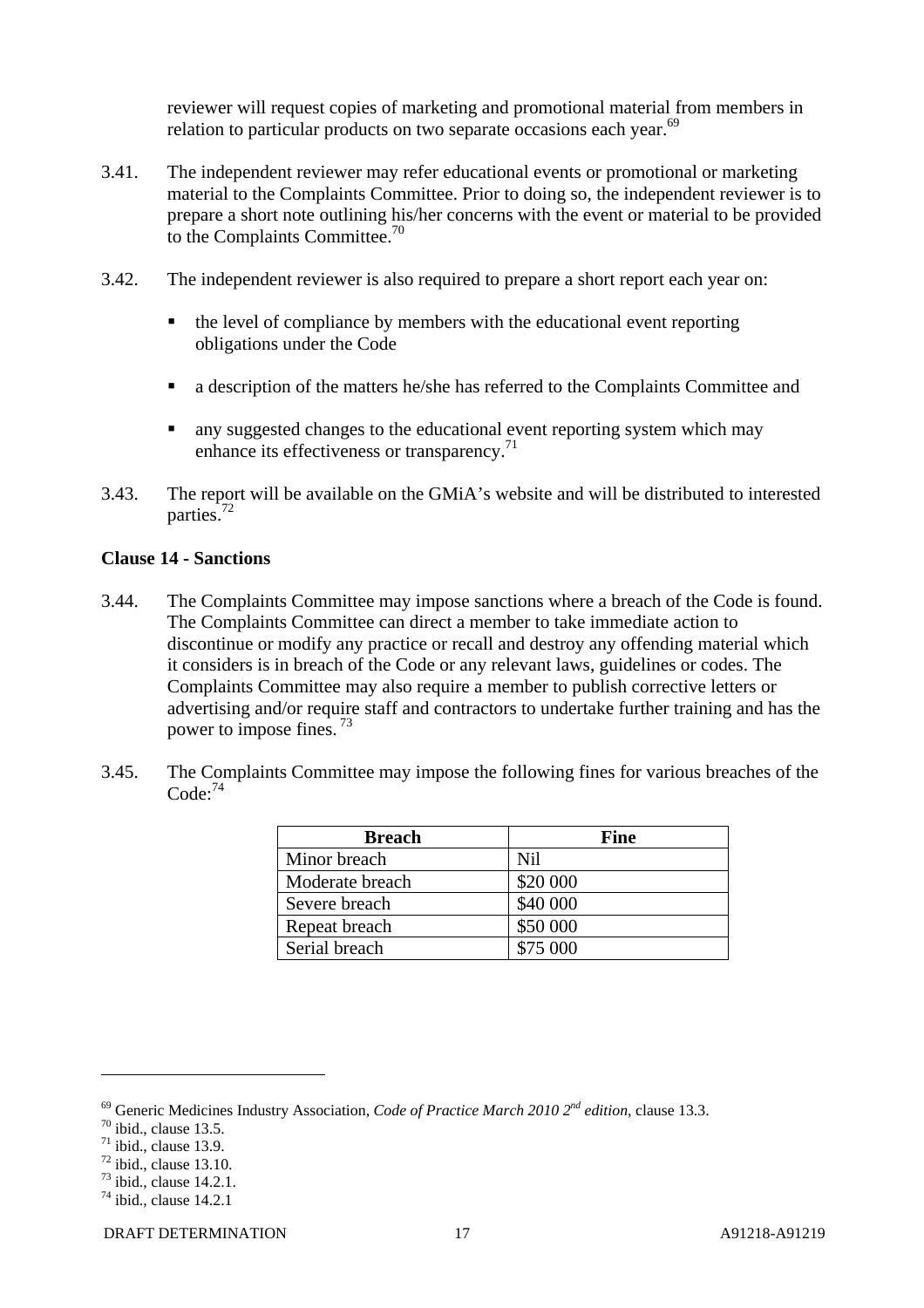#### **Clause 15 – Code administration**

- 3.46. The Code Administration Committee, which is comprised of an independent chairperson, the CEO of the GMiA, a representative of the Board of the GMiA and a member representative with legal expertise, will meet at least annually.<sup>75</sup>
- 3.47. It will use all reasonable endeavours to ensure the successful implementation and ongoing effectiveness of the  $Code^{76}$  and it will prepare an annual report for the GMiA Board on the effectiveness of the Code which will be available on the GMiA website.<sup>77</sup>

#### **Clause 16 – Annual report and ongoing review**

- 3.48. The GMiA Board will provide an annual report on the operation of the Code containing:
	- a summary of complaints and the decision in relation to each of those complaints and
	- a summary of the monitoring activities conducted by the independent reviewer.<sup>78</sup>
- 3.49. The annual report will be available on the GMiA's website and will be distributed to interested parties.79
- 3.50. The GMiA Board will review the operation and effectiveness of the Code at least every five years<sup>80</sup> and will encourage ongoing dialogue, consultation and review of the Code during the life of the Code. $81$

<sup>&</sup>lt;sup>75</sup> Generic Medicines Industry Association, *Code of Practice March 2010*  $2^{nd}$  *edition*, clause 15.1.1. <sup>76</sup> ibid., clause 15.1.3.

 $77$  ibid., clause 15.1.6.

 $78$  ibid., clause 16.1.

 $79$  ibid., clause 16.2.

 $80$  ibid., clause 16.4.

 $81$  ibid., clause 16.3.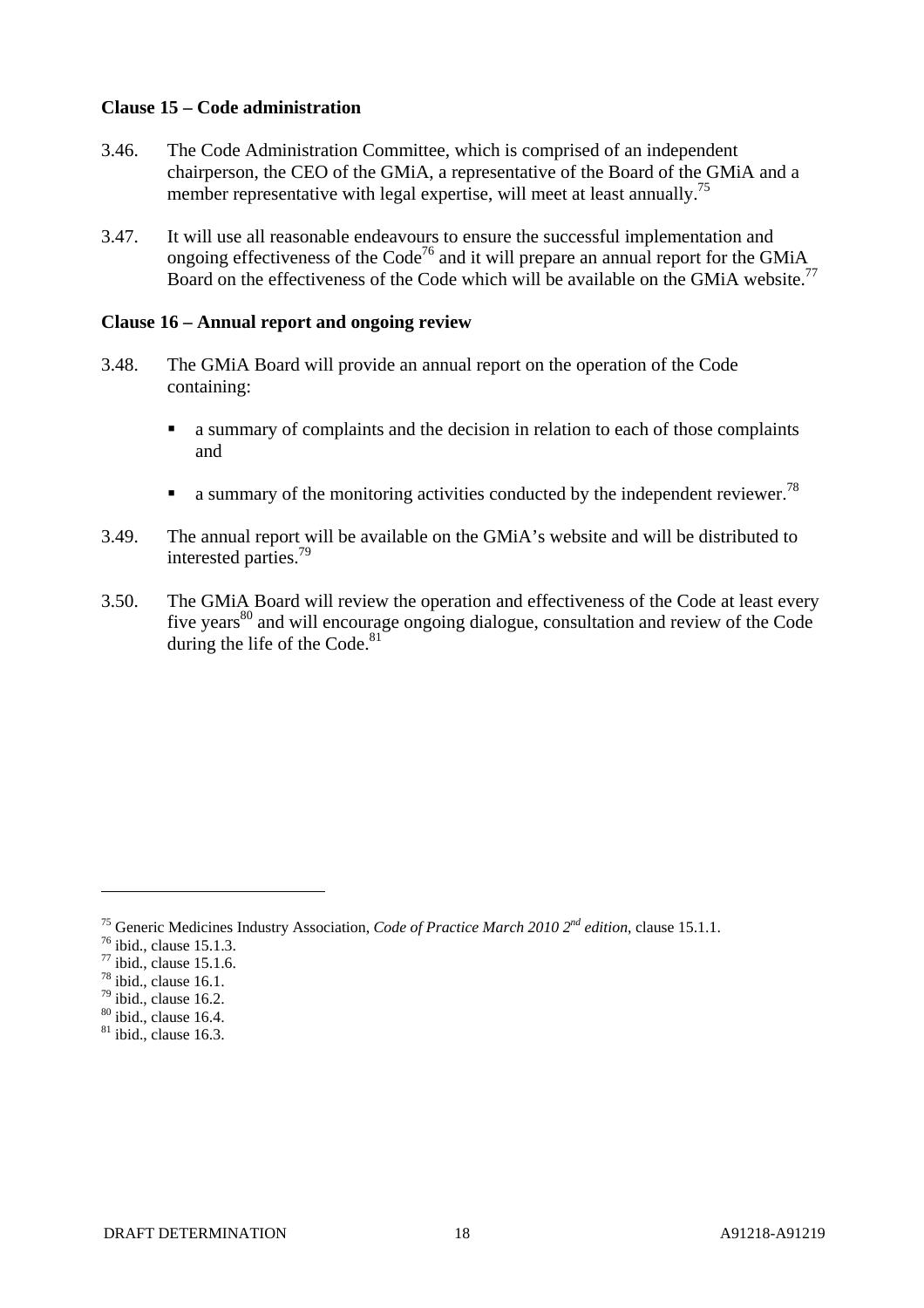# **4. Submissions received by the ACCC**

- 4.1. The ACCC tests the claims made by the applicant in support of an application for authorisation through an open and transparent public consultation process. To this end the ACCC aims to consult extensively with interested parties that may be affected by the proposed conduct to provide them with the opportunity to comment on the application.
- 4.2. The **GMiA** submits that its focus and competitive environment is very different to members of Medicines Australia, which primarily seeks to establish the comparative safety and efficacy of a new medicine within the existing treatment pathway, to maximise health outcomes. For example:
	- For each individual medicine sold, GMiA members have multiple competitors selling a product that have equivalent quality and therapeutic performance characteristics.
	- For each individual medicine sold, Medicines Australia members have no direct competitors for the period of the patent.
	- The primary goal of GMiA members is to convince the pharmacist to dispense a particular brand of generic medicine, after the decision to prescribe a particular therapeutic agent has been made by the prescriber.
	- The primary goal of Medicines Australia members is to convince the prescriber to prescribe their therapeutic agent for a particular illness or condition.
	- The primary selling point for a GMiA member is the price to the pharmacist of their brand of generic medicines, in comparison to other equivalent brands.
	- The primary selling point for a Medicines Australia member is the safety and efficacy of their medicine in comparison to other therapeutic choices.
	- GMiA members supply medicines across the supply channel; from open schedule in retail stores, through pharmacy only to prescription medicines.
	- Medicines Australia members generally only supply prescription medicines.
- 4.3. The ACCC sought submissions from 66 interested parties potentially affected by the applications, including industry bodies and government departments. A summary of the public submissions received from interested parties follows:
	- **ACT Health** supports the principles underpinning the development of the Code.
	- The **Australian Medical Association (AMA)** submits there are substantial healthcare benefits arising from the Code including from reporting expenditure on educational events, providing complaints handling mechanisms and independent review processes.

However the AMA submits that community pharmacy has a pecuniary interest in dispensing a particular medicine and the public needs to be confident that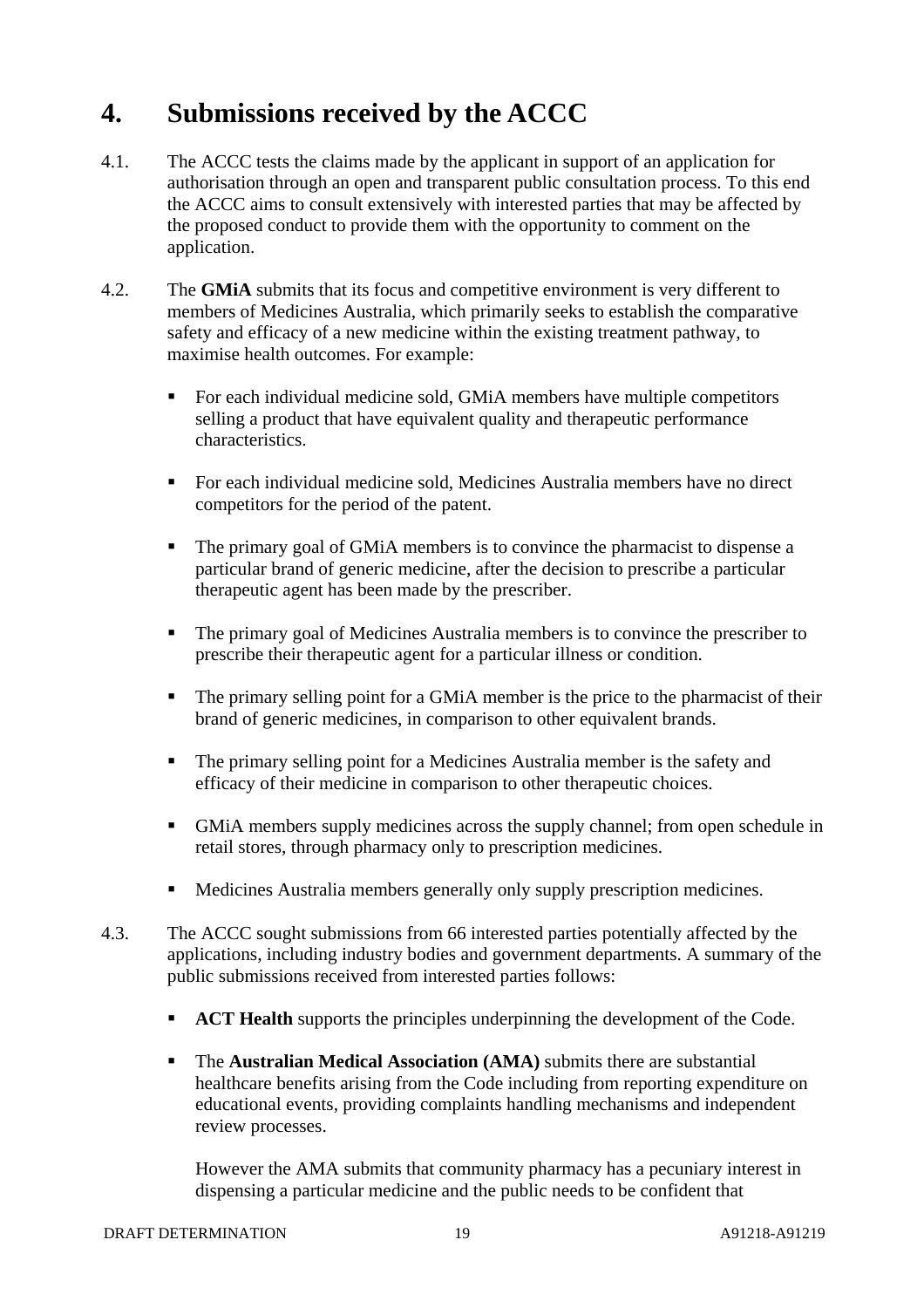pharmacists are dispensing in the best interests of patients. Loyalty programs which reward pharmacies with gifts in exchange for dispensing the company's generic drugs interferes with the professional obligations of pharmacists to remain impartial about their dispensing decision.

The AMA submits the Code should be strengthened to require generic member companies to report on expenditure on educational events provided to all healthcare professionals, not just those provided to prescribers.

 The **Consumers Health Forum of Australia (CHF)** supports the development of the Code. However the CHF submits that as the decision to provide a generic medicine is often made by the dispensing healthcare professional, rather than the prescribing healthcare professional, the educational event reporting requirements should be extended to include events hosted for the dispensers of medicines.

The CHF notes that brand substitution has the potential to increase adverse effects if appropriate supporting information is not provided.

The CHF questions whether there is a need for an internal complaints handling process and considers that the external complaints handling system is a more appropriate forum for hearing complaints against GMiA members. The CHF also submits that the level of sanctions may be too low and may not discourage breaches of the Code.

The CHF notes there are discrepancies between the Code and various other industry codes and suggests that a single code of conduct for therapeutic goods would address the inconsistencies.

- The **Pharmaceutical Society of Australia (PSA)** submits the Code will have minimal detriment to competition and to the public. The PSA believes it is appropriate for there to be a complementary but separate Code for the generic medicines industry sector.
- The **Pharmacy Guild of Australia (the Guild)** considers the Code will be effective in monitoring and regulating the conduct of GMiA member companies and it will result in the following public benefits:
	- o commitment of GMiA members to a system of best practice self regulation
	- o commitment of GMiA members to the ethical supply of generic medicines to the Australian community in compliance with applicable laws and standards
	- o introduction of internal and external complaints handling systems, educational event guidelines and reporting requirements
	- o establishment of an independent disciplinary Code Complaints Committee.
- The **Royal Australasian College of Physicians (RACP)** supports the development of the Code however submits there are some areas which require improvements. In particular, the RACP considers the educational event reporting requirements should be extended to include events held for pharmacists.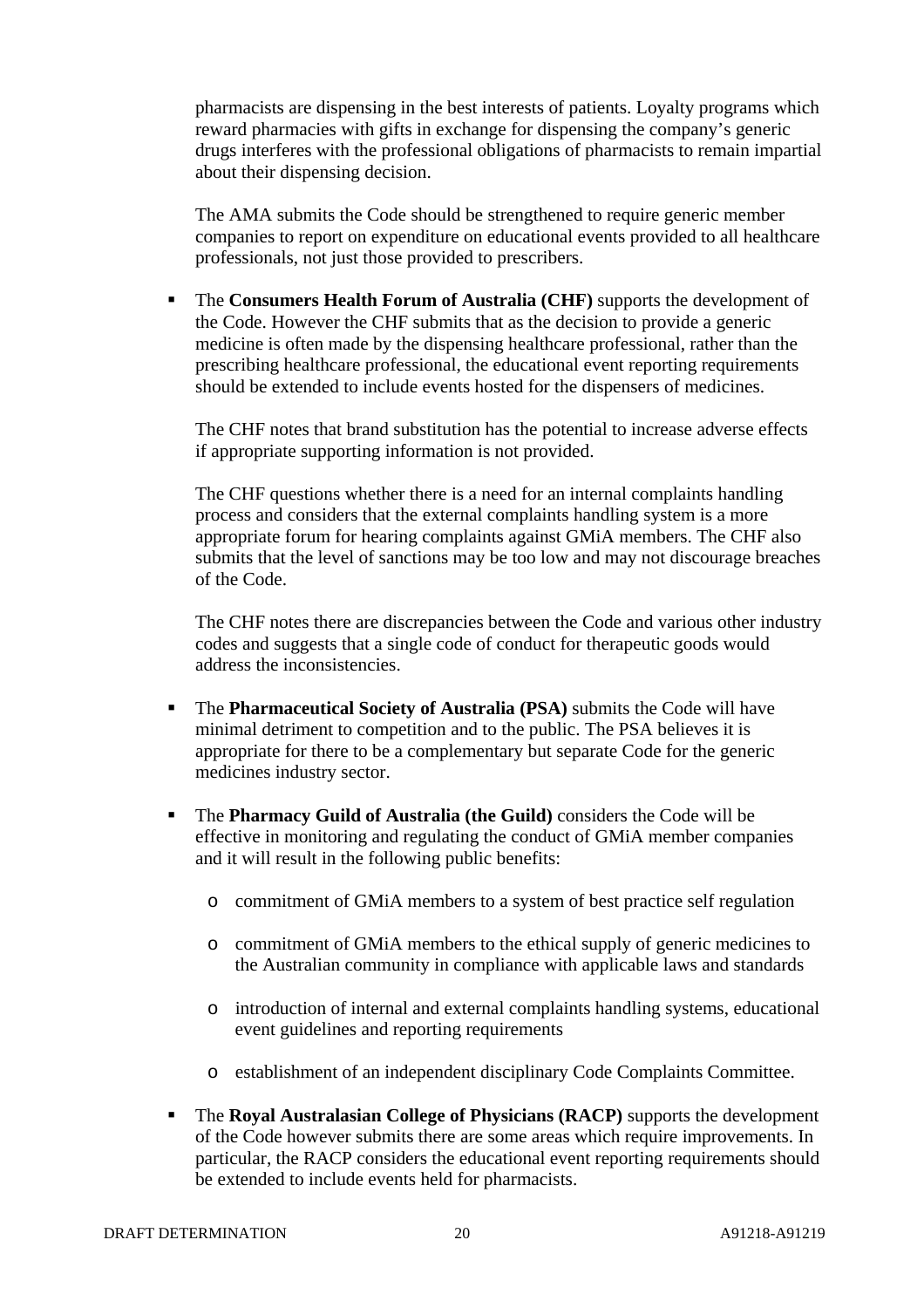The RACP submits that brand substitution can have substantial negative effects as the differing size, shape and colour between brands can produce patient confusion, compliance problems and other negative health outcomes.

The RACP is concerned about the possibility that a pharmacist may change a patient's generic brand purely as a result of industry promotional activities, discounting and reward schemes.

The RACP would like the GMiA to provide more specificity regarding the operation of some of the clauses in the Code, for example clause 6.8.4 which requires 'members to take all reasonable steps to ensure their behaviour does not lead to actual or potential conflicts of interest…or impede the independence of healthcare professionals or their professional judgement.'

The RACP further submits that the level of fines should be increased and there should be greater transparency around what the GMiA intends to do with the fines collected. The RACP considers the internal complaints handling process should be removed as it will increase time delays.

**Medicines Australia** considers that the GMiA's Code does not set an equivalent standard to the Medicines Australia code and will not be as effective in regulating company behaviour as Medicines Australia's code. Medicines Australia submits the unequal standard of ethical conduct results in a public detriment.

Medicines Australia submits there are principal areas where the GMiA's Code will not be sufficiently effective in regulating the conduct of its members, including:

- o Inadequate transparency around the relationship between generic pharmaceutical companies and healthcare professionals. Medicines Australia submits that educational event reporting should be extended to include events hosted for healthcare professionals who dispense medicines. Further, the provision of entertainment at educational events should be prohibited. Medicines Australia also submits that the GMiA should publish its reporting tables within the same timeframe as Medicines Australia publishes its tables so that consumers have access to all the information at the same time.
- o The timing provided in the external complaints system is too long.
- o The identification of the complainant's identity in the internal complaints handling system may deter complaints being made by consumers.
- o The financial sanctions are significantly lower than the financial sanctions available under Medicines Australia's code. Medicines Australia submits the low level of fines undermines the Code's effectiveness in deterring companies from breaching the Code.
- o The material reviewed by the independent reviewer is limited in scope.
- o The GMiA's annual report should be publicly available on the internet.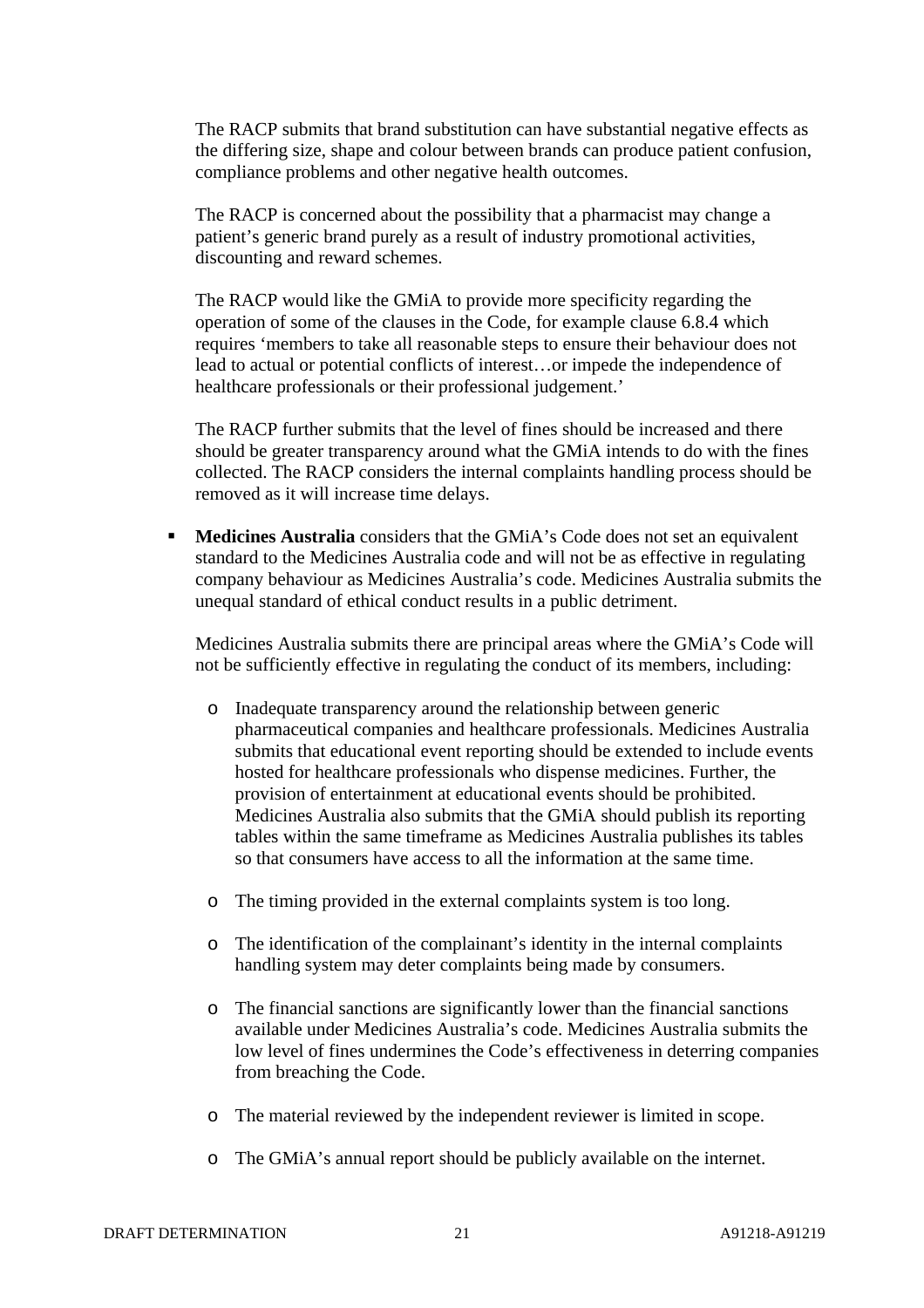**Dr Ken Harvey** supports the development of a code regulating generic pharmaceutical companies, however considers the GMiA Code to be weaker than Medicines Australia's code and the Australian Self-Medication Industry code. Dr Harvey considers certain provisions could be strengthened, in particular extending educational events reporting to events aimed at pharmacists, increasing the level of fines and consideration as to whether an internal complaints handling process is necessary.

Dr Harvey notes that Australia has a complex co-regulatory system for therapeutic claims and promotional practices. Dr Harvey submits an overarching, principlesbased code applicable to all therapeutic claims and promotional practices will resolve this issue.

**NSW Health** submits that while it could be argued that if the Code places restrictions on the way in which educational events are conducted it will lessen competition between members for attendance at their events, the general benefits of a code which sets high standards of behaviour and sanctions for non-compliance outweigh any significant detriment to competition.

NSW Health also submits that the Code has the potential to provide health and financial benefits to the public through the responsible promotion of generic medicines.

4.4. The views of the GMiA and interested parties are outlined further in the ACCC's evaluation of the Code in Chapter 5 of this draft determination. Copies of public submissions may be obtained from the ACCC's website (www.accc.gov.au/AuthorisationsRegister) and by following the links to this matter.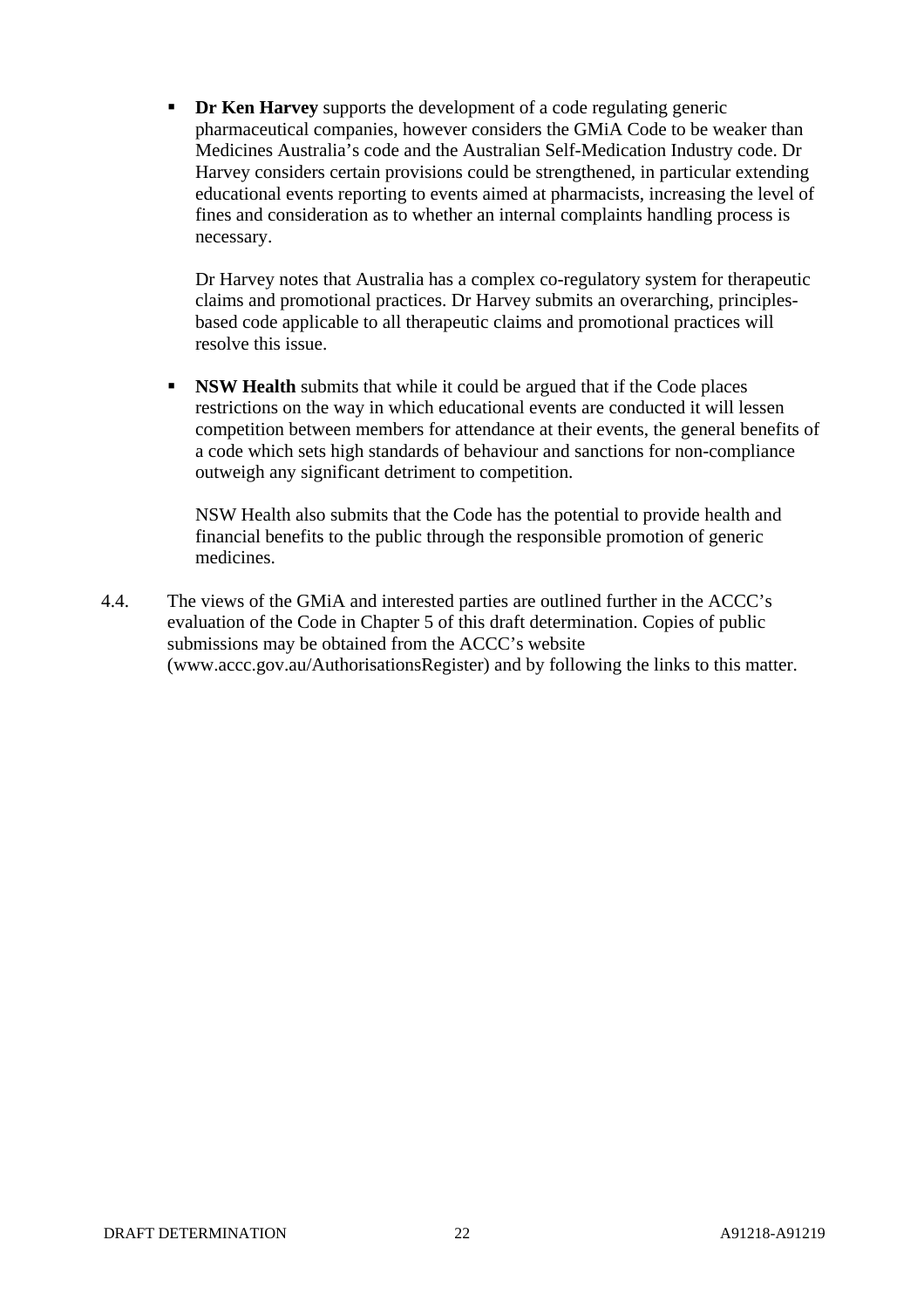# **5. ACCC evaluation**

- 5.1. The ACCC's evaluation of the GMiA's Code is in accordance with tests found in:
	- section 90(8) of the TPA which states that the ACCC shall not authorise a proposed exclusionary provision of a contract, arrangement or understanding, unless it is satisfied in all the circumstances that the proposed provision would result or be likely to result in such a benefit to the public that the proposed contract, arrangement or understanding should be authorised.
	- sections 90(6) and 90(7) of the TPA which state that the ACCC shall not authorise a provision of a proposed contract, arrangement or understanding, other than an exclusionary provision, unless it is satisfied in all the circumstances that:
		- o the provision of the proposed contract, arrangement or understanding in the case of section 90(6) would result, or be likely to result, or in the case of section 90(7) has resulted or is likely to result, in a benefit to the public and
		- $\circ$  that benefit, in the case of section 90(6) would outweigh the detriment to the public constituted by any lessening of competition that would result, or be likely to result, if the proposed contract or arrangement was made and the provision was given effect to, or in the case of section 90(7) has resulted or is likely to result from giving effect to the provision.
	- sections 90(5A) and 90(5B) of the TPA which state that the ACCC shall not authorise a provision of a proposed contract, arrangement or understanding that is or may be a cartel provision, unless it is satisfied in all the circumstances that:
		- o the provision, in the case of section 90(5A) would result, or be likely to result, or in the case of section 90(5B) has resulted or is likely to result, in a benefit to the public and
		- o that benefit, in the case of section 90(5A) would outweigh the detriment to the public constituted by any lessening of competition that would result, or be likely to result, if the proposed contract or arrangement were made or given effect to, or in the case of section 90(5B) outweighs or would outweigh the detriment to the public constituted by any lessening of competition that has resulted or is likely to result from giving effect to the provision.
- 5.2. For more information about the tests for authorisation and relevant provisions of the TPA, please see Attachment C.

# **Area of competition**

- 5.3. The first step in assessing the effect of the conduct for which authorisation is sought is to consider the relevant area of competition affected by that conduct.
- 5.4. The GMiA submits that the relevant market, for the purpose of its applications for authorisation, is the market for the supply of generic medicines in Australia.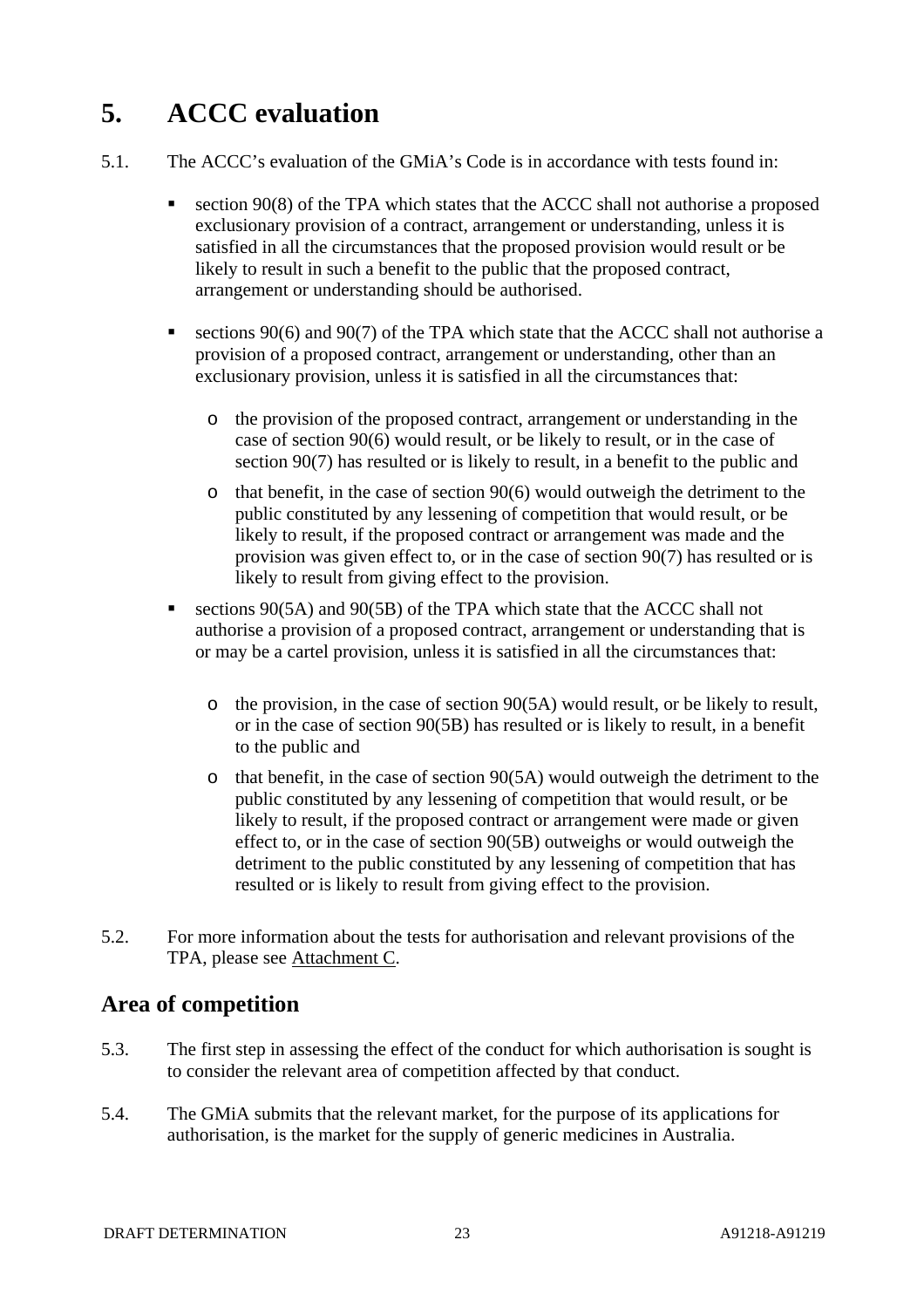- 5.5. The GMiA submits there are three types of suppliers of prescription medicines following the end of patent protection on the originator brand:
	- 1) The supplier of the originator brand who continues to market the brand of the medicine that had protection of the patent post the introduction of generic competition.
	- 2) Companies who supply predominantly only generic medicines and do not routinely engage in the development and commercialisation of new medicines.
	- 3) Companies who routinely engage in the development and commercialisation of new medicines and may also supply generic versions of medicines where the company did not supply the medicine when the medicine was under patent.
- 5.6. The GMiA represents companies that fall into the second category. The GMiA submits that its members focus on delivering a selection of products contributing to the affordability of medicines, rather than promoting an individual medicine or engaging in the development and commercialisation of new medicines. As such, the GMiA submits that its members operate in a different competitive environment to originator pharmaceutical companies.
- 5.7. Medicines Australia submits that the relevant market should not be narrowed to the supply of generic medicines. Medicines Australia submits that its members supply medicines covered by a patent as well as medicines for which the patent has expired. Medicines Australia submits that when the patent for a medicine has expired, the medicine is subject to competition from competing bioequivalent generic products.
- 5.8. The ACCC accepts that not all prescription medicines are substitutable for one another and considers there are likely to be individual product markets for different types of drugs. The ACCC recognises that some originator medicines will be covered by a patent such that GMiA members are not able to manufacture and distribute a generic version of the drug for the patented period. Once the patent has expired, both originator and generic companies may compete in each product market and there may be one or many generic alternatives of a medicine.
- 5.9. The price of prescription medicines are subsidised by the government. The price to which prescription products are subsidised is negotiated by the government through the PBPA. All products which have been classified as providing the same health benefits are subsidised to the same level (see paragraph 2.14). Further, the government's price disclosure policy requires manufacturers to report to government the prices which the pharmacy pays for the products. The government may use this information to make price adjustments in the PBS schedule (see paragraph 2.16).
- 5.10. The supply of generic prescription medicines occurs at two levels wholesale supply to the pharmacist, and the retail supply to the patient.
- 5.11. The ACCC does not consider it is necessary to precisely define the relevant area of competition for the assessment of the GMiA's Code. However the ACCC notes that the Code aims to provide a set of principles underpinning the ethical supply of *generic* pharmaceuticals to the Australian community in compliance with applicable laws and standards.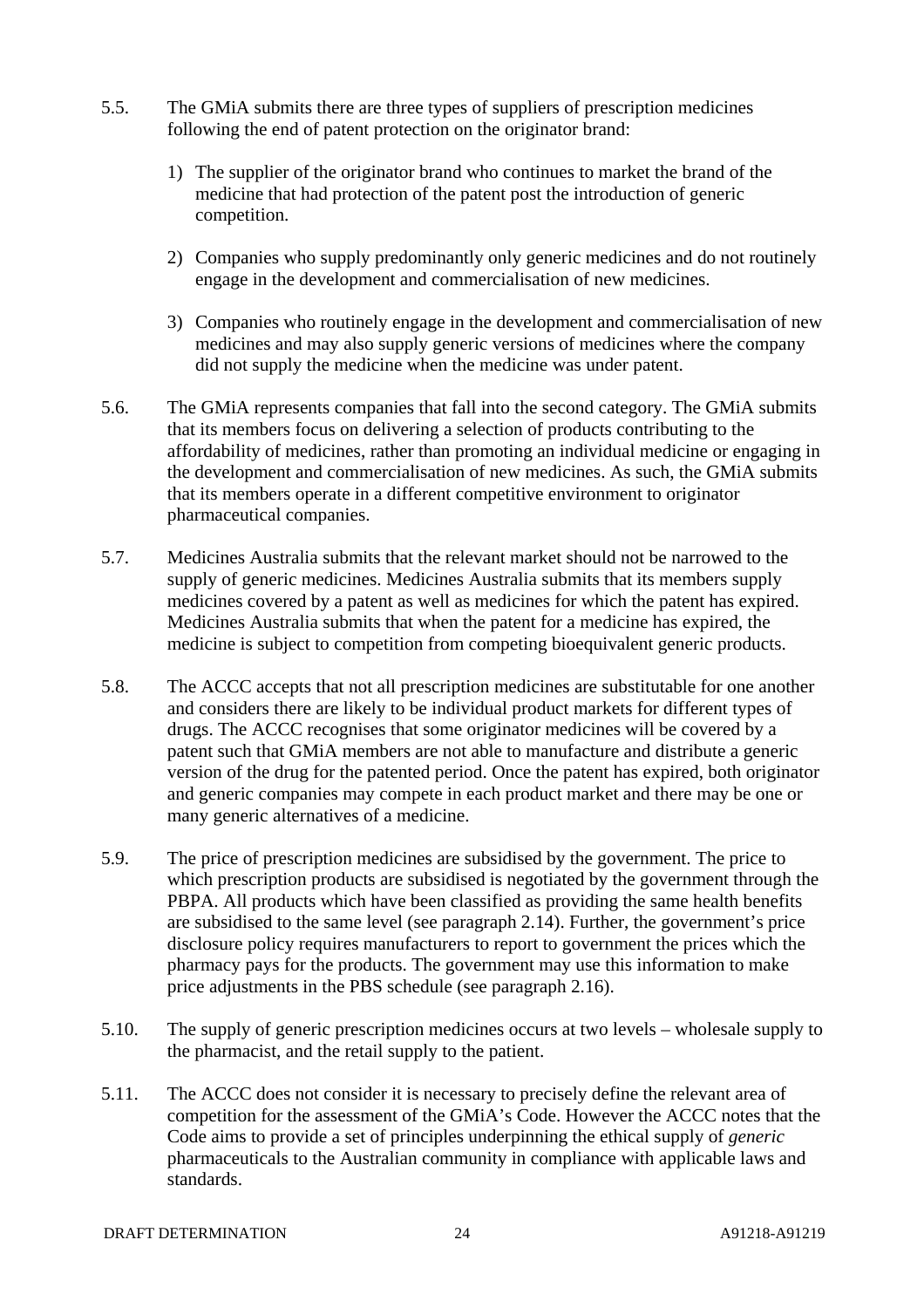- 5.12. The following characteristics are relevant to the consideration of the wholesale supply of generic pharmaceuticals to pharmacists:
	- Generic companies operate at the market entry point when an originator drug comes off patent.
	- Generic medicines must be approved by the TGA before they can be sold in Australia. The product must be demonstrated to be bioequivalent to the originator drug.
	- Generic pharmaceutical companies may manufacture a suite of medicines under their brand name.
	- Generic manufacturers compete to supply products to pharmacists. Pharmacists tend to stock the originator brand and one bioequivalent generic brand for most products. Generic manufacturers compete through volume discounts and loyalty schemes to have pharmacists supply their products.
- 5.13. The following characteristics are relevant to the consideration of the retail supply of pharmaceutical products to the patient:
	- The sale of prescription medicines is dependent upon the prescribing decisions of a health practitioner. A patient cannot purchase a prescription product without a prescription and the pharmacist cannot dispense a prescription product without the prescription.
	- Where generic versions of a medicine exist, the pharmacist is able to substitute the prescribed brand for a generic one as long as the medical practitioner has not indicated that brand substitution is not permitted. It is the consumer's choice about whether to purchase the generic brand.
	- There is potential for price competition by pharmacists on prescriptions up to the maximum co-payment level set by government.

# **The counterfactual**

- 5.14. The ACCC applies the 'future with-and-without test' established by the Australian Competition Tribunal to identify and weigh the public benefit and public detriment generated by conduct for which authorisation has been sought.<sup>82</sup> Under this test, the ACCC compares the public benefit and anti-competitive detriment generated by arrangements in the future if the authorisation is granted with those generated if the authorisation is not granted. This requires the ACCC to predict how the relevant markets will react if authorisation is not granted. This prediction is referred to as the 'counterfactual'.
- 5.15. The GMiA submits that in the absence of the Code there would be:

<sup>82</sup> *Australian Performing Rights Association* (1999) ATPR 41-701 at 42,936. See also for example: *Australian Association of Pathology Practices Incorporated* (2004) ATPR 41-985 at 48,556; Re *Media Council of Australia* (No.2) (1987) ATPR 40-774 at 48,419.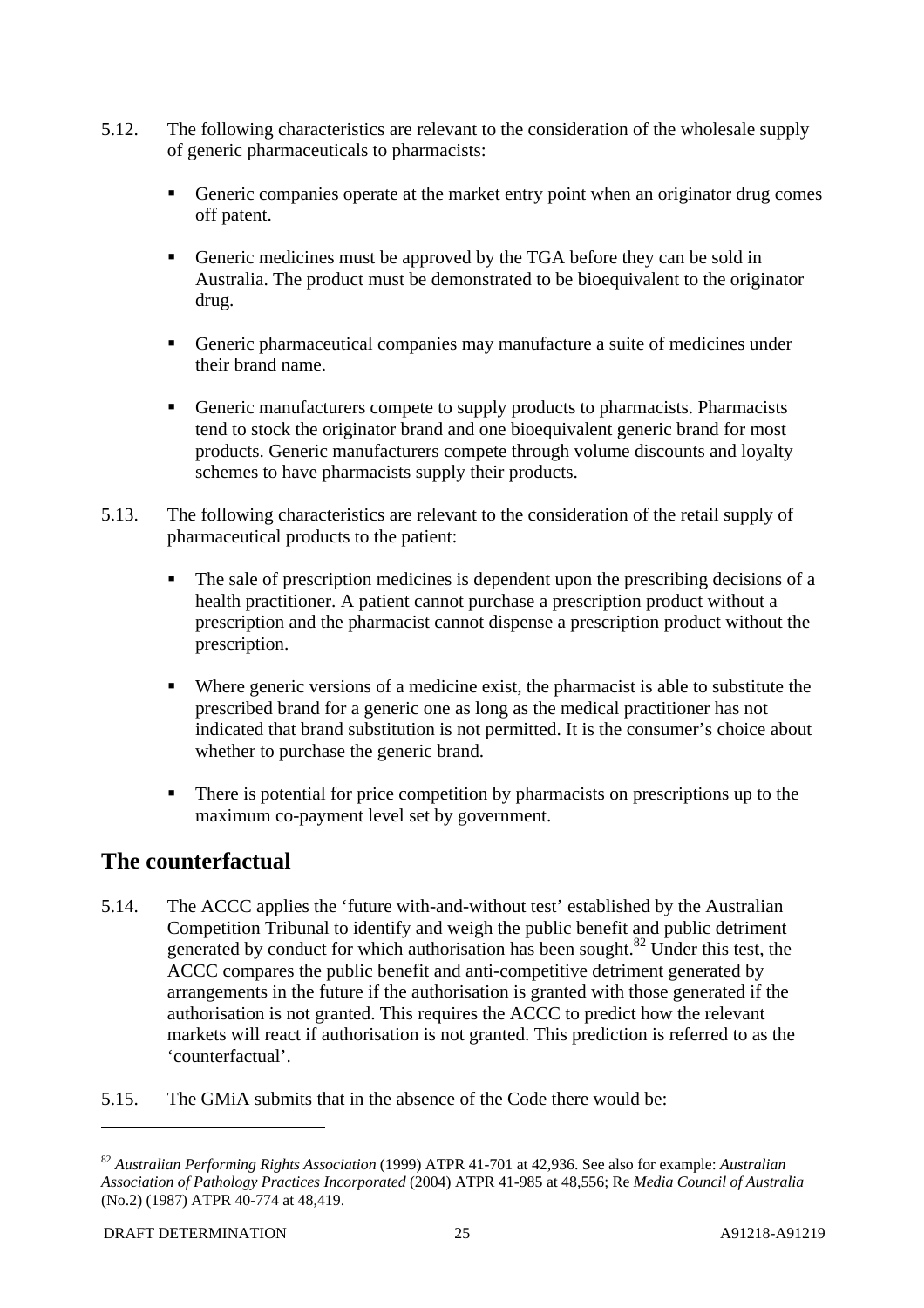- no voluntary mechanism within the generic medicines industry for members to enforce the standards of conduct set out in the Code
- no requirement for the adoption of internal compliance procedures by members which complies with the relevant Australian standard
- no guidelines binding members in relation to the sponsorship of educational events
- no external regulatory system in place to constrain the conferring of benefits on healthcare professionals by members
- no mechanism for the imposition of sanctions on members for breaching the Code and
- no independent review function in relation to educational events and the marketing and promotional material of members.
- 5.16. Medicines Australia accepts that the counterfactual may be a situation where the GMiA Code does not exist. However, Medicines Australia submits that in the absence of the Code, GMiA members would be able to voluntarily comply with the provisions of the Medicines Australia code. In this situation Medicines Australia submits that all suppliers of prescription medicines would comply with the same set of rules and regulations on a level playing field.
- 5.17. The ACCC considers that in the absence of authorisation it is unlikely that the GMiA and its member companies would choose to enforce the voluntary standards in the Code due to the risks under the TPA. The ACCC also considers it unlikely that GMiA members would choose to voluntarily adopt Medicines Australia's code particularly given that, to date, no GMiA members have chosen to do so.
- 5.18. The ACCC notes that the Parliamentary Secretary for Health has recently issued a position paper on the promotion of therapeutic goods in which the government called on all parts of the therapeutic goods industry to work together to develop high-level principles as the basis for their codes of conduct.<sup>83</sup> The paper outlines the government's expectation that such principles will ensure that the relationship between healthcare professionals and the therapeutic goods industry are appropriately regulated to minimise the possibility of undue influence in the decisions of healthcare professionals to prescribe, dispense, supply or purchase products and to ensure that independent medical decision-making is maintained.
- 5.19. While the government supports the strengthening of self regulation, the position paper indicates that if consistent high-level principles are not realised, legislative options consistent with the government's policy objectives could be put in place in 2012.

<sup>83</sup> The Hon Mark Butler MP, Parliamentary Secretary for Health, *Position Paper on the promotion of therapeutic goods*, 30 June 2010.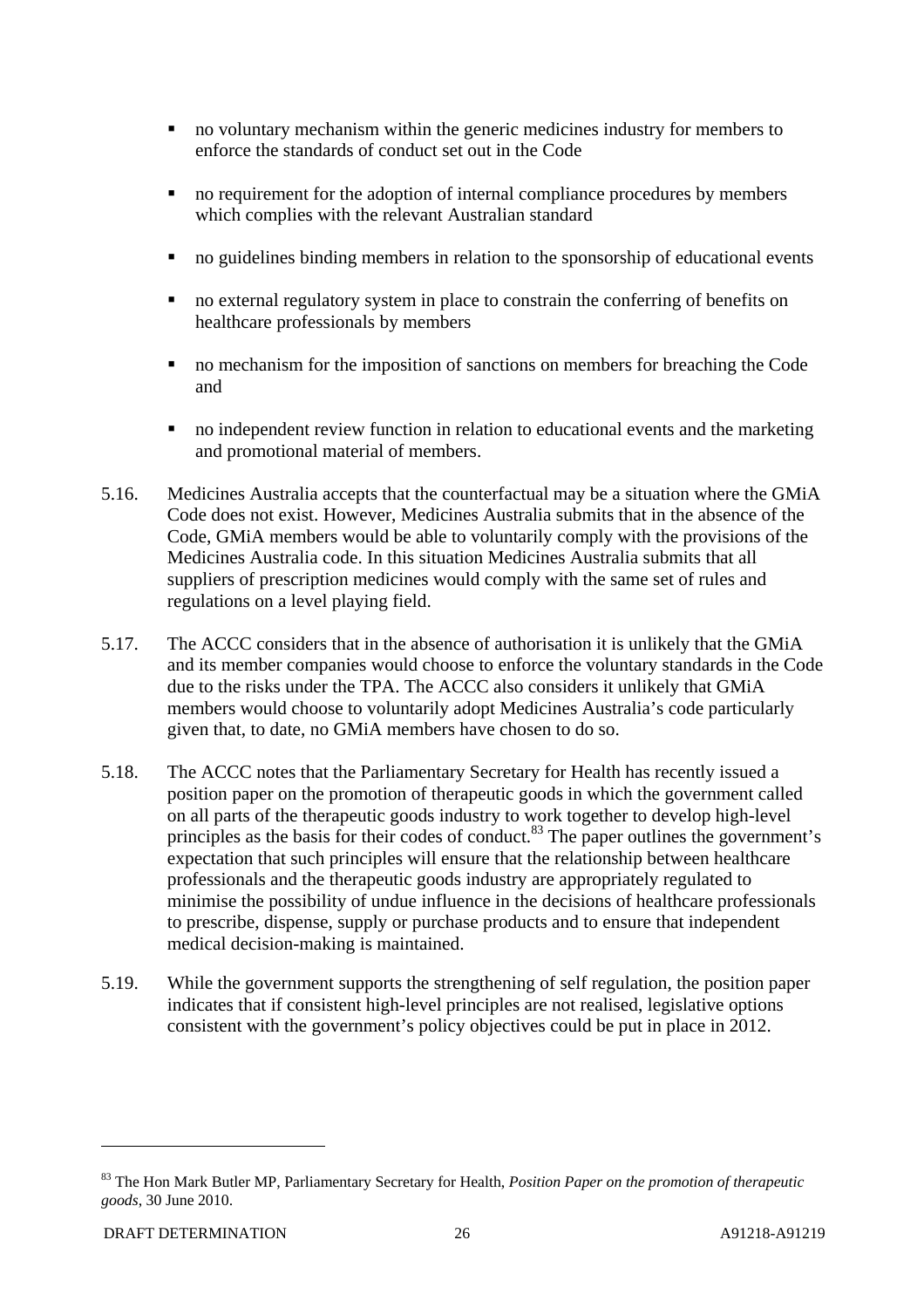# **Consistency of codes in the therapeutic goods industry**

- 5.20. Interested parties have raised concerns that there are inconsistencies between various industry codes in the therapeutic goods sector. A number of industry participants argue that these inconsistencies result in an unequal playing field between different sectors of the industry. Indeed, Medicines Australia submits that the GMiA Code does not set an equivalent standard to Medicines Australia's code and submits this results in an unequal standard of ethical conduct set by two codes.
- 5.21. The CHF, Medicines Australia, Dr Harvey and the RACP have commented on the imbalance and complexity created from having a number of different industry codes applicable to the promotion of therapeutic goods. The CHF, Dr Harvey and the RACP submit that Australia's co-regulatory system is complex and convoluted and could be simplified by creating an overarching principles-based code applicable to all therapeutic claims and promotional practices.
- 5.22. On the other hand, the Guild submits that the GMiA's Code is a significant step forward in bringing member companies in line with the member companies of Medicines Australia.
- 5.23. The ACCC notes there are inconsistencies between the requirements in the GMiA's Code and those in other industry codes, in particular Medicines Australia's code. The ACCC has previously said that inconsistencies in the standards expected of different groups within an industry may distort a level playing field.
- 5.24. The government's position paper supporting stronger self-regulation in the therapeutic goods sector seeks to address the inconsistencies between codes through the development of an industry framework for universal adherence to consistent industrywide codes based on a common set of high level principles.
- 5.25. The ACCC notes that the authorisation process is not necessarily the appropriate mechanism to redress inconsistencies between various industry codes. The ACCC assesses any code for which authorisation is sought according to the likely public benefits and detriments flowing from that particular code as required by the statutory tests for authorisation. In doing so, the ACCC may impose conditions.

# **Public benefit**

5.26. Public benefit is not defined in the TPA. However, the Tribunal has stated that the term should be given its widest possible meaning. In particular, it includes:

> …anything of value to the community generally, any contribution to the aims pursued by society including as one of its principle elements … the achievement of the economic goals of efficiency and progress.<sup>84</sup>

5.27. The GMiA submits the Code will deliver public benefits, including:

<sup>84</sup> *Re 7-Eleven Stores* (1994) ATPR 41-357 at 42,677. See also *Queensland Co-operative Milling Association Ltd* (1976) ATPR 40-012 at 17,242.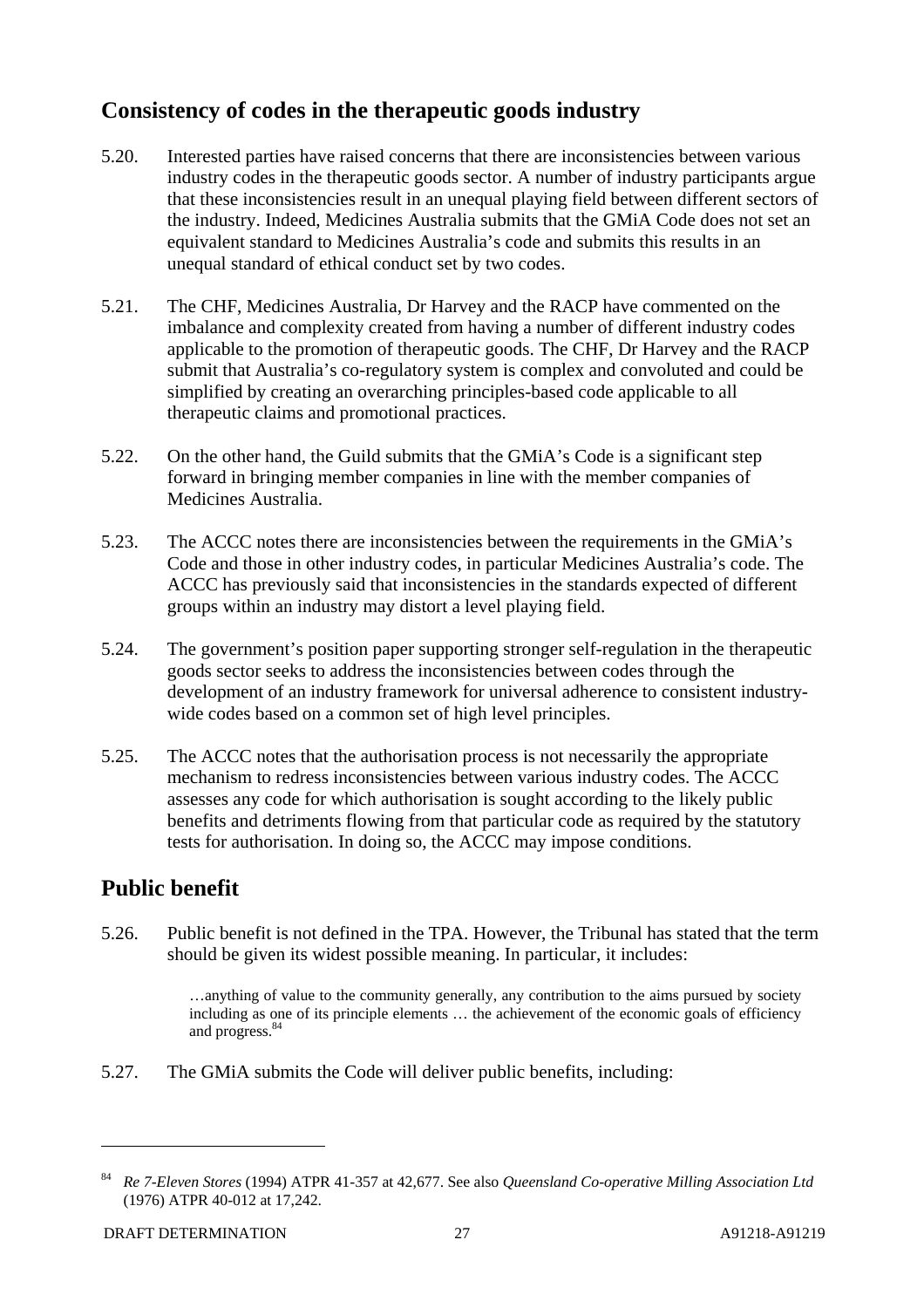- An obligation on members to follow clearly defined educational event guidelines and to report regularly on their compliance with these guidelines.
- A mechanism for the review of educational event reports by an independent reviewer.
- A mechanism for vetting members' marketing and promotional material by an independent reviewer.
- The establishment of an independent Complaints Committee with the power to examine and apply sanctions in relation to inappropriate activities by members.
- A system of co-regulation whereby the Complaints Committee can impose sanctions on members for breaches of the TPA, TG Act and other relevant guidelines and codes.
- New reporting requirements on the financial sponsorship arrangements between members and prescribing healthcare professionals.
- A requirement that members train their employees, contractors and agents about the Code and other relevant laws, guidelines and codes.
- The implementation by members of an internal complaints handling system based on the relevant Australian standard.
- 5.28. The ACCC's assessment of the likely public benefits from the Code follows.

#### **The Code provides a framework for managing potential conflicts of interest in the relationship between generic pharmaceutical companies and healthcare professionals**

- 5.29. The GMiA advises that the Code provides an overriding obligation on members to ensure that they avoid actual and potential conflicts of interest in their interactions with stakeholders.
- 5.30. One of the main ways generic pharmaceutical companies and healthcare professionals have a relationship is through educational events.
- 5.31. The GMiA advises that the types of educational events typically held by members include:
	- Medical case reviews which are presented and discussed by medical participants. Unusual or challenging medical cases are presented, evaluated and discussed as a quality improvement tool.
	- Journal club meetings which are organised and run by medical practitioners undertaking advanced physician training. Relevant studies or case histories published in medical journals are analysed and discussed.
	- Hospital grand rounds which are organised by senior clinicians practising in hospitals. Interesting or challenging case histories are presented and reviewed for quality improvement and educational purposes.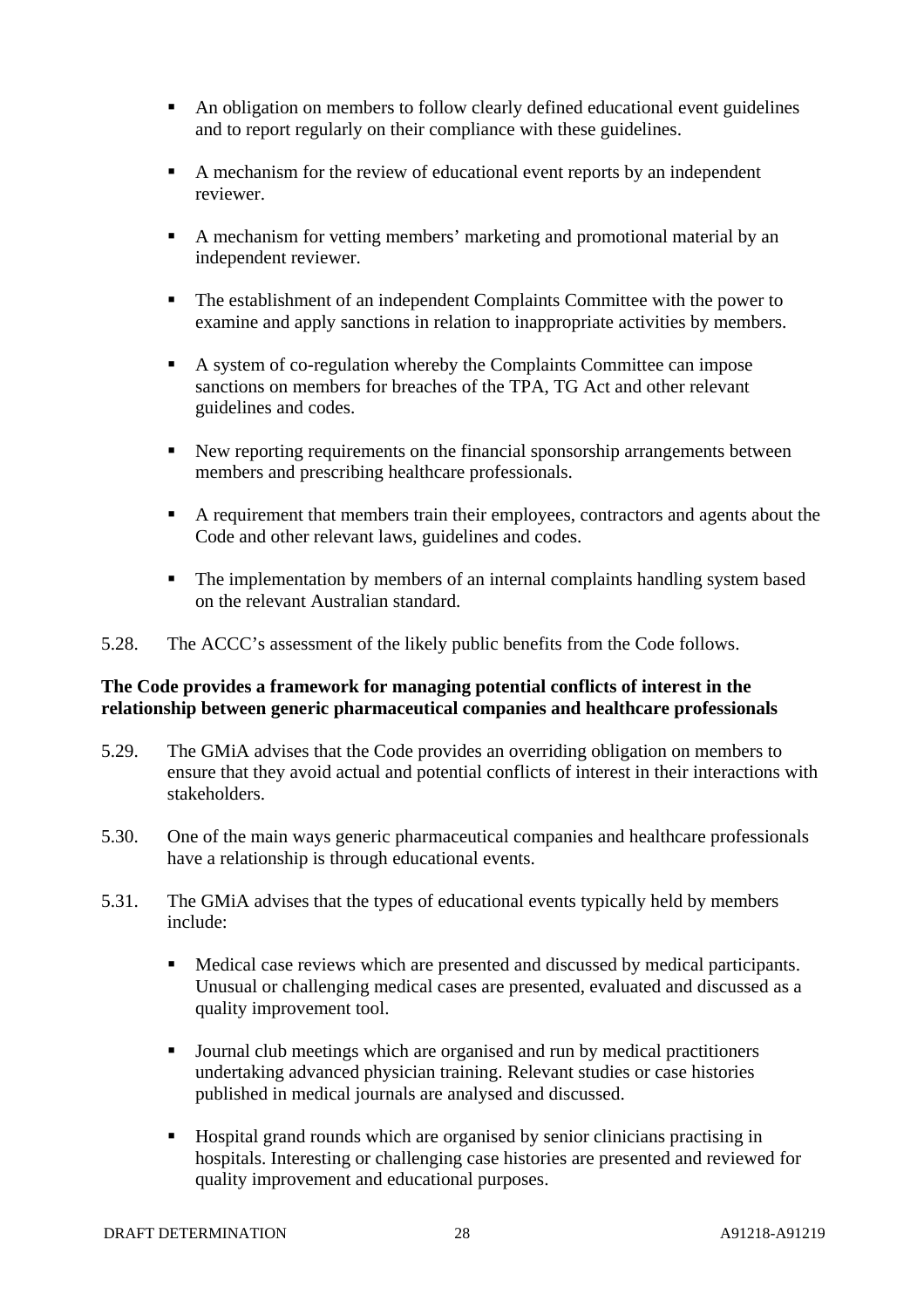- Organisation and sponsorship of meetings at which senior specialist medical practitioners present on recent advantages in the diagnosis, management and treatment of disease. Presentations may be made that promote particular medicines to medical practitioners.
- Visits to pharmacies to enhance best practice generic substitution techniques, knowledge of generic medicines and bioequivalence, and over-the-counter product knowledge mainly in the field of allergy management.
- 5.32. The GMiA advises that much of the focus of its members' promotional activity highlights how selection of a generic product can contribute to medicine cost and affordability, rather than promoting an individual medicine.
- 5.33. The Code sets a framework around the relationship between member companies and healthcare professionals by:
	- **Providing guidelines for member companies to follow when hosting an educational** event for healthcare professionals (see paragraph 3.21).
	- Requiring each member company to provide a report to the GMiA disclosing the costs of all hospitality including food, beverages and entertainment provided at educational events held for healthcare professionals who prescribe medicines. The GMiA will post the reports on its website (see paragraphs 3.22 to 3.23).
	- **Providing for independent review of hospitality reporting. Where the independent** reviewer considers an event may have breached the Code, he/she will refer the event report to the Complaints Committee for consideration (see paragraphs 3.24 to 3.25).
	- Providing a catch-all provision ensuring that relationships with healthcare professionals do not bring discredit to the generic medicines industry sector. Members are required to take all reasonable steps to avoid conflicts of interest and to ensure that their behaviour does not impede the independence of healthcare professionals or their professional judgement (see paragraph 3.10).

#### *Relationship between generic pharmaceutical companies and prescribers*

- 5.34. An appropriate framework which governs the relationship between generic pharmaceutical companies and prescribers is important as a means to address problems in the principal-agent relationship which can occur in healthcare markets. As noted at paragraph 2.21 there is concern that a medical practitioner's prescribing practices may be inappropriately influenced by the provision of benefits by pharmaceutical companies. This creates a risk that factors not relevant to patient welfare are considered in the treatment options recommended.
- 5.35. In the most recent assessment of Medicines Australia's code, the ACCC considered that unrestricted relationships between pharmaceutical companies and healthcare professionals, particularly where there is some form of benefit provided to healthcare professionals, result in potential conflicts of interest and may inappropriately influence prescribing practices.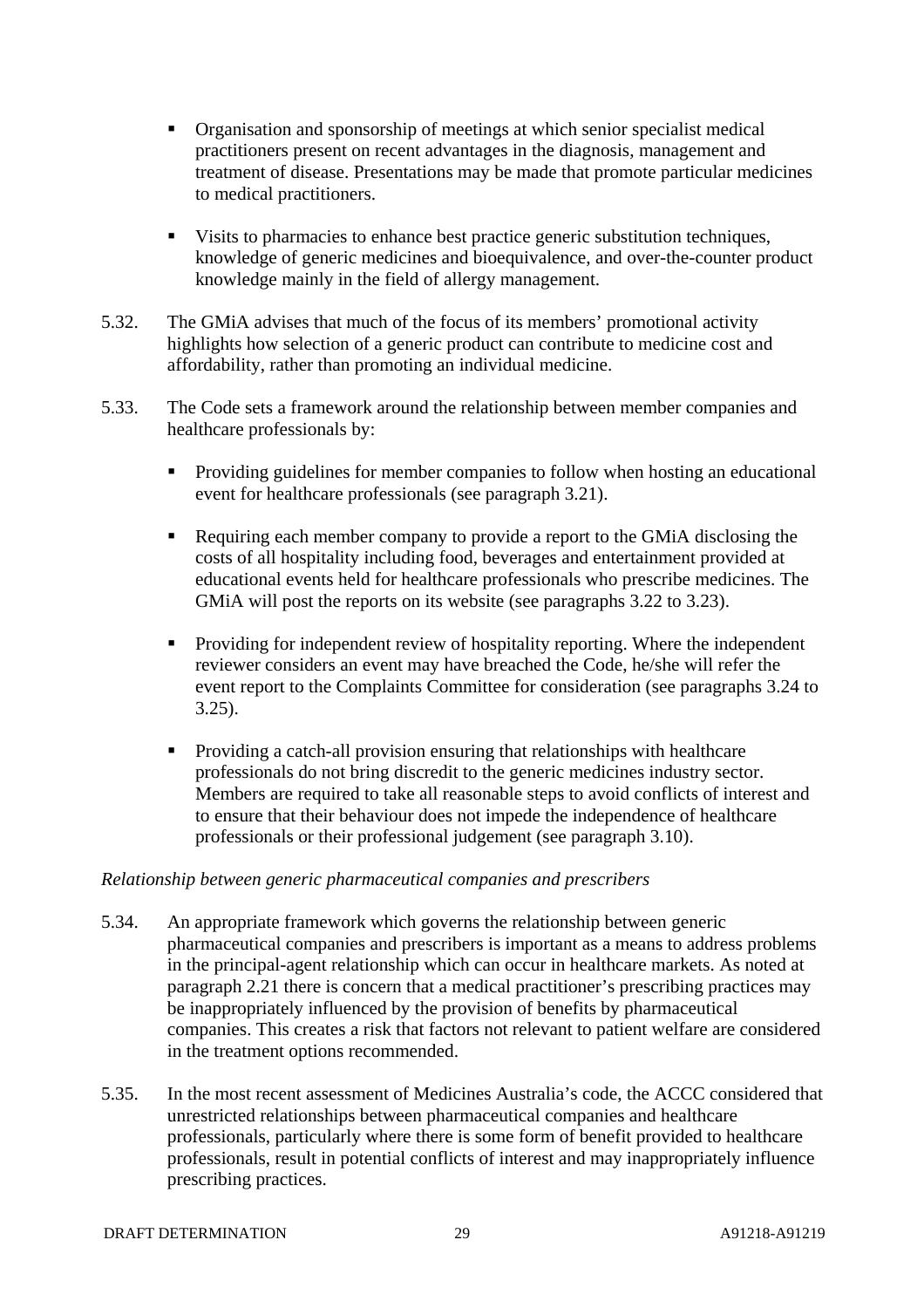5.36. If not appropriately managed, the offer of hospitality and other forms of benefits provided by pharmaceutical companies to healthcare professionals can result in significant consumer detriment. In this regard, when considering Medicines Australia's code the Tribunal stated:

> In our opinion, unless strictly limited and audited, the provision of financial benefits directly to healthcare professionals by pharmaceutical companies, whether it be by way of hospitality, the cost of travel and accommodation at conferences, sitting fees for advisory committees and other forms of benefits that have been described in the evidence, risks distortion of the medical decision-making processes of healthcare professionals. It may also include the opinion leaders in the field. It is difficult to accept that pharmaceutical companies would go to the effort of providing such benefits if they did not think there was likely to be a positive return.<sup>85</sup>

- 5.37. The ACCC considered that the reporting requirements in Medicines Australia's code provided transparency around the provision of hospitality to healthcare professionals and served as a disincentive for inappropriate behaviour.
- 5.38. Consistent with Medicines Australia's code, the GMiA Code requires members to report twice per year on the educational events sponsored by members and the hospitality provided by completing the table which will be submitted to the GMiA for review and placed on the GMiA's website.
- 5.39. In assessing the GMiA's Code, the ACCC is satisfied that the public reporting of hospitality and entertainment provided by members at educational events for the prescribers of prescription medicines will provide transparency around the relationship. As noted by the AMA, this will provide a degree of comfort that generic medicine companies are not trying to unduly influence healthcare professionals to prescribe, supply or administer a generic medicine. The ACCC considers the reporting requirements constitute a public benefit.
- 5.40. As noted by Medicines Australia, unlike the Medicines Australia code, the GMiA Code does not explicitly prohibit the provision of entertainment to healthcare professionals at educational events.
- 5.41. The provision of entertainment for medical practitioners as part of an educational event has been and remains a matter of community concern and the ACCC considers it is difficult to see how such entertainment would not bring the industry into disrepute. However, the ACCC notes that the nature of educational events held by generic pharmaceutical companies for medical practitioners and the venue for such events (see paragraph 5.31) are less likely to involve the provision of entertainment.
- 5.42. While the GMiA requires the nature and cost of entertainment to be reported under its educational event reporting requirements, the ACCC considers that this type of conduct needs to be closely scrutinised especially in instances where it may undermine public confidence in the healthcare sector. The ACCC would expect that entertainment which is not consistent with the Code, for example by bringing the generic industry into disrepute or reducing public confidence in the industry, would be sanctioned by the GMiA. Should the GMiA seek re-authorisation of the Code, the ACCC would closely

<sup>&</sup>lt;sup>85</sup> Application by Medicines Australia Inc for review of a determination by the ACCC granting authorisation of edition 15 of Medicines Australia's Code of Conduct (*Medicines Australia Inc [2007] ACompT)* at ¶345.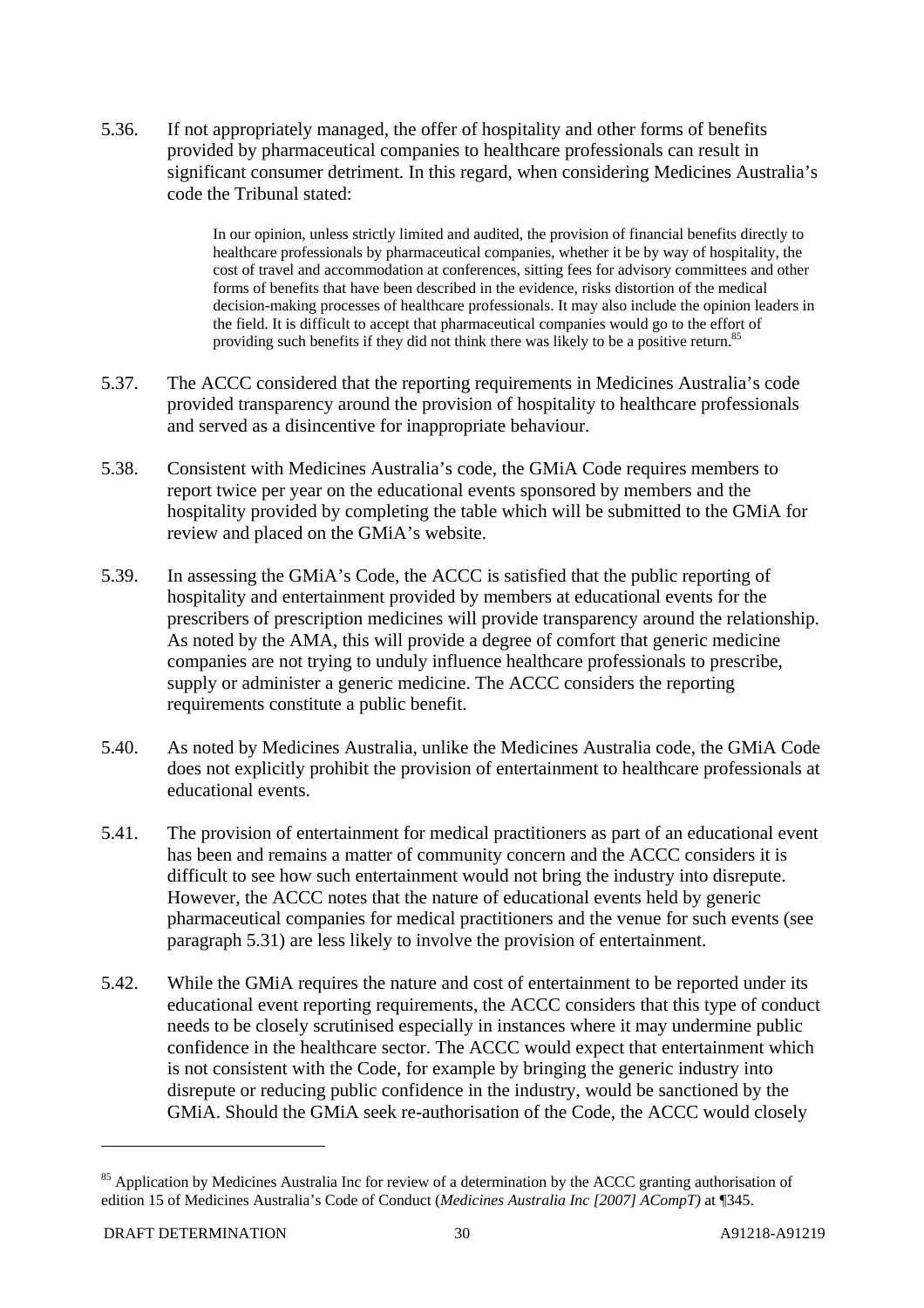scrutinise the types of entertainment reported and how complaints relating to entertainment have been dealt with under the Code.

#### *Relationship between generic pharmaceutical companies and dispensers*

- 5.43. The Code does not impose the same reporting requirements on the provision of hospitality and entertainment at educational events directed at pharmacists by members as those required for educational events held for medical practitioners.
- 5.44. The GMiA submits that the reason for not extending the reporting requirements to include events held for dispensers is because of the difference in the roles of the medical practitioner in prescribing medicines and the pharmacist in dispensing medicines. This difference is outlined at paragraphs 2.19 to 2.33.
- 5.45. The CHF, Dr Harvey and the RACP submit that brand substitution can have adverse effects for a patient if not properly explained and confusion can result from the different sizes, shapes and colours that the patient may not be used to.
- 5.46. A number of interested parties submit that the educational event reporting requirements should be extended to include hospitality at events held for pharmacists as it is the pharmacist who ultimately makes the final decision (by way of electing which generic brand is stocked) about which brand of generic medicine the patient purchases.
- 5.47. The ACCC accepts that the substitution of a bioequivalent generic drug following appropriate consideration and explanation by a medical practitioner and/or pharmacist is unlikely to create adverse health outcomes for the majority of patients. The ACCC also accepts that the same conflict of interest issues do not arise in the context of pharmacists and their role in dispensing prescription medicines as arises with medical practitioners. Nevertheless, where the pharmacist is able to exercise some influence is through the advice he/she provides the patient about purchasing a generic brand in substitution of an originator brand.
- 5.48. The ACCC is of the view that transparency around the provision of hospitality to pharmacists at educational events would maintain public confidence that such relationships are able to withstand professional and public scrutiny. This is one of the aims of the Code.
- 5.49. While the GMiA accepts that greater transparency about the relationship between generic manufacturers and pharmacists would result in a small public benefit from enhancing public confidence that such relationships do not go unscrutinised, the GMiA submits that hospitality reports would not provide any meaningful information to the public about the true nature of the relationship.
- 5.50. Further, the GMiA considers that extending the reporting requirements to events held for pharmacists will result in significant administrative and cost burden for members which would need to be passed on to patients through increased prices of generic medicines.
- 5.51. The ACCC accepts that while there may be some administrative burden for members, it is likely to be small given the types of educational events held for pharmacists and the hospitality provided. The ACCC understands that education for pharmacists is usually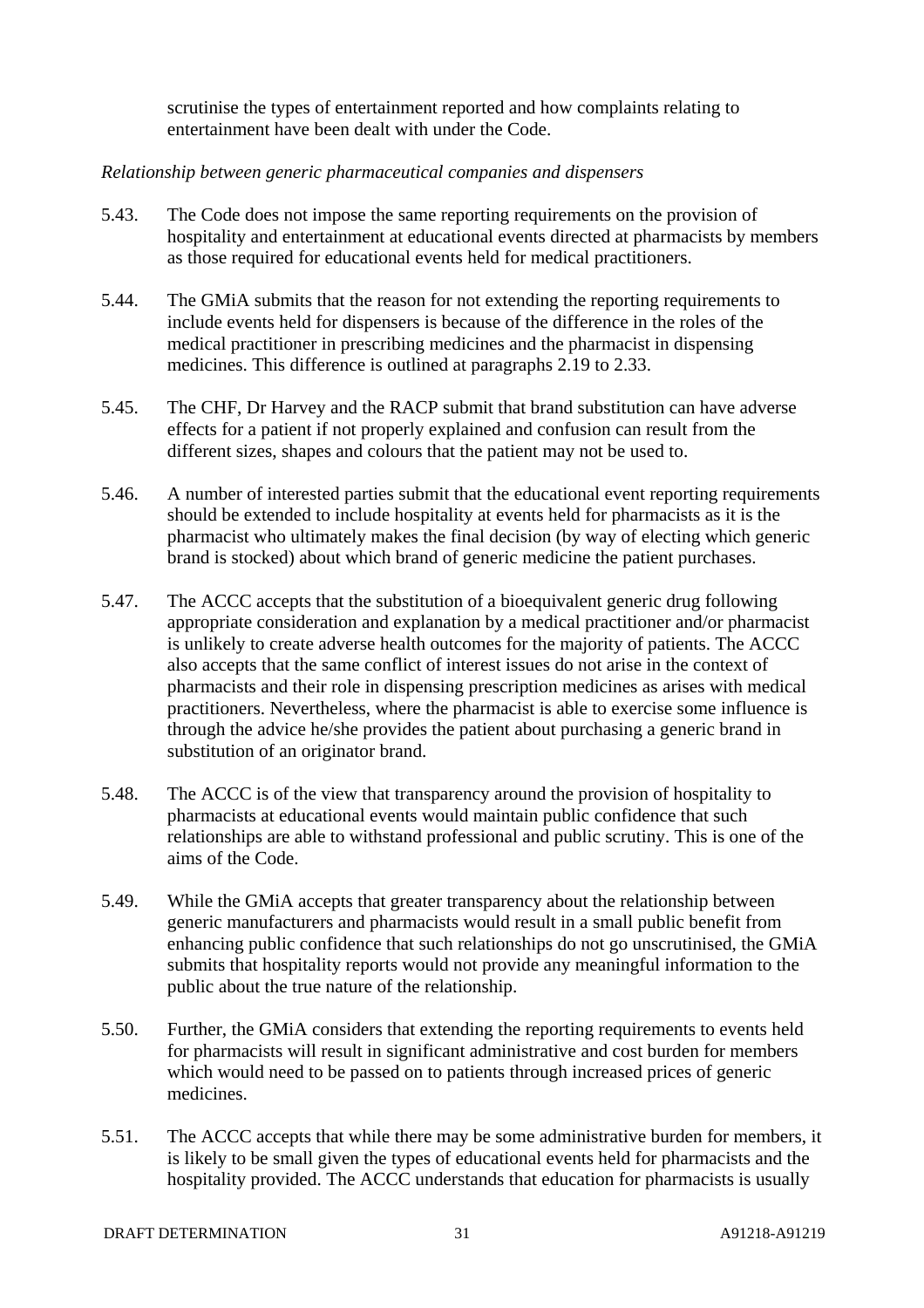carried out as in-store training during business hours, possibly with the provision of light refreshments. Even if the information reported is limited, this is still relevant information as it shows the nature of the relationship and facilitates public confidence in the relationship.

- 5.52. Therefore the ACCC proposes to impose a condition that the Code be amended to extend the requirement that hospitality provided at educational events for pharmacists be included in the reporting table.
- 5.53. In the most recent consideration of Medicines Australia's code, the issue regarding the lack of transparency around the sponsorship of pharmaceutical companies to healthcare professionals to attend educational events, including international events, was raised. At the time of granting authorisation to Medicines Australia, the ACCC encouraged the industry to consider these issues with respect to the disclosure and transparency of such sponsorship.
- 5.54. While the issue of sponsorship of healthcare professionals has not arisen during the ACCC's consideration of the GMiA's Code, the ACCC considers that this is an important issue and is seeking further information about whether generic pharmaceutical companies sponsor healthcare professionals to attend events, how such sponsorship may be regulated under the Code, whether transparency in this area would provide a benefit and how such disclosure might be achieved.

#### *Loyalty schemes and other non-price incentives by generic manufacturers to pharmacists*

- 5.55. Generic drug manufacturers offer a range of discounts, favourable trading terms or other non-price incentives to pharmacists to build loyalty and encourage pharmacists to stock their products. Generating loyalty amongst pharmacists is an important consideration for generic drug manufacturers as pharmacists tend to stock the originator brand and one generic brand (if available). Pharmacists are generally reluctant to change suppliers on a short term basis, particularly as consistency in the selection of brands for patients on long term therapy avoids patient confusion, and efficiencies can be realised from rationalising ordering and delivery arrangements.
- 5.56. Where generic drug manufacturers compete at the wholesale level through discounts offered to pharmacists it is more likely that these savings will be reflected in the retail price charged by pharmacists to consumers. For example, there are discount pharmacies that advertise themselves as providing significant discounts on certain prescriptions.
- 5.57. The ACCC also notes that discounts to the pharmacist will be reported to government through the price disclosure requirements which may reduce the cost to government through the PBS (see paragraph 2.16).
- 5.58. However, the ACCC notes that some generic drug manufacturers offer reward programs and other non-price incentives to generate loyalty among pharmacists. For example, since March 2000, Sigma Pharmaceuticals has offered a rewards program whereby members accumulate points for every dollar spent with the wholesaler. In 2008-09 Sigma Rewards members accrued over 1.3 billion points. These points may be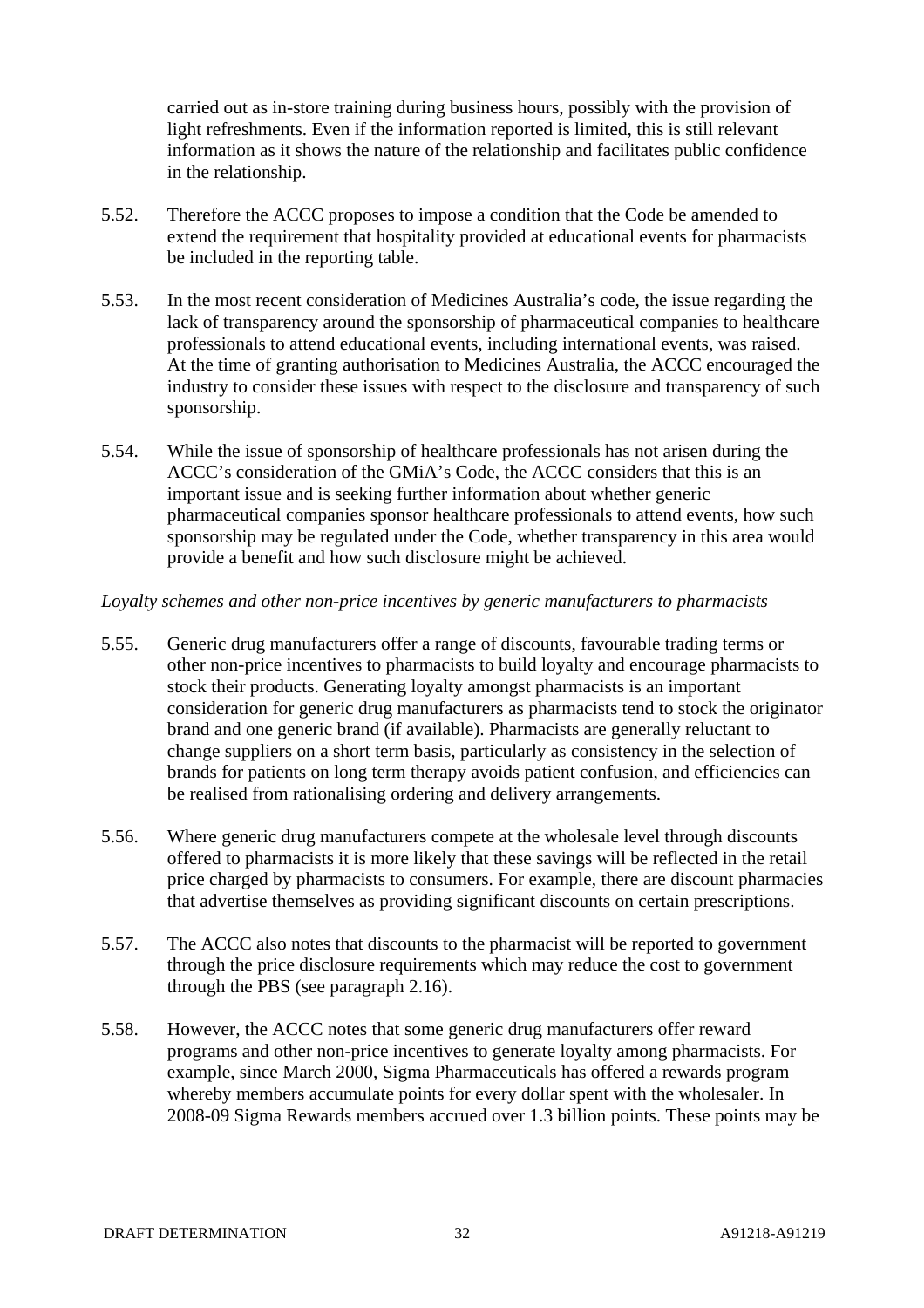later redeemed for a range of products or services, including holidays, electronic equipment and tickets to sporting events.<sup>86</sup>

- 5.59. The ACCC considers that the value of the benefits to pharmacists provided as hospitality, entertainment, gifts and other non-price incentives are less likely to be passed through to the retail level than price discounts. The ACCC considers that increasing transparency around the value of such non-price incentives offered by GMiA members to pharmacists may provide greater incentives for manufacturers to offer price competition and discounting.
- 5.60. The ACCC proposes to impose a condition requiring the GMiA to require its members to publicly disclose the total value of hospitality, entertainment, gifts and other nonprice incentives provided to pharmacists as an incentive for the pharmacist to stock the member's brand of products.
- 5.61. The proposed condition may also address the potential for loyalty programs to undermine public confidence in the generic medicines industry due to such programs being unregulated and not transparent. Recently, press articles have raised concern about the perception that incentives offered to pharmacists who participate in rewards programs could affect their impartiality and professionalism.<sup>87</sup>
- 5.62. Further, the RACP, Dr Harvey and the AMA, note concern that industry promotional activities that reward pharmacists for dispensing a company's product interferes with the professional obligations of pharmacists to act in the best interest of patients.
- 5.63. On the other hand, the GMiA considers that the decisions of pharmacists to stock a particular generic brand do not impact the health outcome for the patient. Further, the decision by a pharmacist to stock a particular brand is a business decision based upon a number of factors, for example, reliability of product supply, patient preferences for particular generic suppliers and the availability of complimentary programs and services for the pharmacy such as the INFORM Medical Information service.
- 5.64. The ACCC notes that while the GMiA's Code does not specifically refer to loyalty programs, it requires members to take all reasonable steps to avoid actual and potential conflicts of interest with healthcare professionals and that their behaviour and relationships with stakeholders do not bring discredit to the generic medicines industry and must be able to successfully withstand public and professional scrutiny and conform to professional and community standards of ethics and good taste.
- 5.65. Whether loyalty programs offered by generic pharmaceutical manufacturers to pharmacists are likely to undermine public confidence in the health sector and bring discredit to the industry in breach of the Code is an issue which should be considered thoroughly by the GMiA.
- 5.66. Increasing transparency will also assist in maintaining public confidence in the generic medicines sector. Making public the nature and scale of such benefits conferred

<sup>&</sup>lt;sup>86</sup> Sigma Rewards website, http://www.sigmarewards.com/Tour/. Accessed 5 July 2010.<br><sup>87</sup> E Connors and K Mercer, *ATO targets Sigma chemist rewards*, Australian Financial Review, 19 April 2010, p. 1; G Lekakis, *Concern over drug company 'reward scheme'*, The Daily Telegraph, 24 March 2010; S McKenzie, *Concerns pharma reward scheme may breach code*, Medicine Observer, 16 April 2010.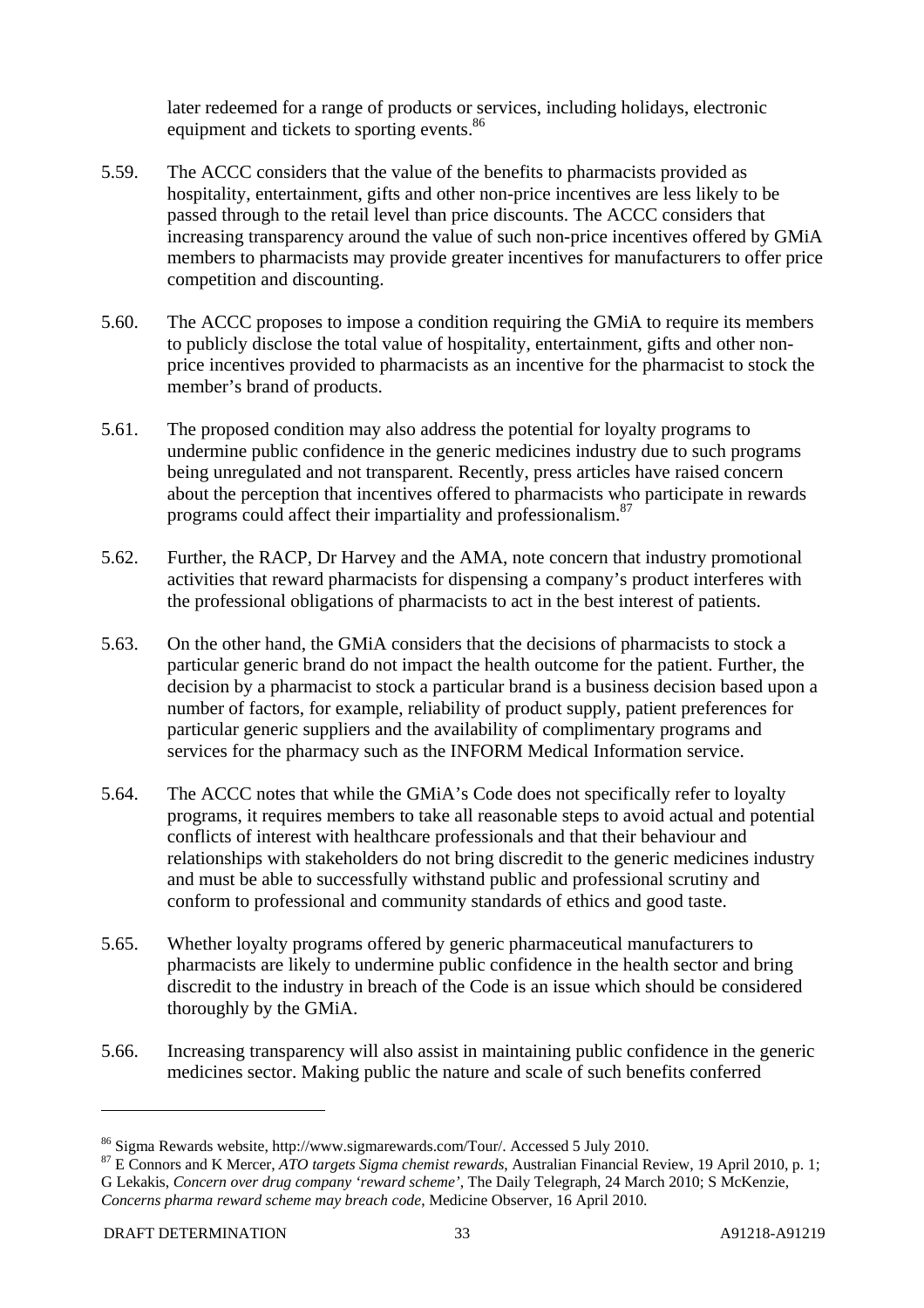imposes its own constraint and the companies conferring such benefits will have to be in a position to publicly explain them.

- 5.67. The proposed condition is designed to capture those non-price incentives such as hospitality, entertainment, gifts and loyalty programs (other than more favourable trading terms such as payment periods and financing), which are not provided in conjunction with the provision of education as these will be reported under the educational event reporting requirements. It is aimed to provide high level information and not specific information about the provision of individual benefits to individual pharmacists.
- 5.68. The ACCC notes there may be some compliance costs associated with the condition. However as the ACCC proposes to require the disclosure of high level total cost information, it does not consider the compliance costs are likely to be prohibitive. The ACCC welcomes submissions on the disclosure requirements and how compliance costs can be minimised while achieving transparency.
- 5.69. The proposed condition requires the GMiA to place the material on its website within three months of the end of the reporting period.

#### **The Code sets standards for member companies' promotional and marketing activities**

- 5.70. The Code requires its members to meet certain standards of conduct. The Code:
	- requires compliance by generic companies with Australia's National Medicines Policy and Quality Use of Medicines in the development of generic products
	- regulates the manufacturing practices of products and the supply and distribution of generic medicines
	- requires the establishment of systems and processes to ensure the therapeutic safety of generic medicines
	- requires compliance with the PSA's Guidelines for Pharmacists on PBS Brand Substitution
	- regulates the promotional and marketing activities of member companies
	- requires compliance with product supply guarantee requirements and
	- requires compliance with the TG Act in all research and regulatory activities.
- 5.71. More specifically, clause 6.9 of the Code places obligations on members in relation to the promotion and marketing of generic medicines prohibiting promotional material that does not comply with relevant legislation such as the TG Act, the TG Advertising Code and other legislation, for example the TPA.
- 5.72. The Code also requires compliance with Medicines Australia's code to the extent that it applies to promotional material as part of the product's marketing approval. Members should consider other industry codes to the extent that they relate to promotional material.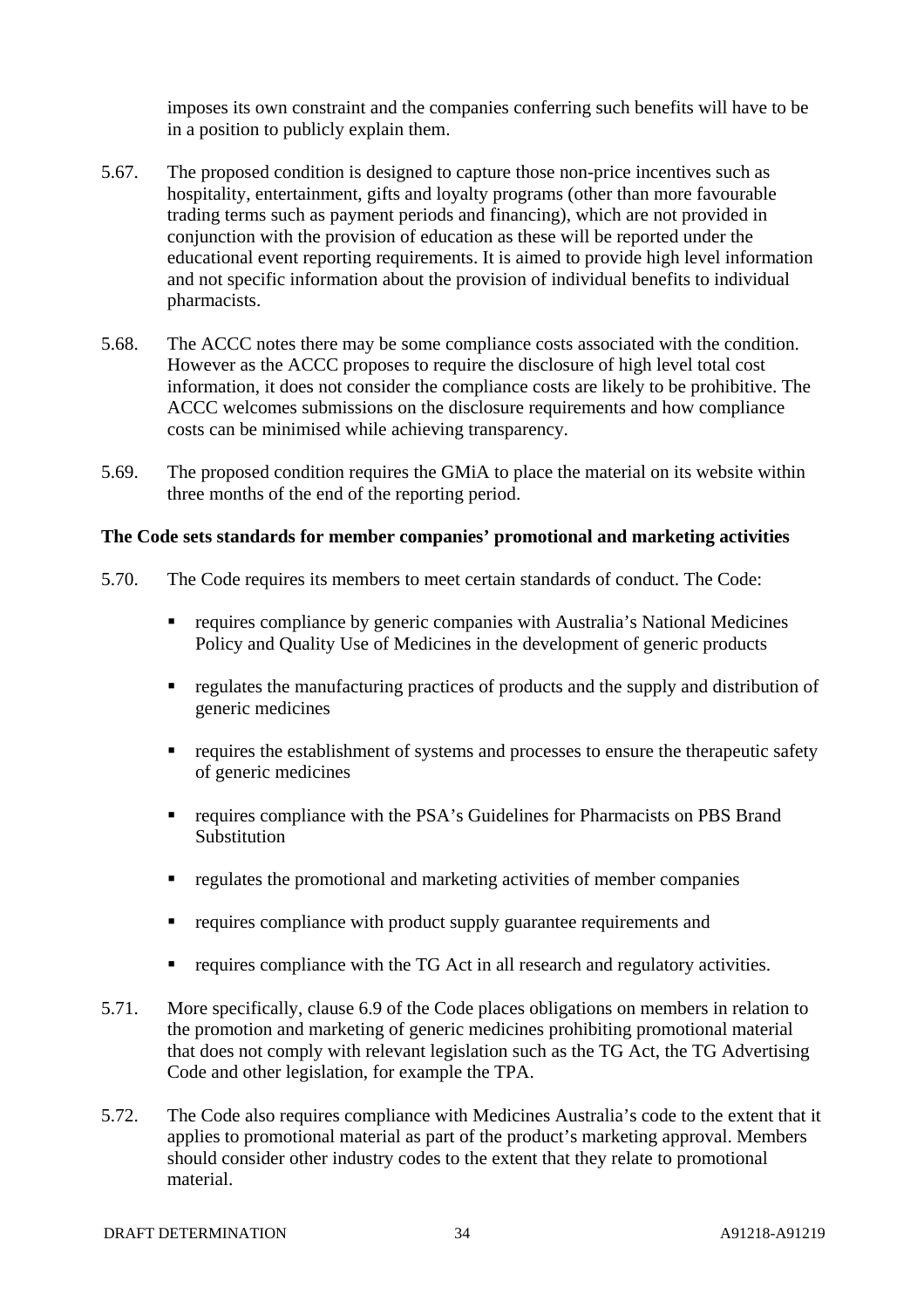- 5.73. The GMiA submits that the system of co-regulation established by the Code results in a public benefit as members may be sanctioned by the Complaints Committee for contraventions of the Code, and the Complaints Committee may further sanction member companies for conduct that contravenes the TPA and the TG Act and other relevant legislation, guidelines and codes to demonstrate that the GMiA also condemns such conduct.
- 5.74. While many of the standards, guidelines and general legislative prohibitions against misleading and deceptive conduct exist with or without the Code, the ACCC notes that having the standards set out in the Code, together with enforcement provisions for contraventions of the Code, reinforces the need for compliance with the Code. The ACCC accepts that public benefit results from having these specific provisions within a self regulatory code.
- 5.75. As found by the Tribunal in relation to Medicines Australia's code, there are also likely to be transaction costs savings experienced by regulatory agencies associated with investigations and other administrative and judicial processes necessary for the enforcement of statutory regulation, by having an industry body deal with such issues. In this respect, there are benefits from the co-regulatory system.

#### **The Code requires its representatives to be appropriately trained**

- 5.76. The Code places obligations on member companies to ensure that their employees, contractors and agents receive ongoing training on compliance with the provisions of the Code, including standards for high ethical conduct and professionalism.
- 5.77. The GMiA submits the Code results in a public benefit as, absent the Code, there would be no obligation on members to provide extensive and regular training to their employees, contractors and agents on their obligations under the TPA and TG Act.
- 5.78. The ACCC considers that internal training to ensure that company representatives are not only aware of the Code, but comply with the Code and maintain a level of professionalism in their dealings with healthcare professionals, will result in a public benefit.

#### **Effectiveness of the Code**

- 5.79. The ACCC considers that the extent to which these public benefits are likely to result depends upon the extent to which the Code regulates the behaviour of member companies through effective enforcement mechanisms.
- 5.80. As the Code is a newly developed industry Code the ACCC does not have information to determine whether or not it is being effectively enforced. At this point in time, the ACCC can only look to the factors which may assist in its operation and effectiveness.
- 5.81. The ACCC's consideration of the features which go to the effective enforcement of the Code are discussed below.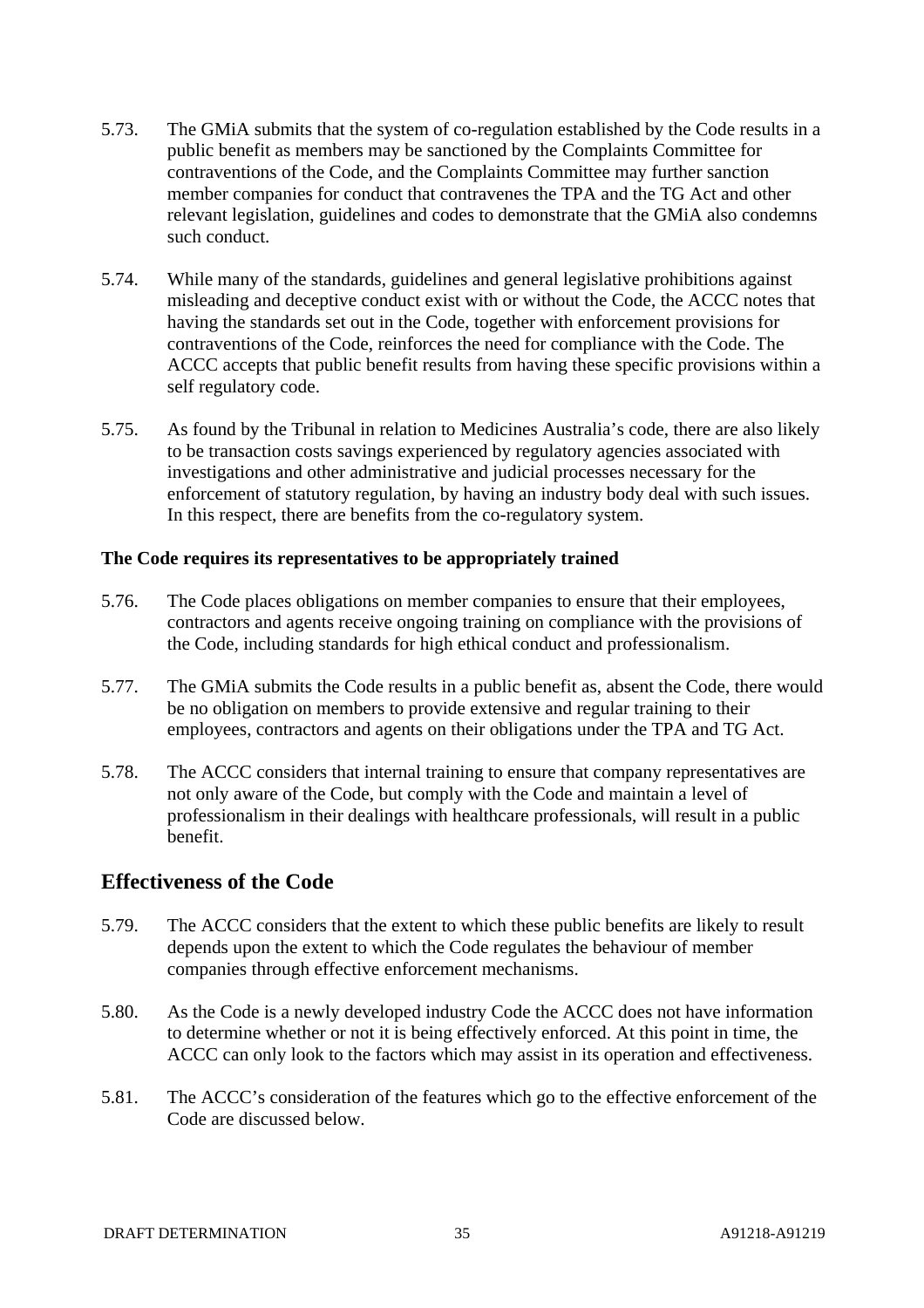5.82. Should the GMiA seek re-authorisation of its Code, the ACCC would seek information as to how the Code has been enforced and whether the GMiA has been effective in regulating the behaviour of its members.

#### **The Code provides complaints processes and enforcement mechanisms**

#### *Internal complaints handling system*

- 5.83. The GMiA submits that the implementation by members of an internal complaints handling system, based on the relevant Australian standard, delivers significant public benefit. The GMiA submits the system has been designed to provide appropriate and timely responses to consumer complaints.
- 5.84. The internal complaints handling system is the first option for stakeholders to make a complaint about a member's conduct. If the complaint cannot be resolved at this level, the complainant may forward the complaint to the Complaints Committee.
- 5.85. The CHF, RACP and Dr Harvey question the need for complainants to first go through the internal complaints procedure, submitting that the types of complaints being made should more appropriately be dealt with by an external and independent committee. Further, they submit the process will add additional time and complexity to the process which may discourage complainants from continuing with their complaint.
- 5.86. Similarly, Medicines Australia submits that a consumer may find it daunting to make a complaint directly to a pharmaceutical company. A direct approach to a company does not allow a consumer complainant to keep their identity confidential. Medicines Australia notes that it appoints an independent facilitator to assist consumer complainants.
- 5.87. The ACCC notes it is not uncommon for an industry code to contain a procedure for complaints to first be considered by the business involved. The ACCC notes that where the complaint is not dealt with to the satisfaction of the complainant there is an opportunity for the matter to be referred to the GMiA.
- 5.88. However, the ACCC notes that it is important for an internal complaints process to be timely, efficient and accessible to ensure that it does not create an obstacle to raising complaints or accessing the external complaints handling system.

#### *External complaints handling system*

- 5.89. The GMiA submits the establishment of an external complaints handling system will provide consumers, healthcare professionals and other stakeholders with an effective means for addressing complaints against a member with regard to potential breaches of the Code.
- 5.90. A number of interested parties questioned the independence of the Complaints Committee which consisted of an equal number of independent and member company representatives on the committee. Subsequently, the GMiA amended its Code reducing the number of company representatives and specifying quorum that must be convened before the Complaints Committee can perform its duties.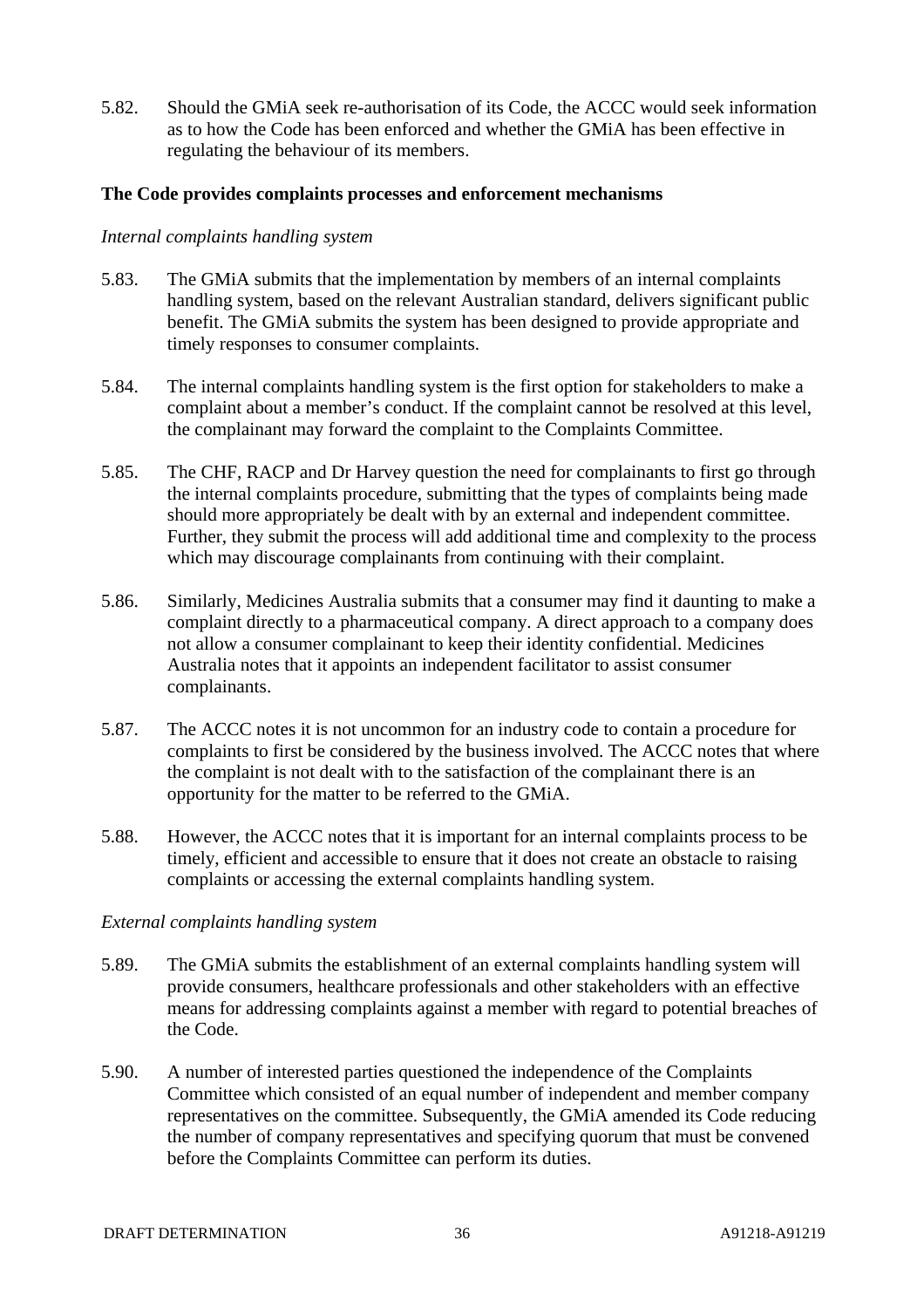- 5.91. The GMiA advises that committee representatives incorporate a range of skills while keeping its size manageable. The GMiA advises that the TGA has nominated a representative to act as an observer on the Complaints Committee. Further, the GMiA has clarified that only independent representatives are able to appoint alternate representatives.
- 5.92. Medicines Australia was concerned that given there are only five member companies, conflicts of interest may readily arise when dealing with complaints. The GMiA has amended the Code to require company representatives to declare any conflict of interest before their appointment to the committee by reviewing the agenda. The ACCC considers that a conflict of interest would arise where a company representative was appointed to the Complaints Committee where its company was the subject of the complaint.
- 5.93. Medicines Australia further submits that the delay between receipt of a complaint and corrective action is concerning because subject companies can continue to engage in the conduct which is the subject of the complaint during this time. The GMiA responded that the two-step process – that is providing the opportunity for the complainant and respondent to make submissions following a draft decision before the final decision is made – creates an administrative efficiency in the consideration of complaints. The GMiA advises that it is envisaged that in initial submissions the complainant and respondent can focus their submissions on liability and further submissions can focus on the question of an appropriate sanction.
- 5.94. The Complaints Committee is able to impose sanctions where a breach has been found including:
	- immediate action to discontinue or modify a practice
	- **•** requirement to recall and destroy any offending material
	- corrective letters and advertising
	- requirement for employees, contractors or agents to undertake a course of study or further training on their obligations under the Code, relevant laws, guidelines or codes
	- $\blacksquare$  fines.
- 5.95. A number of interested parties submit that the level of fines are too low and will not deter inappropriate behaviour under the Code. Medicines Australia notes that the GMiA's sanctions are considerably lower than those available under its code (for example, a maximum of \$150 000 for a moderate breach, \$200 000 for a severe breach and \$250 000 for a repeat breach).
- 5.96. The GMiA advises that the financial sanctions have been set relative to the amount its members spend annually on hospitality. This amount is considerably less than that spent by Medicines Australia members. The GMiA submits the level of fines are aligned with those of other sectors of suppliers of therapeutic goods, for example the Code of the Medical Technology Association of Australia. Further, the GMiA submits that Medicines Australia only increased the level of its fines after the ACCC found that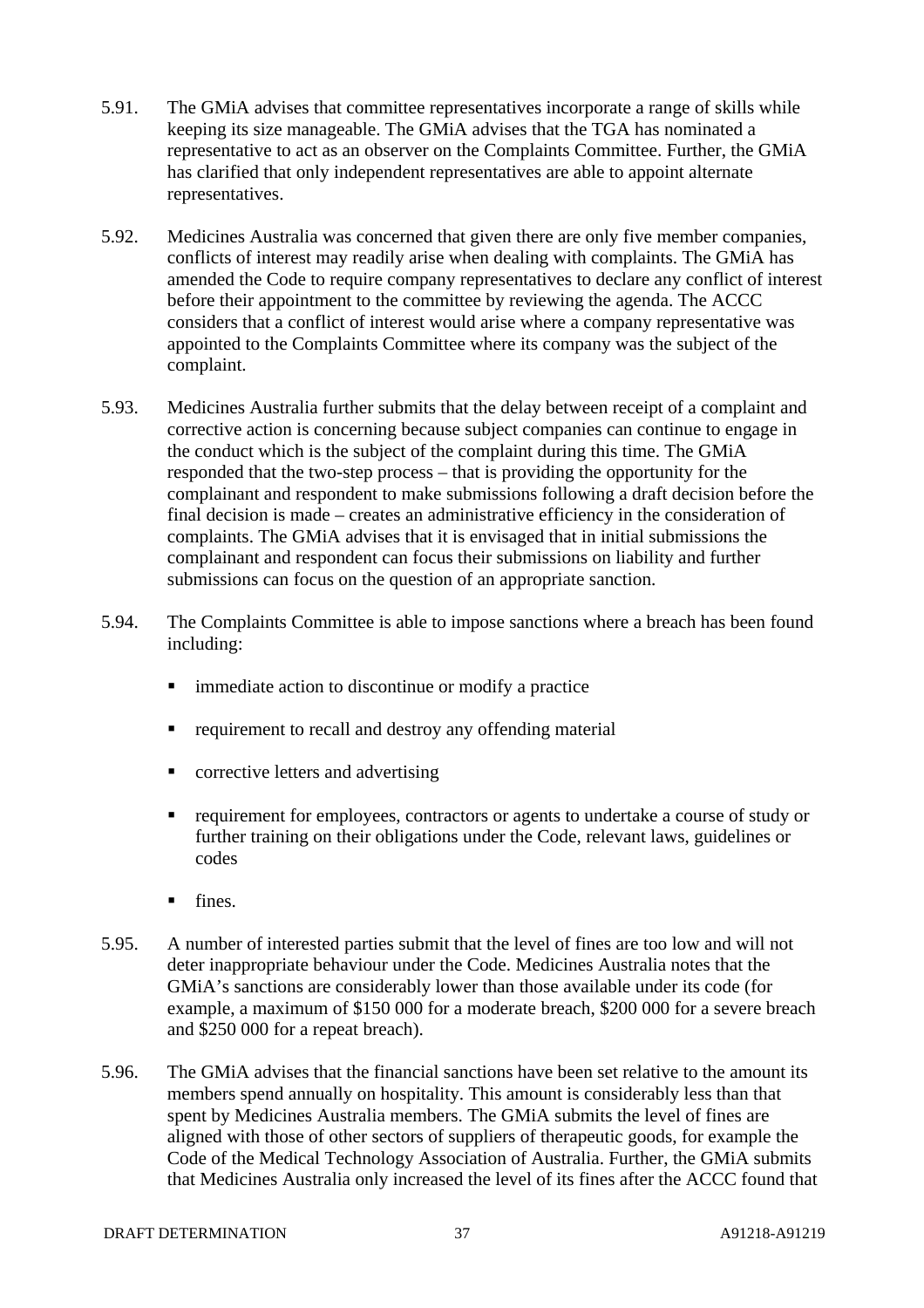its code was not being effectively enforced. The GMiA submits that the level of sanctions will be reassessed to ensure that the sanctions are an effective deterrent in future revisions of the Code. The GMiA submits that should the Code be found to be ineffective, it may consider increasing the level of fines.

- 5.97. The ACCC considers that appropriate sanctions are important for ensuring that a code will act as a deterrent to companies breaching the code. The ACCC notes that the level of fines range from a maximum \$20 000 for a moderate breach, \$40 000 for a severe breach and \$75 000 for a repeat breach. The ACCC notes that the transparency provided by the event reporting requirement will provide information to enable an assessment of the level of fines relative to the amount GMiA members spend annually on hospitality. The ACCC would welcome further information about whether these levels are likely to be sufficient to act as a deterrent to breaching the Code.
- 5.98. Further, the ACCC considers that negative publicity surrounding the imposition of a fine and other sanctions through public reporting is likely to act as a significant deterrent to breaching the Code. Negative publicity may act as even more of a deterrent than the fine itself.
- 5.99. The ACCC also notes that some of the clauses in the Code may be open to broad interpretation and the effect of these clauses depends upon how they are administered in practice. For example clauses that require members to 'not bring discredit to the generic medicines industry' or 'conform to professional and community standards of ethics and good taste' are subjective. The GMiA advises these clauses provide a broad power to be used to impose an additional sanction where the member has been found to breach a particular law.
- 5.100. The ACCC notes that the RACP and Dr Harvey seek further clarification of the operation of such clauses. The ACCC understands that while, at present, it is difficult to anticipate all the types of conduct that might fall under such clauses, over time, the GMiA should be able to provide more guidance as to what types of conduct fall under such clauses.
- 5.101. The ACCC considers that the composition of the Complaints Committee addresses the potential for misuse of the complaints process. Further, sanctions and fines imposed will be publicly reported providing transparency around the analysis of complaints and the activities of the Complaints Committee. This transparency and public reporting around the imposition of fines and other sanctions helps to ensure that the Complaints Committee is imposing effective and appropriate sanctions.

#### **Independent reviewer**

- 5.102. The independent reviewer (see paragraphs 3.39 to 3.43) will review member reports on their educational events and may refer any event to the Complaints Committee where it considers the event is not consistent with the educational event guidelines. The independent reviewer may also conduct on-the-spot audits of promotional material and will request copies of marketing and promotional material from members in relation to particular products on two separate occasions each year.
- 5.103. Medicines Australia submits that the material reviewed by the independent reviewer is too narrow and its scope should be increased.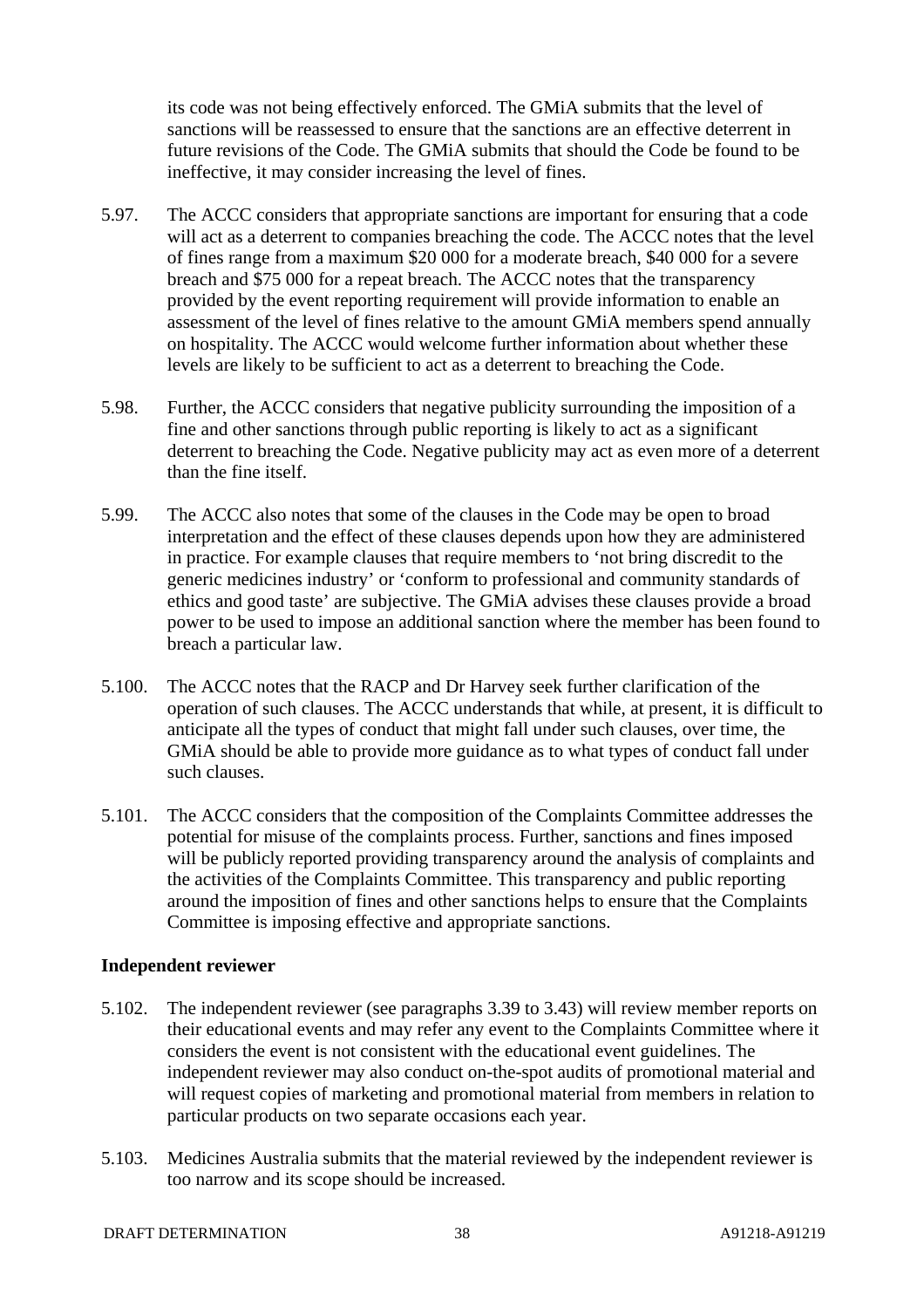- 5.104. The GMiA considers that a lesser degree of monitoring of promotional material is appropriate in the generic sector as there is much less scope for making false and misleading claims about generic versions of medicines which have been available and promoted in the market for more than 20 years.
- 5.105. The independent reviewer will report annually on educational events and the operation of the Code which will be made publicly available on the GMiA's website.
- 5.106. The ACCC considers the appointment of an independent third party to actively review educational event materials and to conduct on-the-spot audits of member's marketing and promotional materials is likely to assist encouraging compliance with the Code. Where a member is found not to be complying with the Code, the independent reviewer is able to refer the matter as a complaint to the Complaints Committee.

#### **Public reporting**

- 5.107. The GMiA will prepare an annual report on the operation of the Code which will include:
	- the Code Administration Committee's report regarding the effectiveness of the code and any recommendations for amendment
	- the independent reviewer's report regarding the level of compliance by members with the educational event reporting requirements including a summary of matters referred to the Complaints Committee
	- a summary of the complaints received by the Complaints Committee and outcomes of such complaints.
- 5.108. The annual report will be provided to interested parties and placed on the GMiA's website. This transparency will highlight how the various functions of the Code are operating.

#### **The Code is to be regularly updated after wide-ranging and extensive consultation**

- 5.109. The Code will be reviewed at regular intervals of not more than every five years. The review will include dialogue with industry participants and other stakeholders such as government departments, consumers and healthcare professionals.
- 5.110. The GMiA will also encourage ongoing dialogue, consultation and review of the Code during the life of the Code.
- 5.111. The ACCC considers that regular reviews of a code are an effective way to ensure it remains current and up to date with changes in the industry and provides an opportunity for stakeholders to give feedback on its operation. However, the ACCC considers that as the Code is new it is preferable for it to be reviewed earlier than five years (see paragraphs  $5.141$  to  $5.145$ ).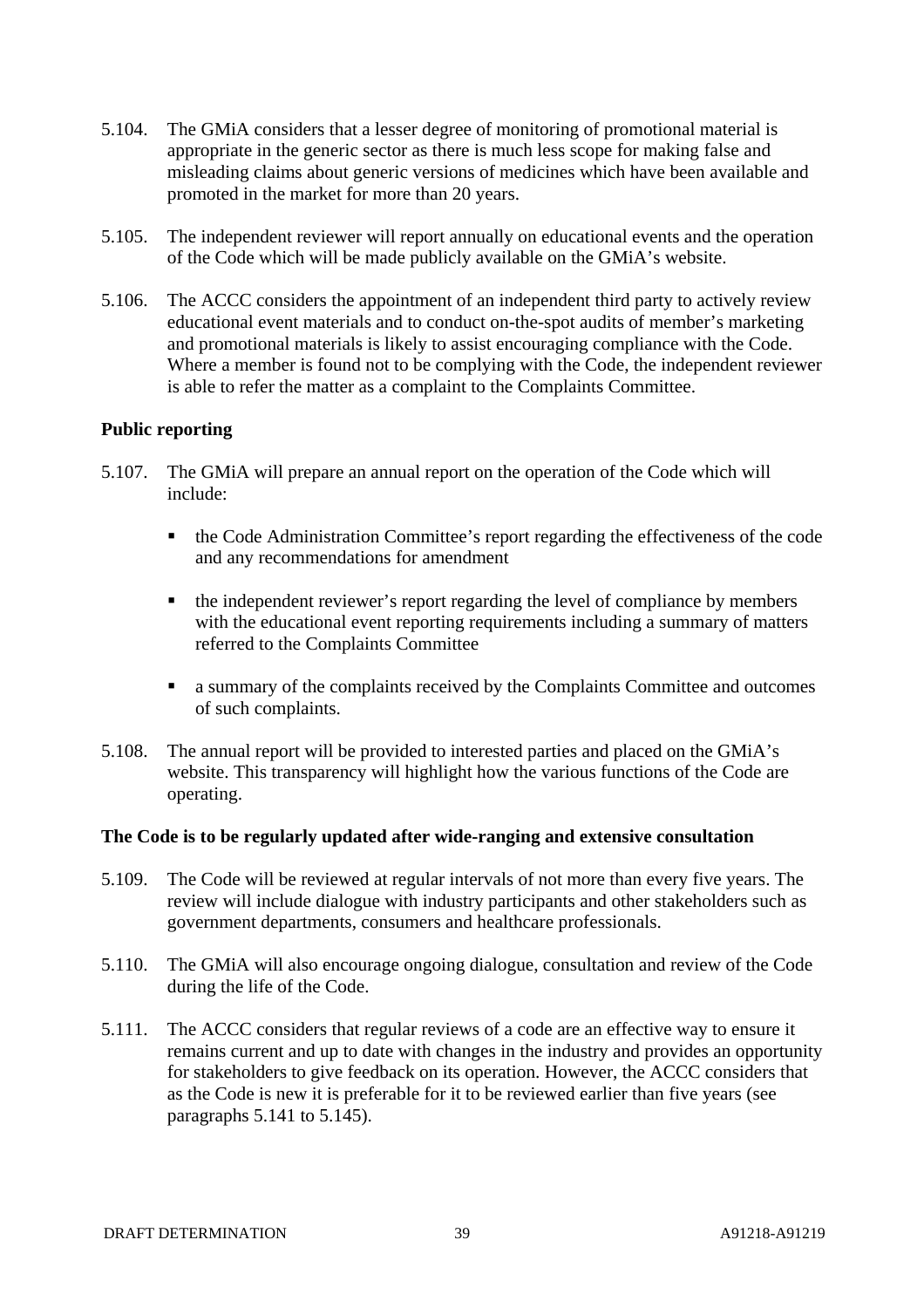### **ACCC conclusion on public benefits**

- 5.112. The Code provides a framework for managing potential conflicts of interest in the relationship between healthcare professionals and generic pharmaceutical companies. The Code requires public reporting of all hospitality and entertainment provided to the prescribers of prescription products. The ACCC considers the transparency provided by the reporting requirements will result in a public benefit.
- 5.113. The Code does not impose similar reporting requirements for hospitality provided at educational events by members to the dispensers of prescription products. The ACCC considers that while the same conflict of interest issues may not arise in relation to pharmacists in their role in dispensing medicines, the pharmacist is able to exercise some influence through the advice he/she provides the patient about purchasing a generic brand in substitution of an originator brand.
- 5.114. Transparency around the relationship between pharmacists and generic drug manufacturers is therefore desirable to enhance public confidence in the generic medicines sector and maintain faith in the co-regulatory system. Therefore, the ACCC proposes to impose a condition extending educational event reporting to include events for pharmacists as well as medical practitioners.
- 5.115. The ACCC also considers that increasing transparency around the value of non-price incentives offered by GMiA members to pharmacists as an incentive for the pharmacist to stock the member's brand of products will increase the public benefit from the Code,
- 5.116. The ACCC considers that increasing transparency around the value of such non-price incentives offered by GMiA members to pharmacists is likely to provide greater incentives for manufacturers to offer price competition and discounting, which may then be passed through to individual consumers. Discounting is also required to be reported to government through the price disclosure requirements which may reduce the cost to government through the PBS.
- 5.117. Further, making public the nature and scale of such benefits conferred imposes its own constraint and the companies conferring such benefits will have to be in a position to publicly explain them.
- 5.118. Therefore, the ACCC proposes to impose a condition requiring the GMiA to require its members to publicly disclose the total value of hospitality, entertainment, gifts and other non-price incentives provided to pharmacists.
- 5.119. The ACCC accepts that public benefits are likely to result from:
	- providing a framework for the relationship between generic pharmaceutical companies and healthcare professionals
	- setting standards of conduct for member companies' promotional and marketing activities
	- requiring appropriate training of company representatives.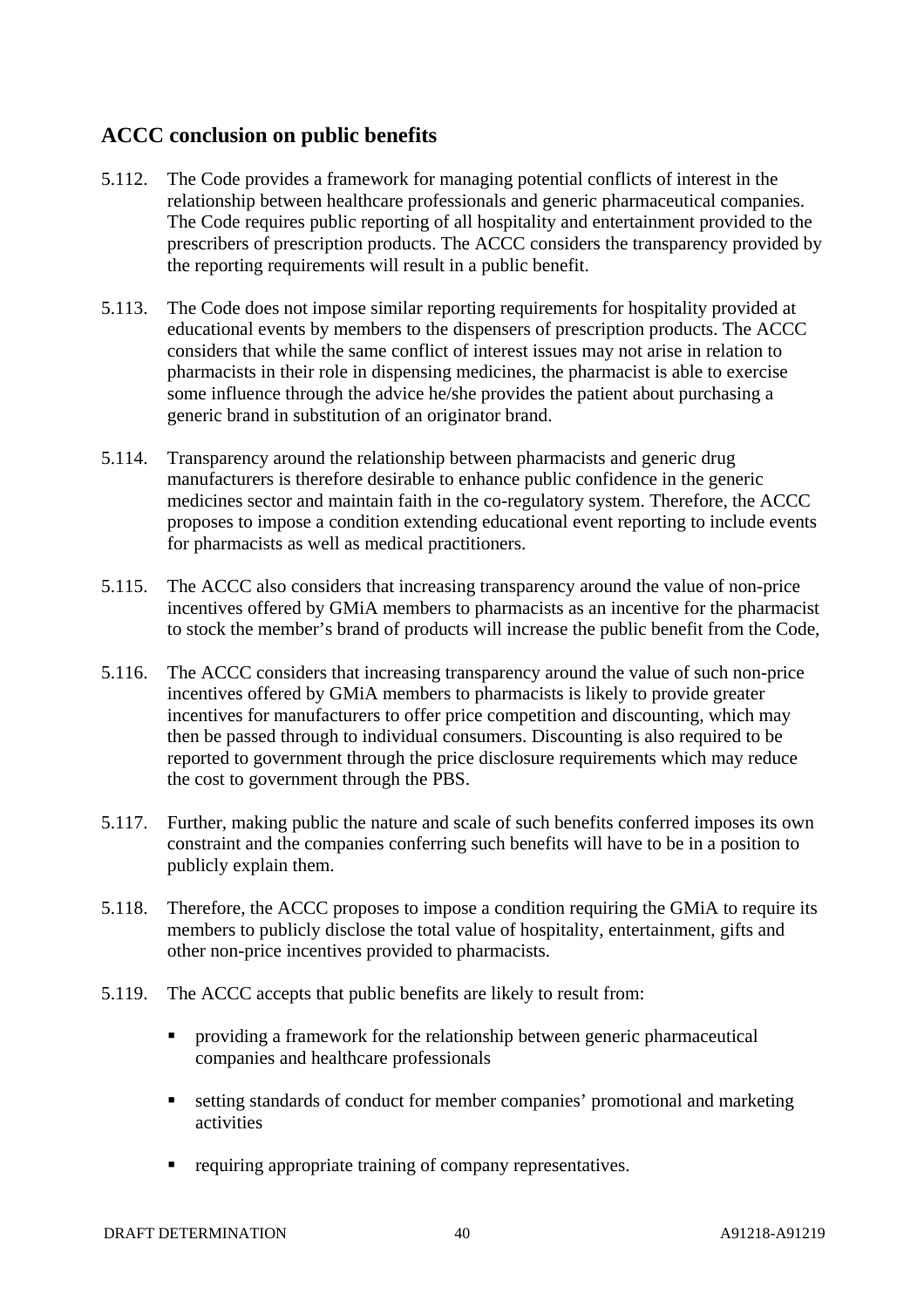- 5.120. The extent to which these public benefits are realised depends upon the extent to which the Code is complied with and effectively enforced. As the Code is a newly developed code, the ACCC does not have information to determine whether it is being effectively enforced. The ACCC can, however, look to features of the Code which will go to its effective enforcement. These include:
	- The establishment of internal and external complaints handling process and an ability for the Complaints Committee to impose sanctions including fines for breaches of the Code
	- the establishment of the independent reviewer to review educational event reports
	- **Public reporting of the activities of the Code Administration Committee,** independent reviewer and Complaints Committee
	- regular Code reviews to ensure the Code keeps up to date with changes in the industry.
- 5.121. Should the GMiA wish to seek re-authorisation of its Code, the ACCC would seek further information as to how the Code has been enforced and whether the GMiA has been effective in encouraging compliance with the Code.

# **Public detriment including any anti-competitive detriment**

5.122. Public detriment is also not defined in the TPA but the Tribunal has given the concept a wide ambit, including:

> …any impairment to the community generally, any harm or damage to the aims pursued by the society including as one of its principal elements the achievement of the goal of economic efficiency.<sup>88</sup>

- 5.123. The GMiA considers there is potential for anti-competitive detriment to result from the:
	- educational event guidelines which place restrictions on the way in which educational events are conducted by member companies and
	- **•** operation of the Complaints Committee which will involve representatives from member companies participating in decisions to impose sanctions against other members.
- 5.124. Other than in these areas, the GMiA submits that generic pharmaceutical companies compete vigorously.
- 5.125. The ACCC notes that the Code restricts the ability of GMiA members to compete through the advertising and promotion of their products to healthcare professionals. although, as noted these restrictions in the Code are a means to address concerns that arise from an unregulated relationship between pharmaceutical manufacturers and healthcare providers (see paragraphs 5.29 to 5.54).

<sup>88</sup> *Re 7-Eleven Stores* (1994) ATPR 41-357 at 42,683.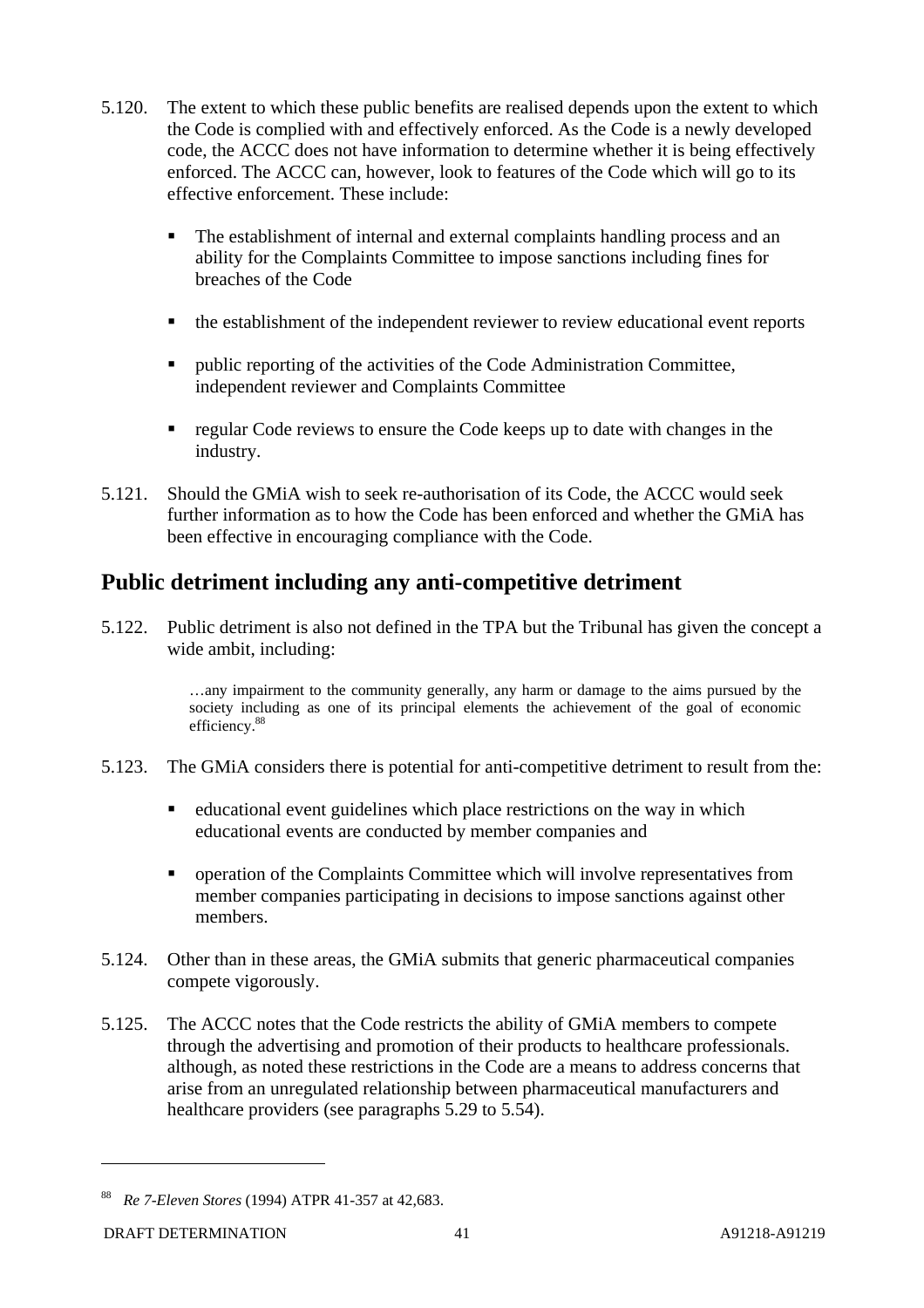- 5.126. The ACCC also notes that the composition of the Complaints Committee addresses the potential for anti-competitive conduct through the misuse of the complaints process by competitors.
- 5.127. More broadly, while non-price incentives provided by generic pharmaceutical companies to pharmacists may soften price competition, as discussed at paragraphs 5.55 to 5.69, the ACCC considers that the Code itself is unlikely to give rise to significant anti-competitive detriment in the wholesale supply of prescription products to pharmacists.

### **ACCC conclusion on public detriments**

5.128. The ACCC considers that the Code is unlikely to result in significant anti-competitive detriment.

### **Balance of public benefit and detriment**

- 5.129. In general, the ACCC may only grant authorisation if it is satisfied that, in all the circumstances, the Code is likely to result in a public benefit, and that public benefit will outweigh any likely public detriment.
- 5.130. In the context of applying the net public benefit test in section  $90(8)^{89}$  of the TPA, the Tribunal commented that:

… something more than a negligible benefit is required before the power to grant authorisation can be exercised<sup>3</sup>

- 5.131. The ACCC considers the public benefits likely to result from the conduct are:
	- providing a framework for the relationship between generic pharmaceutical companies and healthcare professionals
	- setting standards of conduct for member companies' promotional and marketing activities
	- requiring appropriate training of company representatives.
- 5.132. The ACCC is satisfied that the Code contains a number of features which are likely to contribute to the effectiveness of the Code and ensure that the public benefits are likely to eventuate.
- 5.133. The ACCC considers that the Code is unlikely to result in significant anti-competitive detriment as the restrictions in the Code are unlikely to influence the price and supply of generic drugs.

 $89$  The test at 90(8) of the Act is in essence that conduct is likely to result in such a benefit to the public that it should be allowed to take place.

<sup>90</sup> *Re Application by Michael Jools, President of the NSW Taxi Drivers Association* [2006] ACompT 5 at paragraph 22.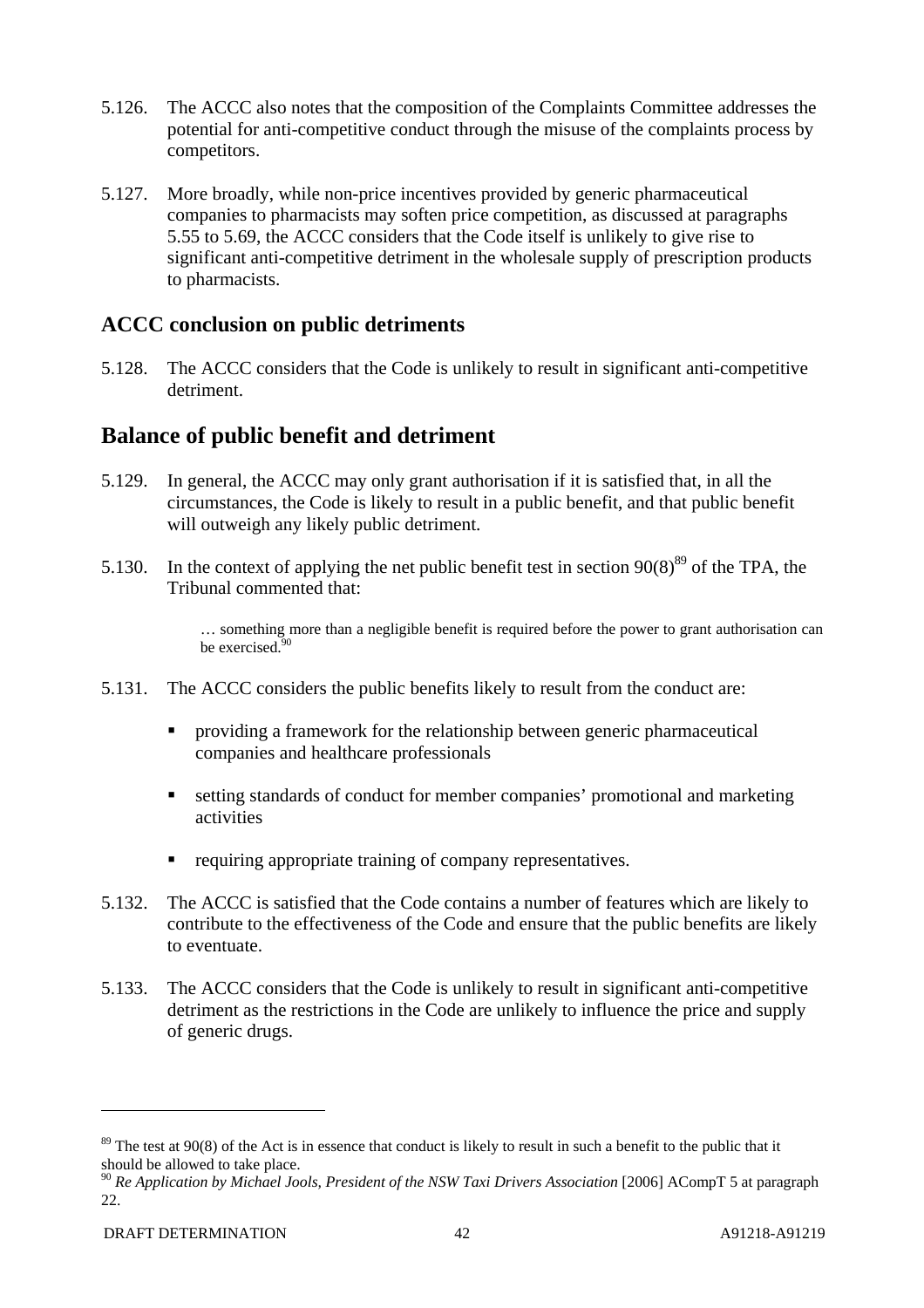- 5.134. Accordingly, the ACCC considers the public benefit that is likely to result from the conduct is likely to outweigh the public detriment. The ACCC is therefore satisfied that the tests in sections 90(6), 90(7), 90(5A), 90(5B) and 90(8) of the TPA are met.
- 5.135. The TPA allows the ACCC to grant authorisation subject to conditions.<sup>91</sup> Generally, the ACCC may impose conditions to ensure that the net public benefit test is met or continues to be met over the proposed period of authorisation.
- 5.136. As discussed at paragraphs 5.43 to 5.54, the educational event reporting requirements under the Code require only events for the prescribers of prescription medicines to be reported. The ACCC considers that transparency around the provision of hospitality and entertainment at educational events for pharmacists will assist in maintaining public confidence in the health sector.
- 5.137. The ACCC considers that the value of the benefits to pharmacists provided as hospitality, entertainment, gifts and other non-price incentives are less likely to be passed through to the retail level than price discounts. The ACCC considers that increasing transparency around the value of such non-price incentives offered by GMiA members to pharmacists may provide greater incentives for manufacturers to offer price competition and discounting, which may then be passed through to individual consumers. Discounting is also required to be reported to government through the price disclosure requirements which may reduce the cost to government through the PBS.
- 5.138. Further, transparency around the provision of such incentives will assist in maintaining public confidence in the generic medicines sector.
- 5.139. Therefore, the ACCC proposes to impose the following conditions to increase the likely public benefit from the Code:

**C1: The GMiA must, on or before the date this authorisation comes into effect, amend the Code so that it extends the educational event reporting requirements in clause 10 of the Code to all Healthcare Professionals (as defined in the Code) regardless of whether a Healthcare Professional prescribes Prescription Medicines or not.** 

**C2: The GMiA will require each of its Members to report to GMiA on all hospitality, entertainment, gifts and other non-price benefits (howsoever described) provided to pharmacists (other than more favourable trading terms) by:** 

**a. completing the table below;** 

**b. providing a copy of completed table for the period 1 April to 30 September and 1 October to 31 March in each year within two months of the end of each six month period; and** 

 $91$  Section 91(3).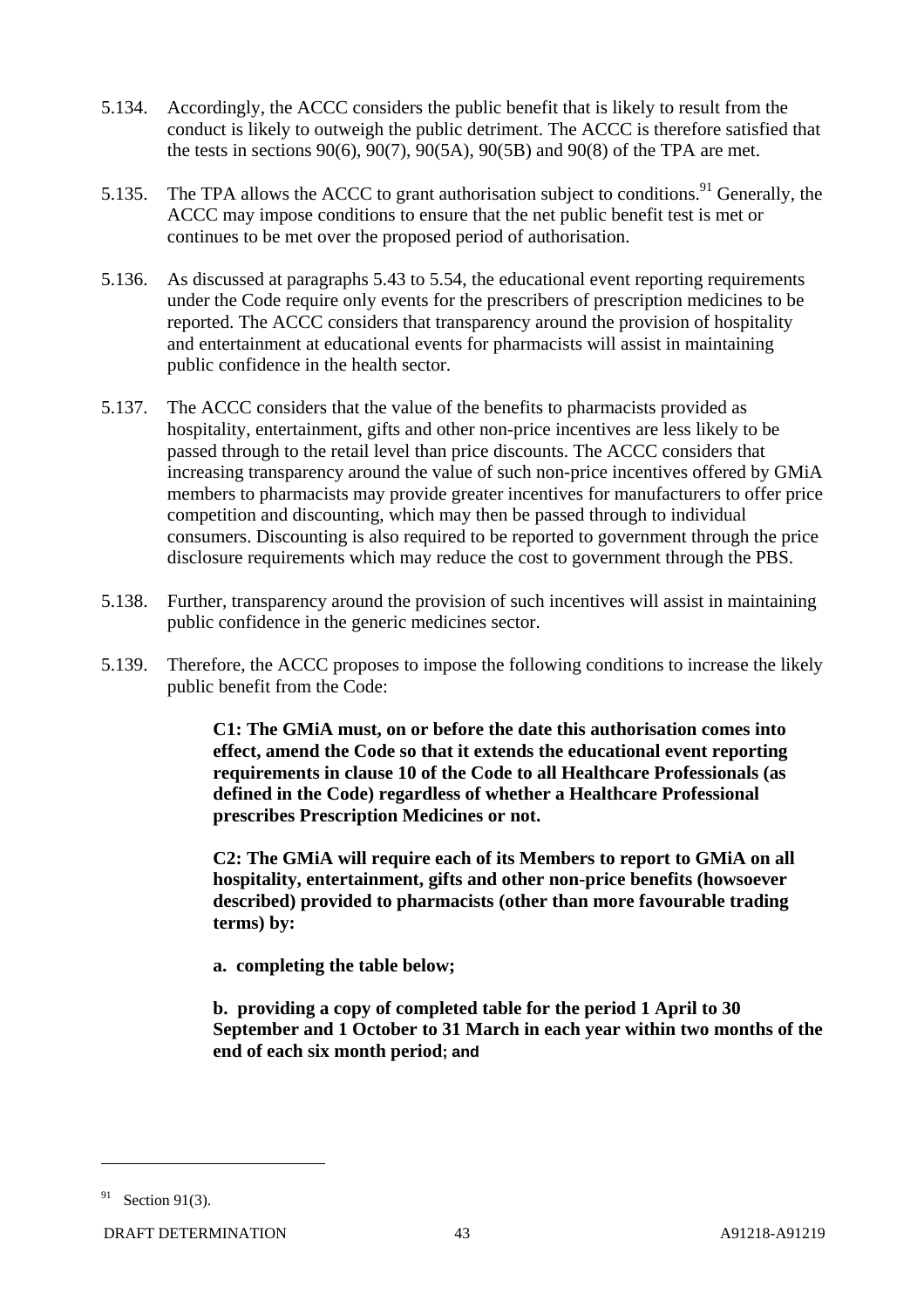#### **Company name**:

| <b>General description</b><br>of the benefit                                                                                                                                          | Number of<br>recipients | <b>Value of benefit</b>                                                            |
|---------------------------------------------------------------------------------------------------------------------------------------------------------------------------------------|-------------------------|------------------------------------------------------------------------------------|
| Report under the<br>following general<br>descriptions:<br>a) hospitality<br>b) entertainment<br>c) gifts<br>d) other non-<br>price<br>incentives<br>e) loyalty<br>rewards<br>programs | <b>XX</b>               | $S_{XX}$<br>Lump sum figure<br>of the total benefit<br>provided to<br>pharmacists. |

#### **c. The GMiA must place the tables provided by each Member on the GMiA website within three months of the applicable period end.**

5.140. It is for the GMiA to ensure that it complies with these conditions.

# **Length of authorisation**

- 5.141. The TPA allows the ACCC to grant authorisation for a limited period of time.<sup>92</sup> The ACCC generally considers it appropriate to grant authorisation for a limited period of time, so as to allow an authorisation to be reviewed in the light of any changed circumstances.
- 5.142. In this instance, the GMiA seeks authorisation for a period of five years. The GMiA submits that the implementation of the Code for a period of five years will allow the GMiA to collect sufficient data about complaints, referrals made by the independent reviewer and the decisions made by the Complaints Committee in a meaningful way to assess the effectiveness of the Code. Further, the GMiA Board will review the Code at least every five years.
- 5.143. Medicines Australia submits authorisation should be granted for only three years because:
	- the GMiA Code is new and amendments will need to be made when aspects of it do not work and
	- the way that generic medicines are supplied in Australia is changing.

 $92$  Section 91(1).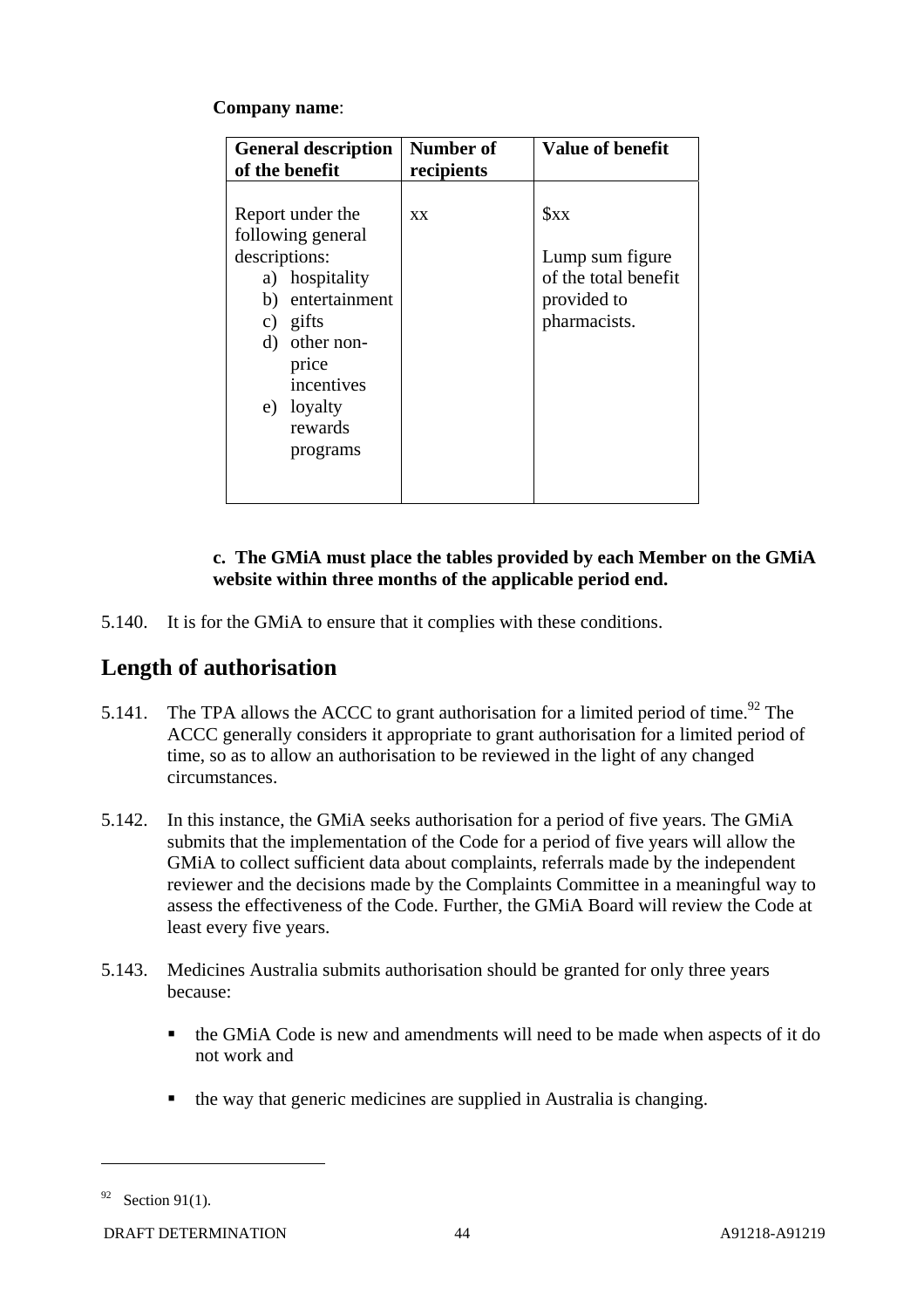- 5.144. The ACCC proposes to grant authorisation for a period of three years. Given that the Code is newly developed, and the broader therapeutic goods industry is currently developing high level principles to be reflected in industry codes following the release of the government's position paper, the ACCC considers it appropriate to review the authorisation of the GMiA's Code after three years of operation.
- 5.145. Therefore, the ACCC proposes to grant authorisation for a period of three years subject to the condition outlined above. The ACCC considers this period will still give the GMiA sufficient time to analyse how the Code is working and determine whether amendments should be made.

### **Variations to the Code**

5.146. The ACCC notes that any amendments to the Code during the proposed term of this authorisation would not be covered by the proposed authorisation.

### **Interim authorisation**

- 5.147. Section 91 of the TPA allows the ACCC to grant interim authorisation without making a decision on the merits of the application.
- 5.148. The ACCC will only grant interim authorisation in appropriate circumstances. In many circumstances it is not appropriate to do so because interim authorisation allows an applicant, for a limited period, to engage in conduct before the ACCC has been able to fully assess whether the conduct satisfies the authorisation test.
- 5.149. On 25 June 2010, the GMiA requested interim authorisation to enable it to deal with a complaint about the conduct of a member company under the Code. Under the Code, complaints are dealt with initially through an internal complaints handling system and then may be referred to the Complaints Committee for consideration. The GMiA advises that it is reluctant to request members of the Complaints Committee to convene to review the complaint without authorisation.
- 5.150. The CHF and Medicines Australia question the validity of any decision made by the Complaints Committee under an interim authorisation, especially in the event that any final grant of authorisation is subject to conditions, for example where the ACCC concludes the level of fines are too low.
- 5.151. The National Health and Medical Research Council and ACT Health do not object to the request for interim authorisation. The PSA and Alphapharm support the grant of interim authorisation submitting that the ability for the GMiA to deal with the complaint in a timely manner may result in increased consumer confidence in the selfregulation of generic medicines industry.
- 5.152. In assessing the request for interim authorisation, the ACCC considers that the Code is likely to result in a public benefit. Interim authorisation will enable the Complaints Committee to convene to commence consideration of the complaint. The ACCC notes that the Code imposes timeframes for dealing with complaints and interim authorisation will enable it to carry out this function while the ACCC is considering the substantive applications. As such the ACCC has decided to grant interim authorisation.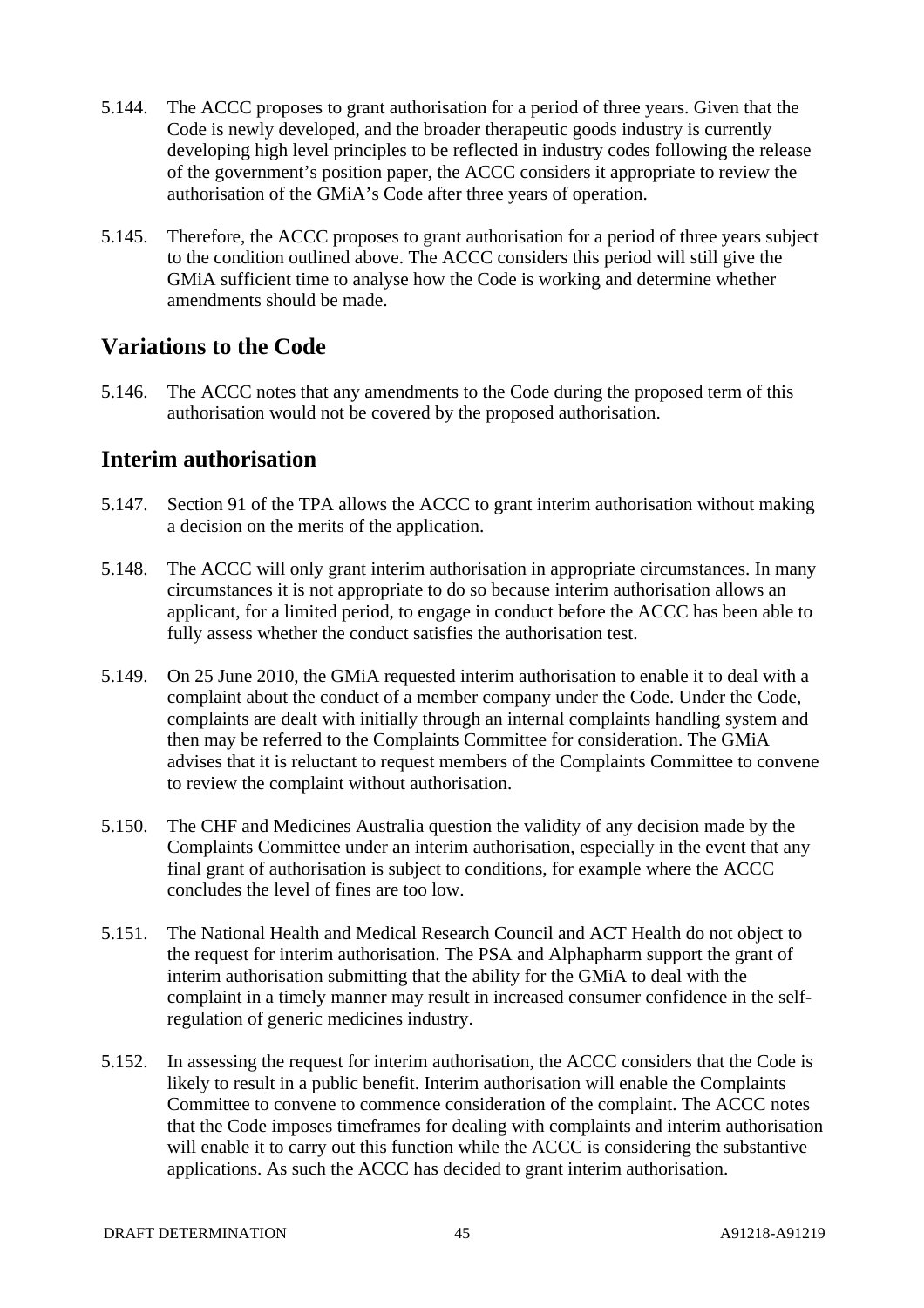- 5.153. Interim authorisation will remain in place until the date the ACCC's final determination comes into effect or until the ACCC decides to revoke interim authorisation. The ACCC's decision in relation to interim authorisation should not be taken to be indicative of whether or not final authorisation will be granted.
- 5.154. The ACCC notes that the proposed condition is not necessary for the grant of interim authorisation as interim authorisation is sought to provide protection so that the Complaints Committee can convene to consider a complaint.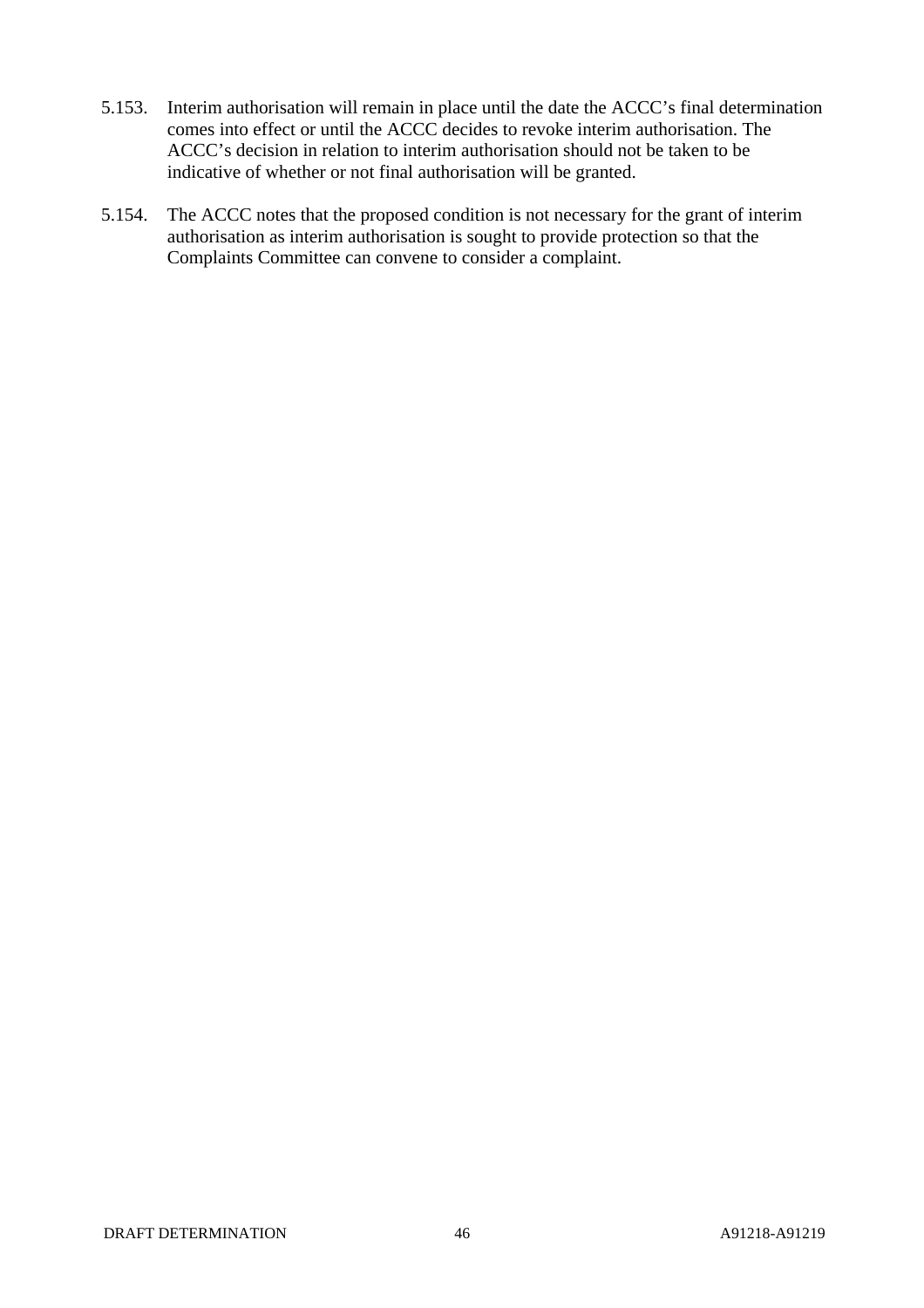# **6. Draft determination**

# **The applications**

- 6.1. On 31 March 2010 the Generic Medicines Industry Association (GMiA) lodged applications A91218 and A91219 with the ACCC seeking authorisation of its Code of Practice  $2<sup>nd</sup>$  edition (Code). On 31 May 2010 the GMiA provided an amended version of its Code.
- 6.2. Application A91218 was made using Form A Schedule 1, of the Trade Practices Regulations 1974. The application was made under:
	- section 88(1A) of the TPA to make and give effect to a contract or arrangement, or arrive at an understanding a provision of which would be, or might be, a cartel provision (other than a provision which would also be, or might also be, an exclusionary provision within the meaning of section 45 of that TPA)
	- section 88(1) of the TPA to make and give effect to a contract or arrangement, or arrive at an understanding, a provision of which would have the purpose, or would have or might have the effect, of substantially lessening competition within the meaning of section 45 of the TPA.
- 6.3. Application A91219 was made using Form B Schedule 1, of the Trade Practices Regulations 1974. The application was made under:
	- section  $8(1)$  of the TPA to make and give effect to a provision of a contact, arrangement or understanding, a provision of which is, or may be, a cartel provision and which is also, or may also be, an exclusionary provision within the meaning of section 45 of that TPA
	- section 88(1) of the TPA to make and give effect to a contract, arrangement or understanding, a provision of which is or may be an exclusionary provision within the meaning of section 45 of the TPA.
- 6.4. In particular, the GMiA seeks authorisation for its Code of Practice  $2^{nd}$  edition which formalises the commitment of GMiA members to a system of best practice selfregulation and ethical supply of generic medicines to the Australian community in compliance with applicable laws and standards.
- 6.5. Section 90A(1) requires that before determining an application for authorisation the ACCC shall prepare a draft determination.

# **The net public benefit test**

6.6. For the reasons outlined in Chapter 5 of this draft determination, and subject to the condition below the ACCC considers that in all the circumstances the conduct for which authorisation is sought are likely to result in a public benefit that would outweigh the detriment to the public constituted by any lessening of competition arising from the conduct.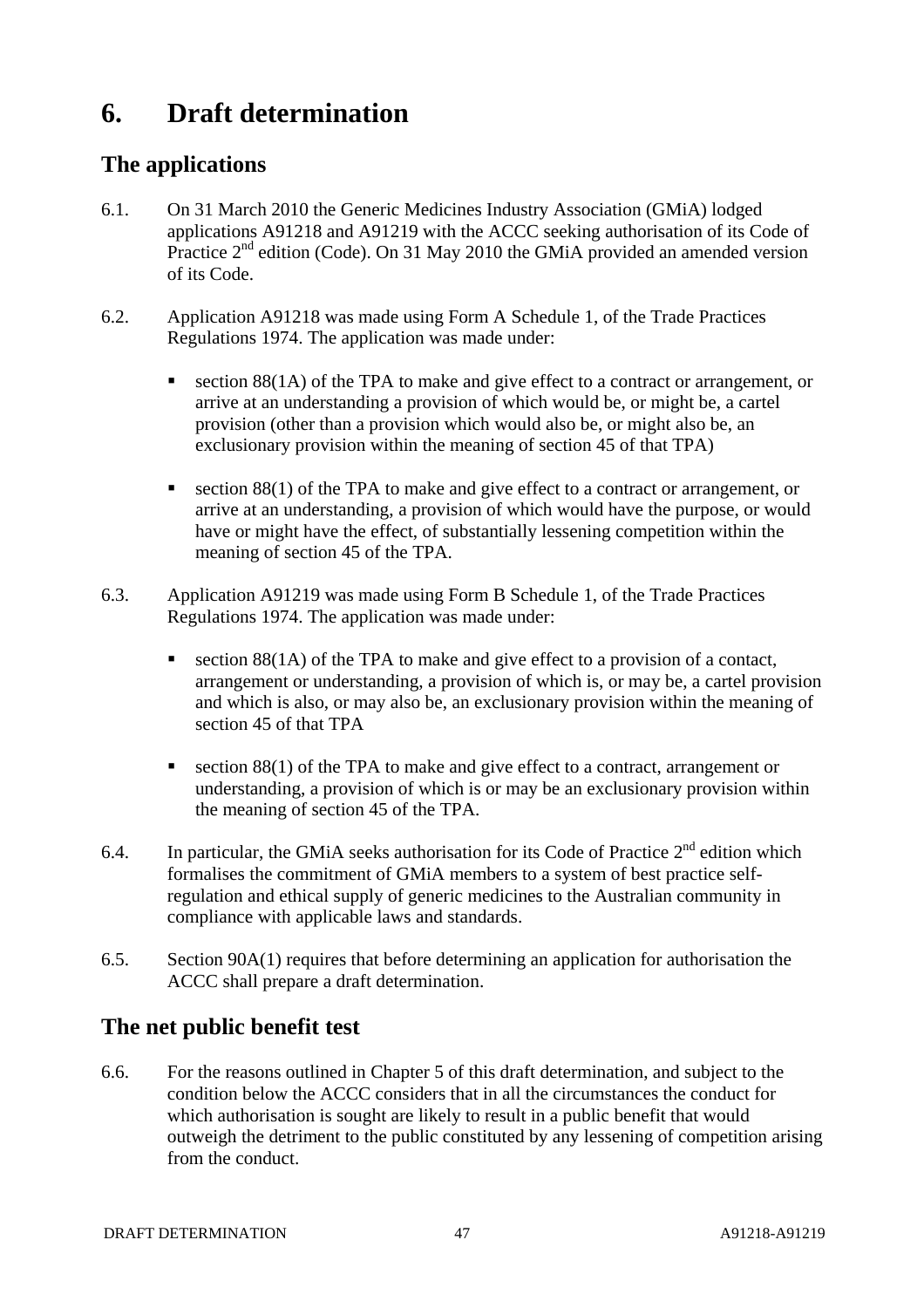- 6.7. The ACCC is also satisfied that the conduct for which authorisation is sought are likely to result in such a benefit to the public that the conduct should be allowed to take place.
- 6.8. The ACCC therefore **proposes to grant** authorisation to applications A91218 and A91219 **on condition that:**

**C1: The GMiA must, on or before the date this authorisation comes into effect, amend the Code so that it extends the educational event reporting requirements in clause 10 of the Code to all Healthcare Professionals (as defined in the Code) regardless of whether a Healthcare Professional prescribes Prescription Medicines or not.** 

**C2: The GMiA will require each of its Members to report to GMiA on all hospitality, entertainment, gifts and other non-price benefits (howsoever described) provided to pharmacists (other than more favourable trading terms) by:** 

**a. completing the table below;** 

**b. providing a copy of completed table for the period 1 April to 30 September and 1 October to 31 March in each year within two months of the end of each six month period; and** 

| <b>General description</b><br>of the benefit                                                                                                                                                  | Number of<br>recipients | <b>Value of benefit</b>                                                            |
|-----------------------------------------------------------------------------------------------------------------------------------------------------------------------------------------------|-------------------------|------------------------------------------------------------------------------------|
| Report under the<br>following general<br>descriptions:<br>a) hospitality<br>b) entertainment<br>c) gifts<br>other non-<br>$\rm d$<br>price<br>incentives<br>e) loyalty<br>rewards<br>programs | <b>XX</b>               | $S_{XX}$<br>Lump sum figure<br>of the total benefit<br>provided to<br>pharmacists. |

#### **c. The GMiA must place the tables provided by each Member on the GMiA website within three months of the applicable period end.**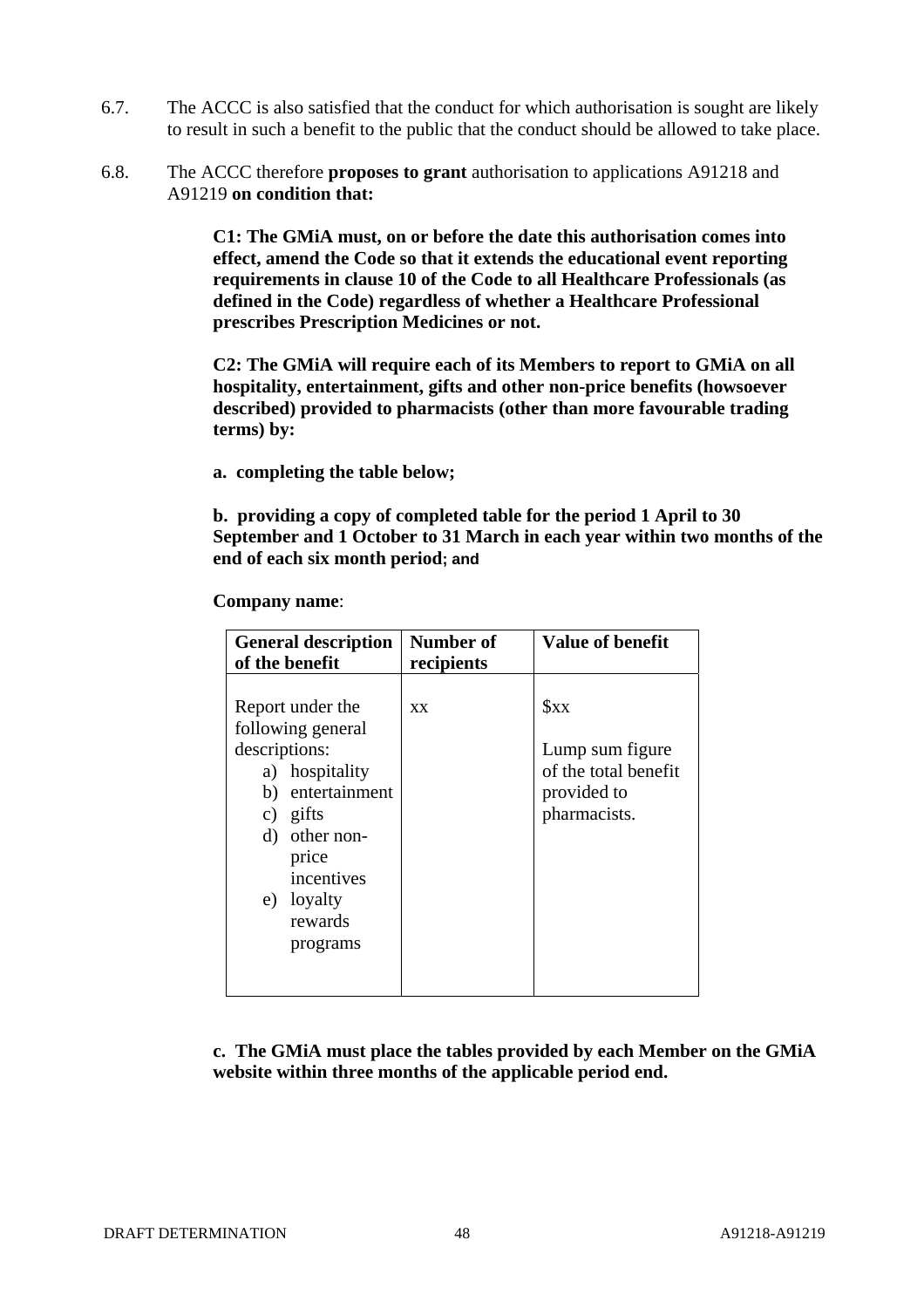# **Conduct for which the ACCC proposes to grant authorisation**

- 6.9. The ACCC proposes to grant authorisation to the giving effect to the provisions of the GMiA's Code of Practice 2<sup>nd</sup> edition for a period of three years.
- 6.10. Further, the proposed authorisation is in respect of the Code as it stands at the time authorisation is granted. Any changes to the Code during the term of the proposed authorisation would not be covered by the proposed authorisation.
- 6.11. This draft determination is made on 3 August 2010.
- 6.12. The attachments to this determination are part of the draft determination.

### **Interim authorisation**

- 6.13. On 25 June 2010, the GMiA requested interim authorisation so that the Complaints Committee could convene to consider a complaint made under the Code.
- 6.14. The ACCC grants interim authorisation to give effect to the provisions of the Code so that the Complaints Committee can convene to consider the complaint made under the Code.
- 6.15. Interim authorisation will remain in place until the date the ACCC's final determination comes into effect or until the ACCC decides to revoke interim authorisation.

### **Further submissions**

6.16. The ACCC will now seek further submissions from interested parties. In addition, the applicant or any interested party may request that the ACCC hold a conference to discuss the draft determination, pursuant to section 90A of the TPA.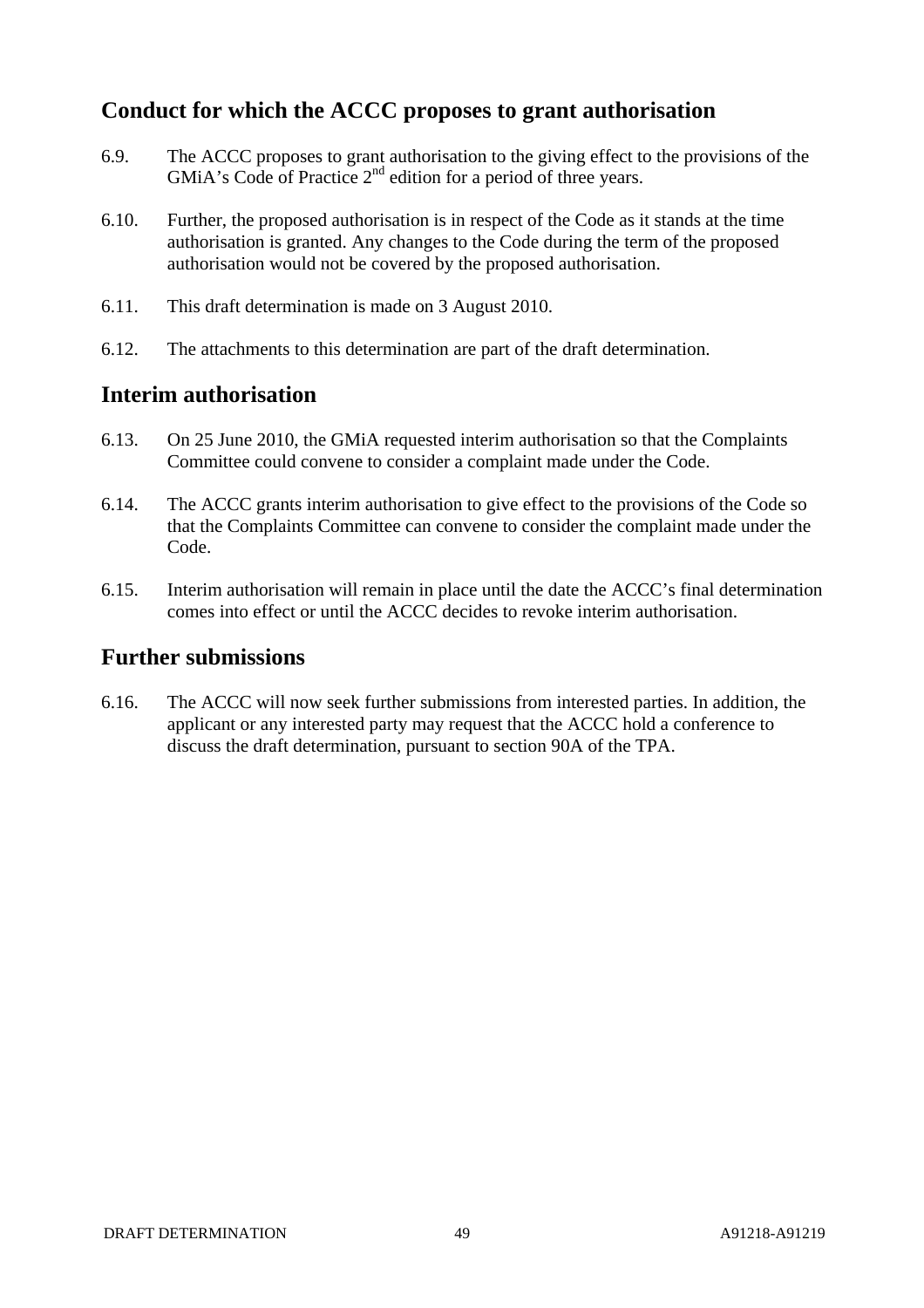# **Attachment A — the authorisation process**

The Australian Competition and Consumer Commission (the ACCC) is the independent Australian Government agency responsible for administering the *Trade Practices Act 1974*  (the Act). A key objective of the Act is to prevent anti-competitive conduct, thereby encouraging competition and efficiency in business, resulting in a greater choice for consumers in price, quality and service.

The Act, however, allows the ACCC to grant immunity from legal action in certain circumstances for conduct that might otherwise raise concerns under the competition provisions of the Act. One way in which parties may obtain immunity is to apply to the ACCC for what is known as an 'authorisation'.

The ACCC may 'authorise' businesses to engage in anti-competitive conduct where it is satisfied that the public benefit from the conduct outweighs any public detriment.

The ACCC conducts a public consultation process when it receives an application for authorisation. The ACCC invites interested parties to lodge submissions outlining whether they support the application or not, and their reasons for this.

After considering submissions, the ACCC issues a draft determination proposing to either grant the application or deny the application.

Once a draft determination is released, the applicant or any interested party may request that the ACCC hold a conference. A conference provides all parties with the opportunity to put oral submissions to the ACCC in response to the draft determination. The ACCC will also invite the applicant and interested parties to lodge written submissions commenting on the draft.

The ACCC then reconsiders the application taking into account the comments made at the conference (if one is requested) and any further submissions received and issues a final determination. Should the public benefit outweigh the public detriment, the ACCC may grant authorisation. If not, authorisation may be denied. However, in some cases it may still be possible to grant authorisation where conditions can be imposed which sufficiently increase the benefit to the public or reduce the public detriment.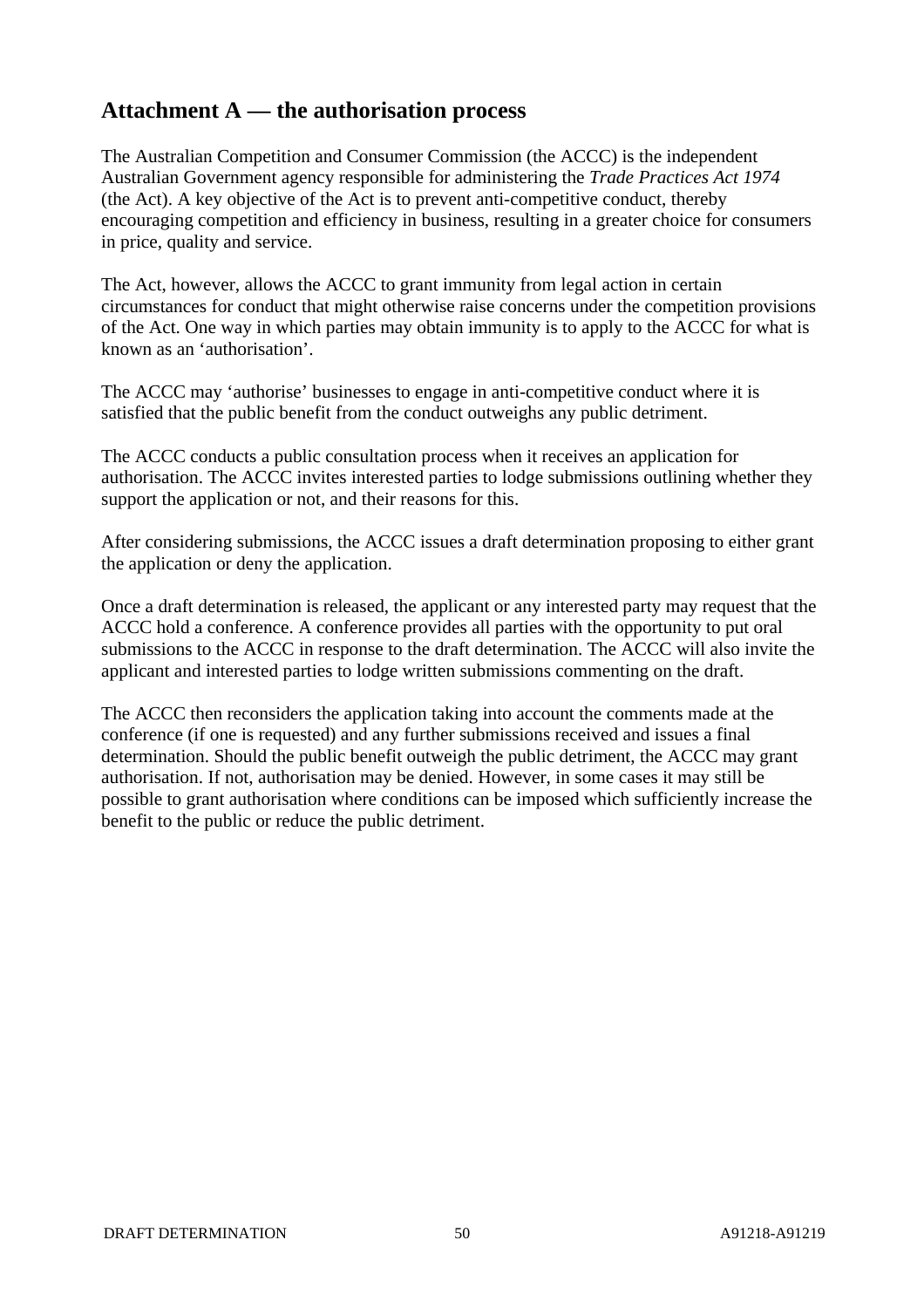# **Attachment B — chronology of ACCC assessment for applications A91218-A91219**

The following table provides a chronology of significant dates in the consideration of the applications by the GMiA.

| <b>DATE</b>   | <b>ACTION</b>                                                                                                              |
|---------------|----------------------------------------------------------------------------------------------------------------------------|
| 31 March 2010 | Applications for authorisation lodged with the ACCC.                                                                       |
| 29 April 2010 | Closing date for submissions from interested parties in relation to the<br>substantive applications for authorisation.     |
| 31 May 2010   | Submission received from the GMiA in response to interested party<br>submissions.                                          |
|               | The GMIA provides amended version of the Code.                                                                             |
| 25 June 2010  | The GMIA requests interim authorisation.                                                                                   |
| 6 July 2010   | Closing date for submissions from interested parties in relation to the<br>request for interim authorisation.              |
| 16 July 2010  | Submission received from the GMiA in response to interested party<br>submissions on the request for interim authorisation. |
| 3 August 2010 | ACCC decision regarding interim authorisation and draft determination.                                                     |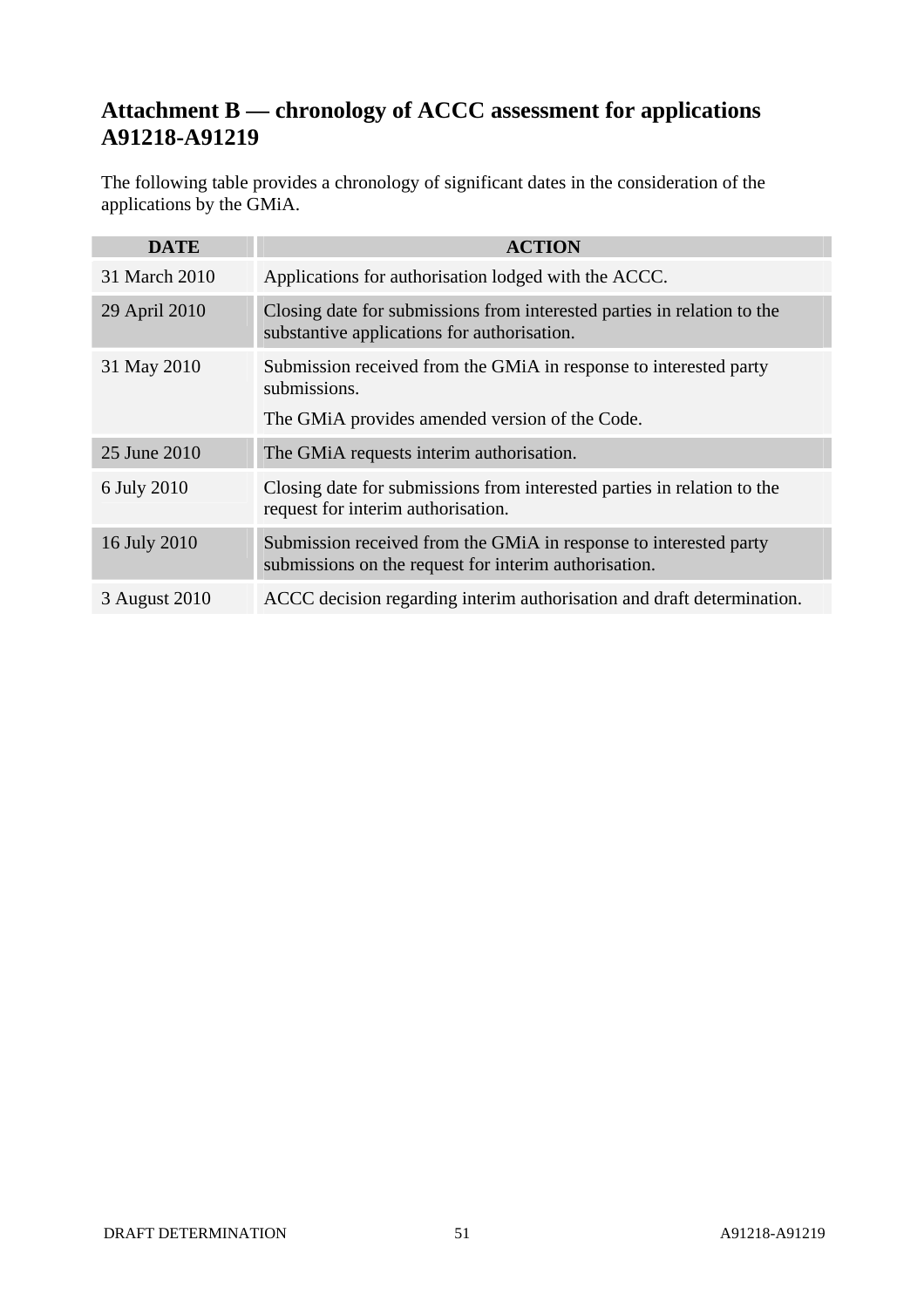# **Attachment C — the tests for authorisation and other relevant provisions of the Act**

#### **Trade Practices Act 1974**

**Section 90—Determination of applications for authorisations**

- (1) The Commission shall, in respect of an application for an authorization:
	- (a) make a determination in writing granting such authorization as it considers appropriate; or
	- (b) make a determination in writing dismissing the application.
- (2) The Commission shall take into account any submissions in relation to the application made to it by the applicant, by the Commonwealth, by a State or by any other person.

Note: Alternatively, the Commission may rely on consultations undertaken by the AEMC: see section 90B.

- (4) The Commission shall state in writing its reasons for a determination made by it.
- (5) Before making a determination in respect of an application for an authorization the Commission shall comply with the requirements of section 90A.

Note: Alternatively, the Commission may rely on consultations undertaken by the AEMC: see section 90B.

- (5A) The Commission must not make a determination granting an authorisation under subsection 88(1A) in respect of a provision of a proposed contract, arrangement or understanding that would be, or might be, a cartel provision, unless the Commission is satisfied in all the circumstances:
	- (a) that the provision would result, or be likely to result, in a benefit to the public; and
	- (b) that the benefit would outweigh the detriment to the public constituted by any lessening of competition that would result, or be likely to result, if:
		- (i) the proposed contract or arrangement were made, or the proposed understanding were arrived at; and
		- (ii) the provision were given effect to.
- (5B) The Commission must not make a determination granting an authorisation under subsection 88(1A) in respect of a provision of a contract, arrangement or understanding that is or may be a cartel provision, unless the Commission is satisfied in all the circumstances:
	- (a) that the provision has resulted, or is likely to result, in a benefit to the public; and
	- (b) that the benefit outweighs or would outweigh the detriment to the public constituted by any lessening of competition that has resulted, or is likely to result, from giving effect to the provision.
- (6) The Commission shall not make a determination granting an authorization under subsection 88(1), (5) or (8) in respect of a provision (not being a provision that is or may be an exclusionary provision) of a proposed contract, arrangement or understanding, in respect of a proposed covenant, or in respect of proposed conduct (other than conduct to which subsection 47(6) or (7) applies), unless it is satisfied in all the circumstances that the provision of the proposed contract, arrangement or understanding, the proposed covenant, or the proposed conduct, as the case may be, would result, or be likely to result, in a benefit to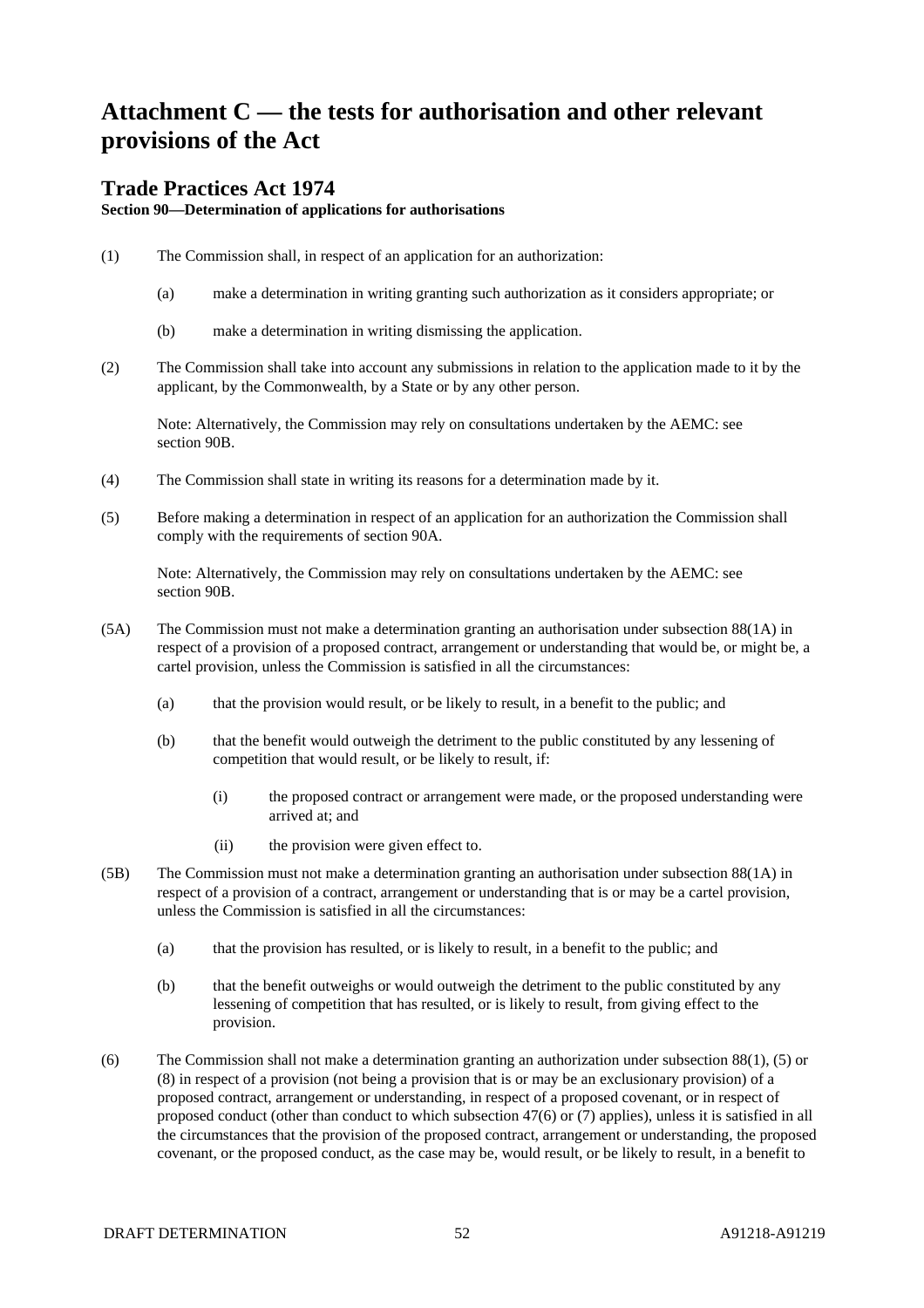the public and that that benefit would outweigh the detriment to the public constituted by any lessening of competition that would result, or be likely to result, if:

- (a) the proposed contract or arrangement were made, or the proposed understanding were arrived at, and the provision concerned were given effect to;
- (b) the proposed covenant were given, and were complied with; or
- (c) the proposed conduct were engaged in;

as the case may be.

- (7) The Commission shall not make a determination granting an authorization under subsection 88(1) or (5) in respect of a provision (not being a provision that is or may be an exclusionary provision) of a contract, arrangement or understanding or, in respect of a covenant, unless it is satisfied in all the circumstances that the provision of the contract, arrangement or understanding, or the covenant, as the case may be, has resulted, or is likely to result, in a benefit to the public and that that benefit outweighs or would outweigh the detriment to the public constituted by any lessening of competition that has resulted, or is likely to result, from giving effect to the provision or complying with the covenant.
- (8) The Commission shall not:
	- (a) make a determination granting:
		- (i) an authorization under subsection 88(1) in respect of a provision of a proposed contract, arrangement or understanding that is or may be an exclusionary provision; or
		- (ii) an authorization under subsection 88(7) or (7A) in respect of proposed conduct; or
		- (iii) an authorization under subsection 88(8) in respect of proposed conduct to which subsection 47(6) or (7) applies; or
		- (iv) an authorisation under subsection 88(8A) for proposed conduct to which section 48 applies;

unless it is satisfied in all the circumstances that the proposed provision or the proposed conduct would result, or be likely to result, in such a benefit to the public that the proposed contract or arrangement should be allowed to be made, the proposed understanding should be allowed to be arrived at, or the proposed conduct should be allowed to take place, as the case may be; or

- (b) make a determination granting an authorization under subsection 88(1) in respect of a provision of a contract, arrangement or understanding that is or may be an exclusionary provision unless it is satisfied in all the circumstances that the provision has resulted, or is likely to result, in such a benefit to the public that the contract, arrangement or understanding should be allowed to be given effect to.
- (9) The Commission shall not make a determination granting an authorization under subsection 88(9) in respect of a proposed acquisition of shares in the capital of a body corporate or of assets of a person or in respect of the acquisition of a controlling interest in a body corporate within the meaning of section 50A unless it is satisfied in all the circumstances that the proposed acquisition would result, or be likely to result, in such a benefit to the public that the acquisition should be allowed to take place.
- (9A) In determining what amounts to a benefit to the public for the purposes of subsection (9):
	- (a) the Commission must regard the following as benefits to the public (in addition to any other benefits to the public that may exist apart from this paragraph):
		- (i) a significant increase in the real value of exports;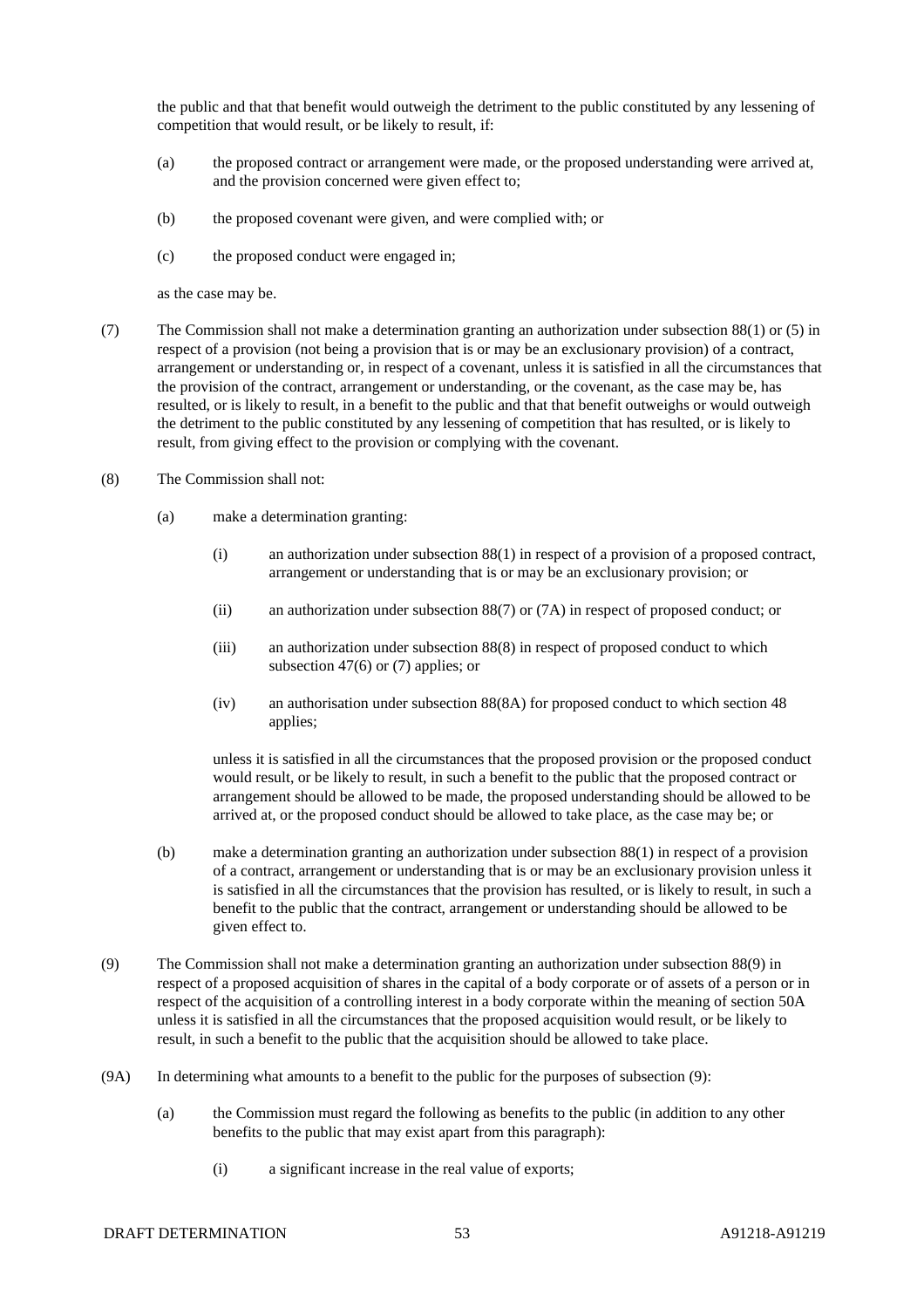- (ii) a significant substitution of domestic products for imported goods; and
- (b) without limiting the matters that may be taken into account, the Commission must take into account all other relevant matters that relate to the international competitiveness of any Australian industry.

# **Variation in the language of the tests**

There is some variation in the language in the Act, particularly between the tests in sections 90(6) and 90(8).

The Australian Competition Tribunal (the Tribunal) has found that the tests are not precisely the same. The Tribunal has stated that the test under section 90(6) is limited to a consideration of those detriments arising from a lessening of competition but the test under section 90(8) is not so limited.<sup>93</sup>

However, the Tribunal has previously stated that regarding the test under section 90(6):

[the] fact that the only public detriment to be taken into account is lessening of competition does not mean that other detriments are not to be weighed in the balance when a judgment is being made. Something relied upon as a benefit may have a beneficial, and also a detrimental, effect on society. Such detrimental effect as it has must be considered in order to determine the extent of its beneficial effect.<sup>94</sup>

Consequently, when applying either test, the ACCC can take most, if not all, public detriments likely to result from the relevant conduct into account either by looking at the detriment side of the equation or when assessing the extent of the benefits.

Given the similarity in wording between sections 90(6) and 90(7), the ACCC considers the approach described above in relation to section 90(6) is also applicable to section 90(7). Further, as the wording in sections 90(5A) and 90(5B) is similar, this approach will also be applied in the test for conduct that may be a cartel provision.

# **Conditions**

The Act allows the ACCC to grant authorisation subject to conditions.<sup>95</sup>

# **Future and other parties**

Applications to make or give effect to contracts, arrangements or understandings that might substantially lessen competition or constitute exclusionary provisions may be expressed to extend to:

• persons who become party to the contract, arrangement or understanding at some time  $\frac{1}{1}$  in the future<sup>96</sup>

<sup>93</sup> *Australian Association of Pathology Practices Incorporated* [2004] ACompT 4; 7 April 2004. This view was supported in *VFF Chicken Meat Growers' Boycott Authorisation* [2006] AcompT9 at paragraph 67.

<sup>94</sup> *Re Association of Consulting Engineers, Australia* (1981) ATPR 40-2-2 at 42788. See also: *Media Council case* (1978) ATPR 40-058 at 17606; and *Application of Southern Cross Beverages Pty. Ltd., Cadbury Schweppes Pty Ltd and Amatil Ltd for review* (1981) ATPR 40-200 at 42,763, 42766.

 $95$  Section 91(3).